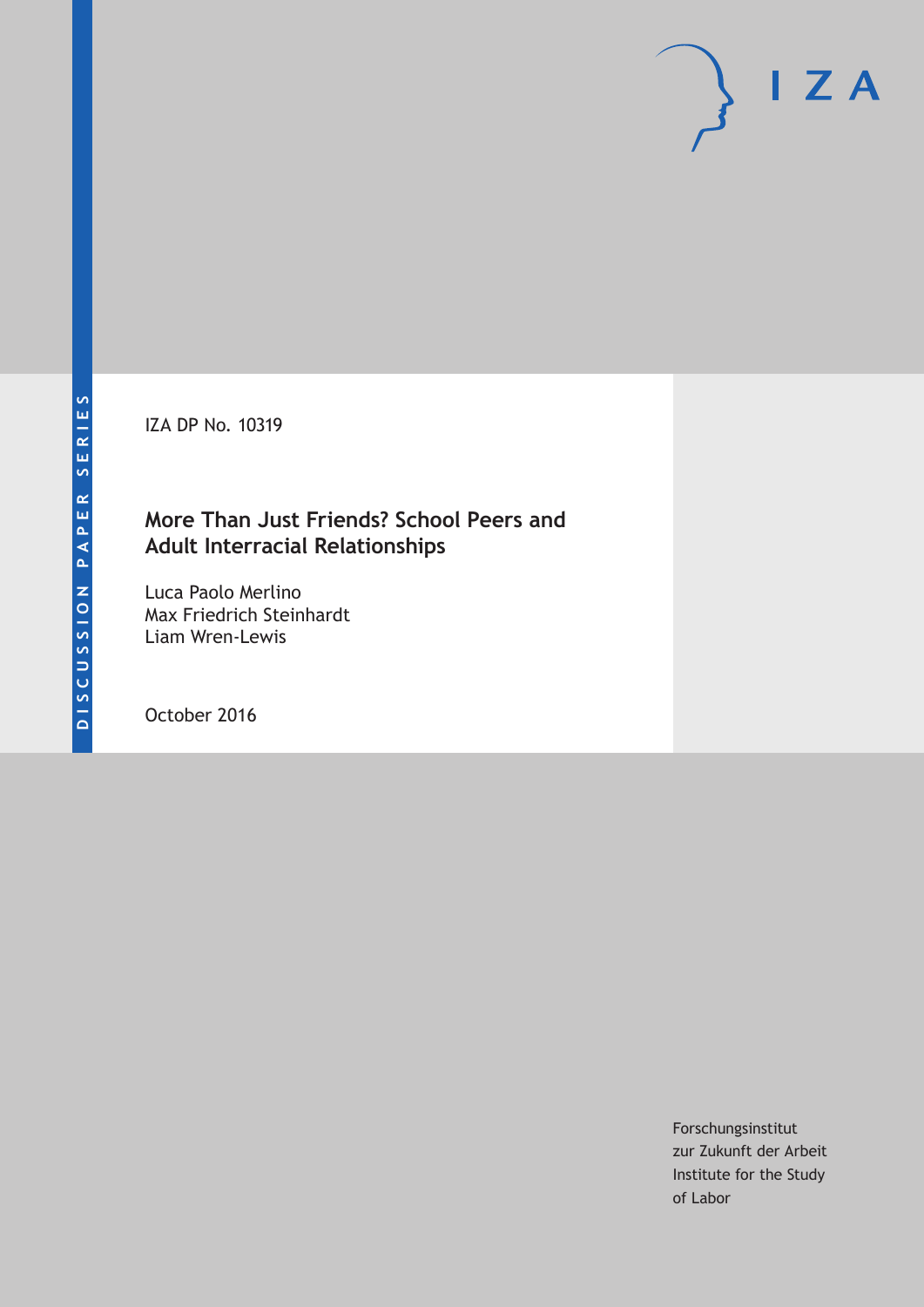# **More than Just Friends? School Peers and Adult Interracial Relationships**

# **Luca Paolo Merlino**

*Université Paris 1 Panthéon Sorbonne* 

# **Max Friedrich Steinhardt**

*Helmut Schmidt University, IZA, LdA and CELSI* 

### **Liam Wren-Lewis**

*Paris School of Economics and INRA*

### Discussion Paper No. 10319 October 2016

IZA

P.O. Box 7240 53072 Bonn Germany

Phone: +49-228-3894-0 Fax: +49-228-3894-180 E-mail: iza@iza.org

Any opinions expressed here are those of the author(s) and not those of IZA. Research published in this series may include views on policy, but the institute itself takes no institutional policy positions. The IZA research network is committed to the IZA Guiding Principles of Research Integrity.

The Institute for the Study of Labor (IZA) in Bonn is a local and virtual international research center and a place of communication between science, politics and business. IZA is an independent nonprofit organization supported by Deutsche Post Foundation. The center is associated with the University of Bonn and offers a stimulating research environment through its international network, workshops and conferences, data service, project support, research visits and doctoral program. IZA engages in (i) original and internationally competitive research in all fields of labor economics, (ii) development of policy concepts, and (iii) dissemination of research results and concepts to the interested public.

IZA Discussion Papers often represent preliminary work and are circulated to encourage discussion. Citation of such a paper should account for its provisional character. A revised version may be available directly from the author.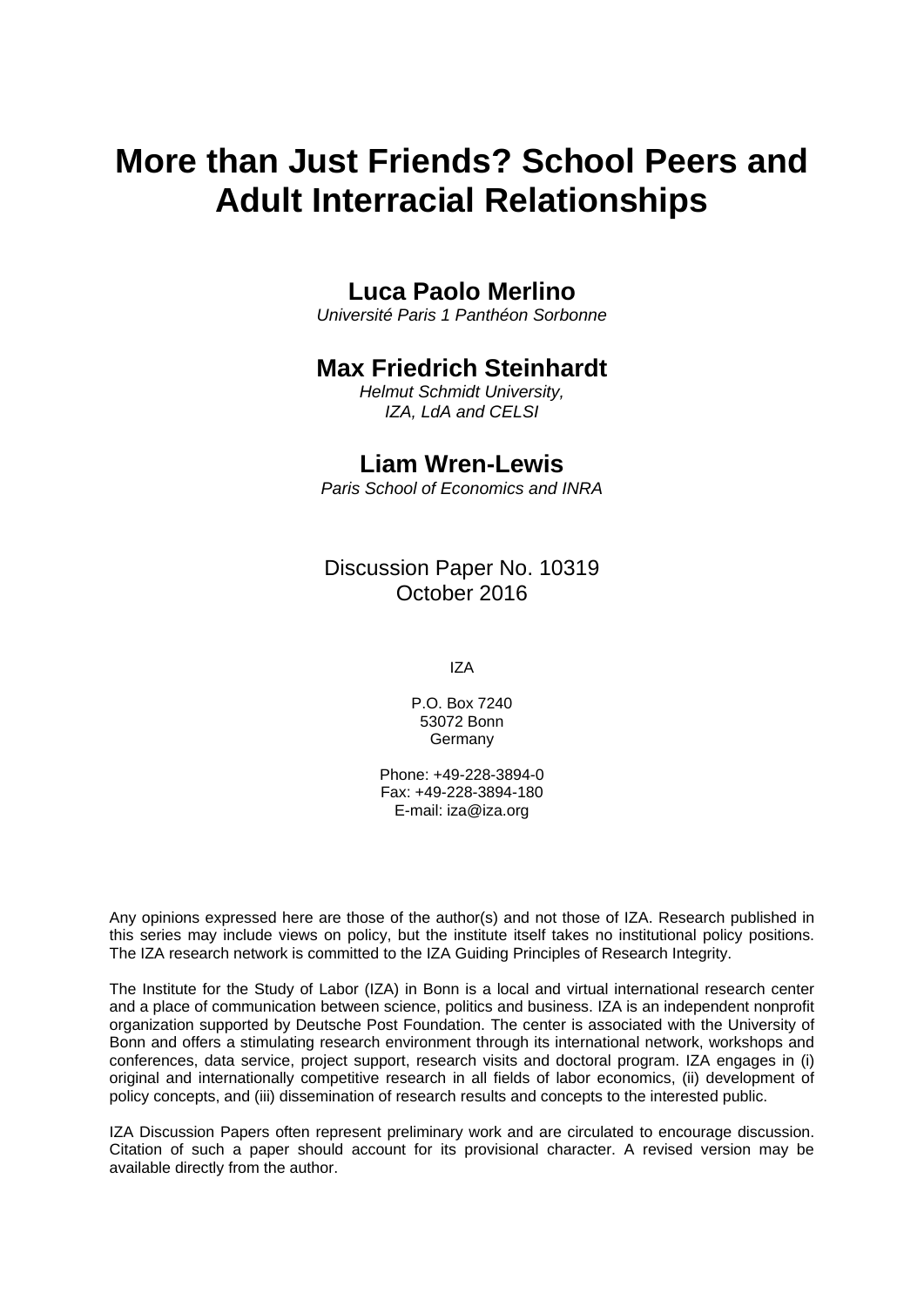IZA Discussion Paper No. 10319 October 2016

# **ABSTRACT**

# **More than Just Friends? School Peers and Adult Interracial Relationships\***

This paper investigates the impact of individuals' school peers on their adult romantic relationships. In particular, we consider the effect of quasi-random variation in the share of black students within an individual's cohort on the percentage of adults' cohabiting partners that are black. We find that more black peers leads to more relationships with blacks later in life. The results are similar whether relationships begun near or far from school, suggesting that the racial mix of schools has an important and persistent impact on racial attitudes.

JEL Classification: J12, J15, J16

Keywords: romantic relationships, assortative matching, race

Corresponding author:

 $\overline{a}$ 

Liam Wren-Lewis Paris School of Economics 48 Boulevard Jourdan 75014 Paris France E-mail: liam.wrenlewis@parisschoolofeconomics.eu

<sup>\*</sup> We would like to thank Joseph Altonji, David Card, Scott Carrell, Pierre-André Chiappori, Margherita Comola, David Donaldson, Ben Elsner, Gabrielle Fack, Dan Hamermesh, Camille Hémet, Hilary Hoynes, Ingo Isphording, Rucker Johnson, Patrick Kline, Victor Lavy, Conrad Miller, Kaivan Munshi, Amanda Pallais, Thomas Piketty, Elena Stancanelli, Christopher Walters and participants at LAGV 2016, SOLE 2016, and seminars at Antwerp, Bicocca, IZA, Paris I, PSE and UC Berkeley for helpful comments and suggestions. The usual disclaimer applies.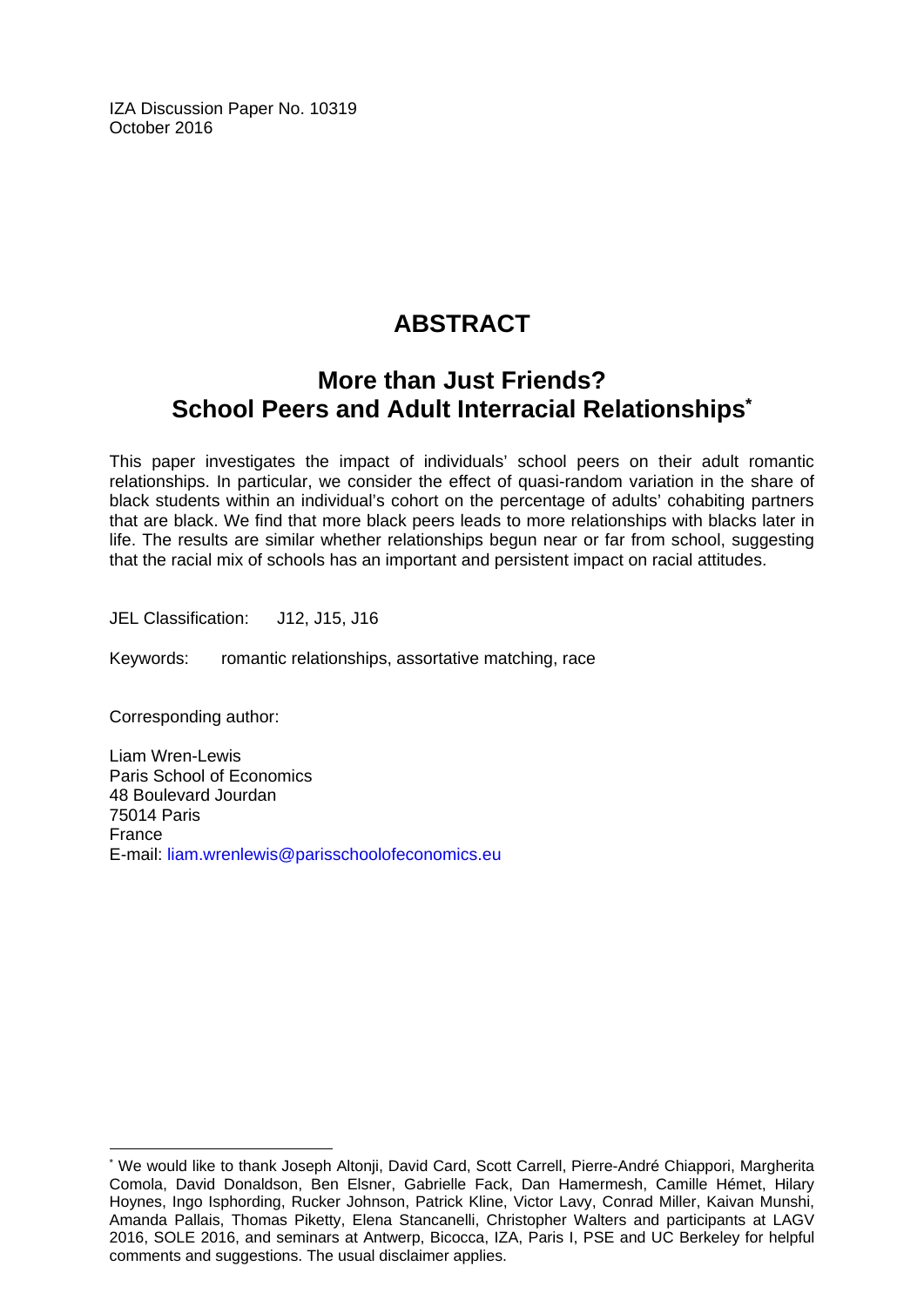## 1 Introduction

Interracial marriage and cohabitation rates are important indicators of social integration and the health of race relations (Fryer, 2007). In the US, where racial tensions are an ongoing problem, $<sup>1</sup>$  it may therefore be concerning</sup> that interracial marriage between blacks and other races remains low. Hitsch, Hortaçsu and Ariely (2010), for instance, note that black men are over 10 times more likely to marry a black woman than they would under random matching within cities.

This paper investigates one potentially important factor explaining assortative matching by race: exposition to racial diversity at a young age. In particular, we explore how plausibly exogenous variation in a student's school peer group influences the romantic relationships they later undertake as an adult. Analyzing the impact of school cohorts allows us to draw important inferences on the deeper factors that explain variation in adult relationships. Moreover, school composition is one of the most direct ways that policy makers can influence racial integration.

Previous work on assortative matching by race has found an important part can be explained by racial preferences. For instance, Wong (2003) and Hitsch et al. (2010) use calibrated matching models to show that differences in endowments or meeting opportunities are unlikely to fully explain observed racial sorting. Fisman, Iyengar, Kamenica and Simonson (2008) furthermore show that race is important in determining the willingness to date in a speed dating experiment. Yet little is known about what determines these racial preferences, nor to what extent they are influenced by individuals' experiences.

Social interaction has long been postulated as a potential means of reducing racial prejudices (e.g. Williams, 1947; Allport, 1954). Indeed, recent studies have shown that white students exposed to a greater number of black students adjust their stated attitudes and choose to interact more frequently with blacks in schools (Marmaros and Sacerdote, 2006; Boisjoly, Duncan, Kremer, Levy and Eccles, 2006; Camargo, Stinebrickner and Stinebrickner, 2010; Carrell, Hoekstra and West, 2015).<sup>2</sup> It is somewhat unclear from existing papers, however, whether this effect extends beyond the particular contexts studied. Baker, Mayer and Puller (2011), for instance, show that variation in the racial composition of university dorms doesn't impact students' broader social networks. Moreover, these papers study the impact on limited interactions such

<sup>1</sup>See Moran and Waddington (2016) and The Economist (2016) for examples of recent manifestations of racial tensions.

<sup>2</sup>Additionally, Dobbie and Fryer (2015) show that white graduates who teach in schools where most students are black show increased racial tolerance.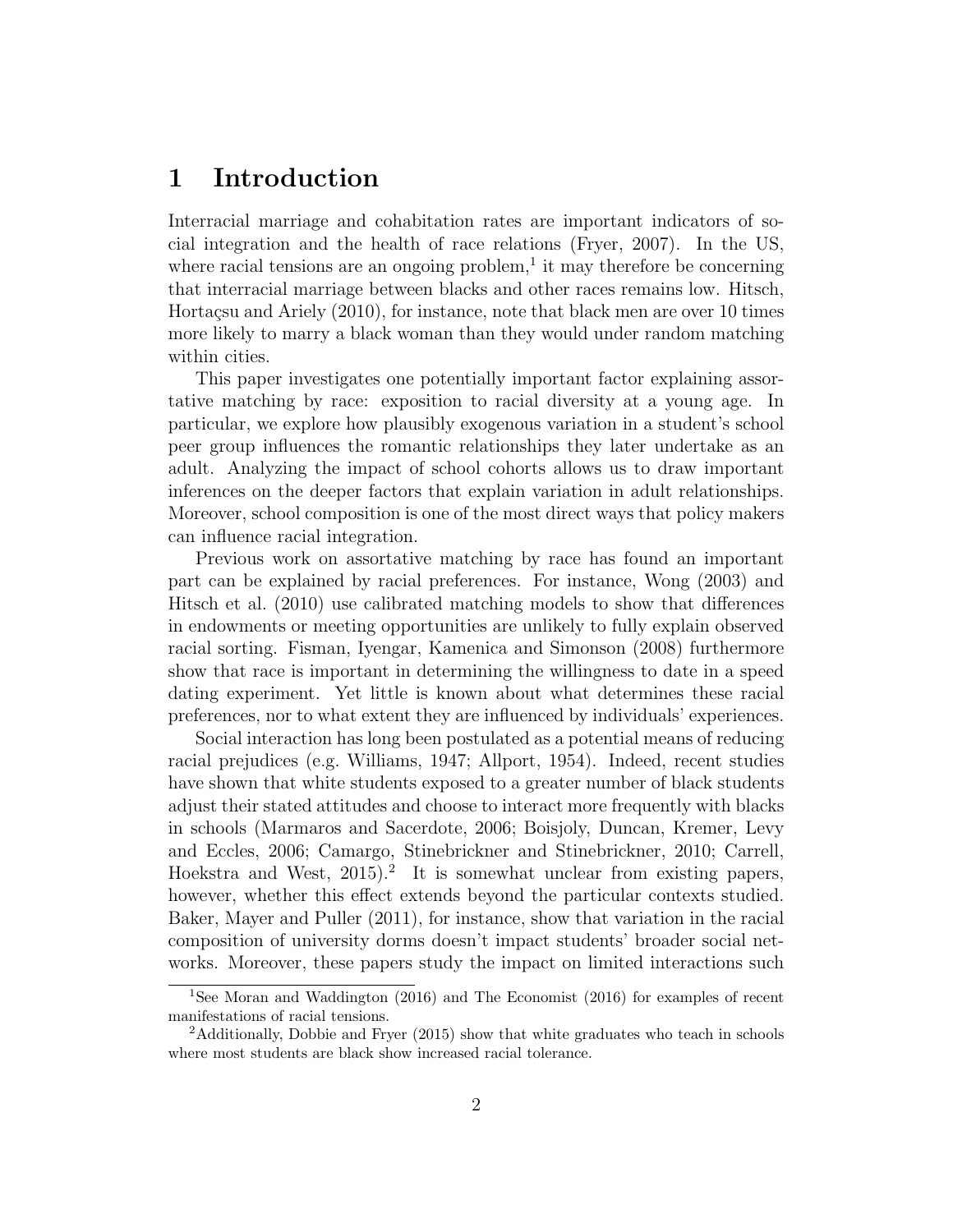as emailing or sharing a dorm, and hence it is yet to be demonstrated that such attitude changes affect economically important decisions such as cohabitation.

The main contribution of this paper is therefore to provide evidence that the racial composition of students' school cohorts impacts romantic relationships later in life. To do so, we use the National Longitudinal Survey of Adolescent Health (Add Health), which collects information on the race of all students within surveyed schools in the US and then over a decade later surveys a sample of these students on their romantic partners. This data allows us to exploit idiosyncratic variation in grade composition within schools, a methodology pioneered by Hoxby (2000) and widely used to identify causal peer effects.<sup>3</sup> A number of tests confirm that the variation we use is indeed random and uncorrelated with other variables that might influence adult relationships.

Our central result is that the share of adults' cohabiting partners who are black is increasing in the share of their school cohort who are black. The cohorts which impact adult relationships are students of the same sex in the same grade, and it is therefore not simply the result of students having more potential black partners in school. The magnitude of the effect is important for whites, for instance, going from the average of 10 percent blacks in the cohort to 15 percent would imply increasing the black share of adult partners from the average of 2.8 percent to 3.6 percent. The result is robust to several robustness checks, including the introduction of grade-school fixed effects. Furthermore, we find no evidence that our results are driven by measurement error in the way outlined in Angrist (2014). We therefore conclude that school racial composition has an important impact on adult interracial relationships.

We then demonstrate that the most likely mechanism behind this impact is a change in racial preferences or attitudes. First, we find significant effects on reported attitudes in several waves of the survey. Second, consistent with friendships being the driver of attitude changes, we find a significant impact of cohorts on the racial composition of individuals' closest friends. Moreover, the effect of cohorts on adult relationships is stronger in schools which are less racially segregated, as defined by Echenique and Fryer (2007). Third, we document evidence suggesting that an increase in meeting opportunities through friends met in school is unlikely to play a major role. In particular, if our result stemmed mainly from increased meetings with blacks through school-based social networks, we would expect it to be stronger for those relationships formed in school, at a younger age and geographically closer to

<sup>3</sup>See, for instance, Bayer, Hjalmarsson and Pozen, 2009; Bifulco, Fletcher and Ross, 2011; Lavy, Paserman and Schlosser, 2012; Carrell, Hoekstra and Kuka, 2016, among others.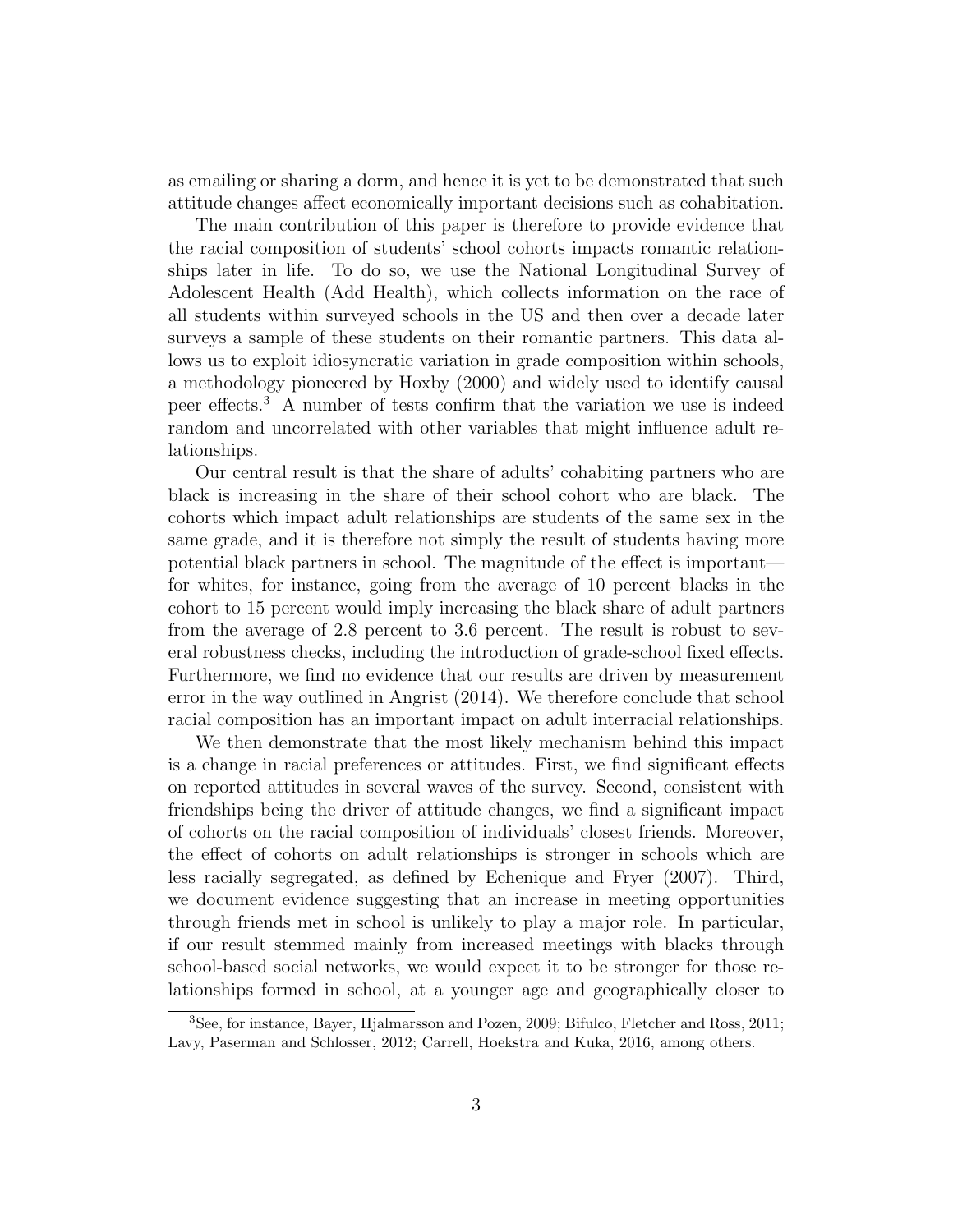school. We find no evidence for such a differential impact. Fourth, we show that any impact of cohort racial composition on educational performance or labor market outcomes could not be large enough to explain our measured effect. Overall, therefore, our results suggest that racial diversity in schools impacts individuals' attitudes or beliefs which in turn affect their decisions regarding relationships.

We proceed in the following way. Section 2 details the dataset and estimation strategy, and provides evidence for the validity of our main identification assumption. In Section 3 we then present the benchmark results before proceeding to undertake a number of robustness checks, including adding additional controls, looking for bias driven by measurement error and considering alternative specifications. We then investigate our results further in Section 4 in an attempt to shed light on the mechanisms that may potentially be driving the result. Finally, Section 5 concludes and makes suggestions for future research.

### 2 Data and estimation strategy

#### 2.1 Data

We use data from the National Longitudinal Survey of Adolescent Health (Add Health).<sup>4</sup> The survey selected 80 nationally representative high schools and 54 feeder schools in the US and first gave a questionnaire to all students in the school in grades 7-12 in 1994-95. This in-school survey was self-administered and collected basic information from around 90,000 students, including their gender and race. Within each school a sample of students was then interviewed at home and asked many detailed questions on topics including family background, health behaviors, friendships and romantic relationships. This inhome survey was administered to around 20,000 students and these students formed the sample for the following waves, administered in 1996 (Wave 2), 2001-02 (Wave 3) and 2008-09 (Wave 4).

In a first step, we use the in-school survey to construct information about

<sup>4</sup>The Add Health project was designed by J. Richard Udry, Peter S. Bearman, and Kathleen Mullan Harris, and funded by a grant P01-HD31921 from the National Institute of Child Health and Human Development, with cooperative funding from 23 other federal agencies and foundations. Special acknowledgment is due Ronald R. Rindfuss and Barbara Entwisle for assistance in the original design. Persons interested in obtaining data files from Add Health should contact Add Health, Carolina Population Center, 123 W. Franklin Street, Chapel Hill, NC 27516-2524 (Add Health@unc.edu). No direct support was received from grant P01-HD31921 for this analysis.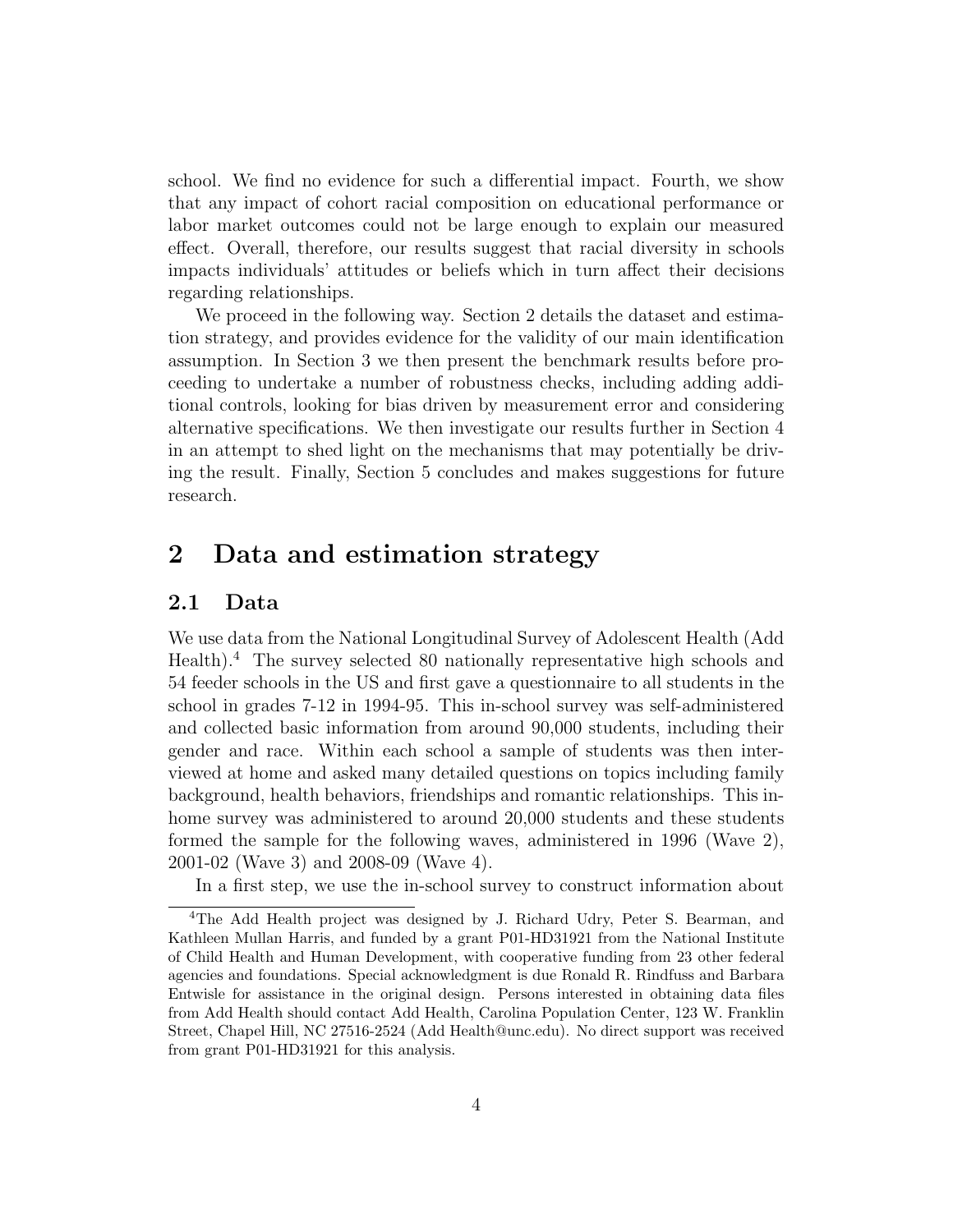school peers. In particular, we construct our main independent variable, the share of students in a peer group who are black.<sup>5</sup> We consider three alternative peer groups: the cohort of all students in the same grade, students of opposite sex in the same grade and the cohort of same sex students in the grade. A key advantage of using the in-school sample of the Add Health is that it is close to a census of students within the grade, and hence we reduce measurement error in cohort composition differences.

Our analysis then uses the Wave 4 in-home survey to measure outcomes in terms of relationships. Within this survey, respondents were asked to give basic information on a list of current and past romantic partners. This list included their current or most recent romantic partner as well as any person who they had been married to, had lived with for more than one month or had had a relationship with that resulted in pregnancy. We focus on relationships involving cohabitation, including marriage, since these are the most consistently recorded and represent the most committed relationships. With this information, we construct our main dependent variable: the share of an individual's reported cohabiting partners that are black.

Of the original Wave 1 sample, around 14,000 were interviewed and assigned sample weights in Wave  $4<sup>6</sup>$  Of this sample, we were unable to match 534 with information on their school cohort, and we dropped a further 101 for whom we observe less than five students in the in-school survey of the same gender.<sup>7</sup> Around 2,000 of the remaining individuals do not report any previous cohabiting partners in Wave 4, and therefore our main analysis uses a sample of around 11,000 students who report having cohabited with at least one partner.<sup>8</sup>

In terms of attrition, work by Harris (2013) suggests that attrition bias in Wave 4 is small in magnitude for demographic, behavioral, health and

<sup>&</sup>lt;sup>5</sup>In the in-school survey, race is self-reported and students could define themselves as being of more than one race. In the analysis that follows the black share is defined as the share of students who defined themselves to be black. We consider alternative definitions of race in the robustness checks (Appendix C). For romantic partners listed in Wave 4, individuals can only report one race.

<sup>&</sup>lt;sup>6</sup>The in-home survey sampled students with unequal probability, and hence we use sampling weights in our analysis. For more details on the Add Health data, see Chen and Chantala (2014).

<sup>7</sup>This is done in order to reduce noise stemming from the extreme values of our independent variable that these observations produce. Results are robust to the inclusion of these observations.

<sup>8</sup>We find no evidence that our dependent variables of interest impact the probability of having a cohabiting partner. As a robustness check, we also consider an alternative specification where our dependent variable is whether an individual has ever cohabited with a partner of a different race.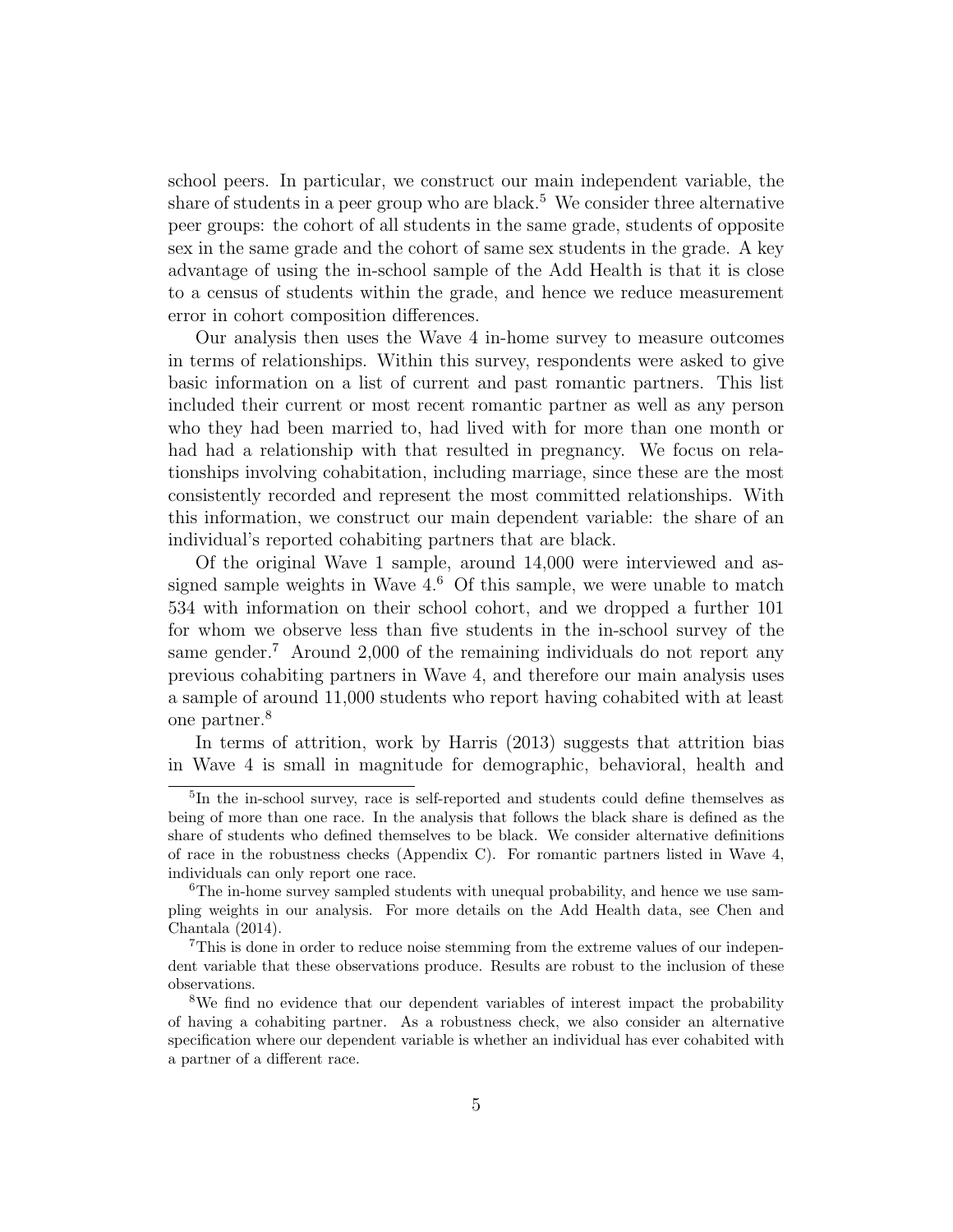attitudinal variables after study estimates were adjusted with final sampling weights. Moreover, Bifulco et al. (2011) find no evidence that attrition is correlated with minority shares within cohorts. Indeed, when we regress a dummy for whether an observation is in our final sample on the grade black share, controlling for school fixed effects, we obtain a t-statistic of -1.16. We therefore conclude that attrition bias is unlikely to affect our results.

Summary statistics of the main variables we use in our analysis are reported in Table 1, along with other characteristics that help to describe our sample. We report the estimated population mean of a range of variables along with the estimated population standard deviations both between and within schools. Detailed variable definitions are given in Appendix A.

The relative scarcity of interracial relationships is immediately apparent: for the average white individual in our sample, around 3 percent of reported partners are black, whilst for black individuals this figure is over 80 percent. This disparity is more pronounced than in the school cohorts, where white students' cohorts contain an average of 10 percent blacks, and black students' cohorts contain an average of 53 percent blacks. The average within-school standard deviation in the grade black share is around 2 percentage points. If we restrict individuals' cohorts to be only those students of the same gender, this standard deviation increases to around 3 percentage points.

Individuals range between the ages of 11 and 21 when surveyed in Wave 1, with 29 percent attending a middle school and 57 percent attending a high school.<sup>9</sup> At Wave 4 individuals are aged between 24 and 34 and have cohabited with 1.4 partners on average.

#### 2.2 Estimation strategy

We cannot simply regress dating behavior on cohort composition since cohort composition is likely to be correlated with a range of other omitted variables that impact dating behavior—not least, the composition of the population that lives nearby the school. Moreover, self-selection of individuals might further bias results if those who are more inclined to date blacks choose to go to schools with a larger share of black students.

In order to control for these omitted variables, we exploit variation in the

<sup>&</sup>lt;sup>9</sup>We define a middle school as one which contains no grades higher than grade nine, and a high school as one which contains no grades lower than grade nine. Among those schools that contain both grades eight and ten, we find three schools with abnormally large increases between two grades (above 100 percent). In the analysis that follows, we follow a conservative approach, splitting each of these schools in two. Our results are however robust to not splitting these schools.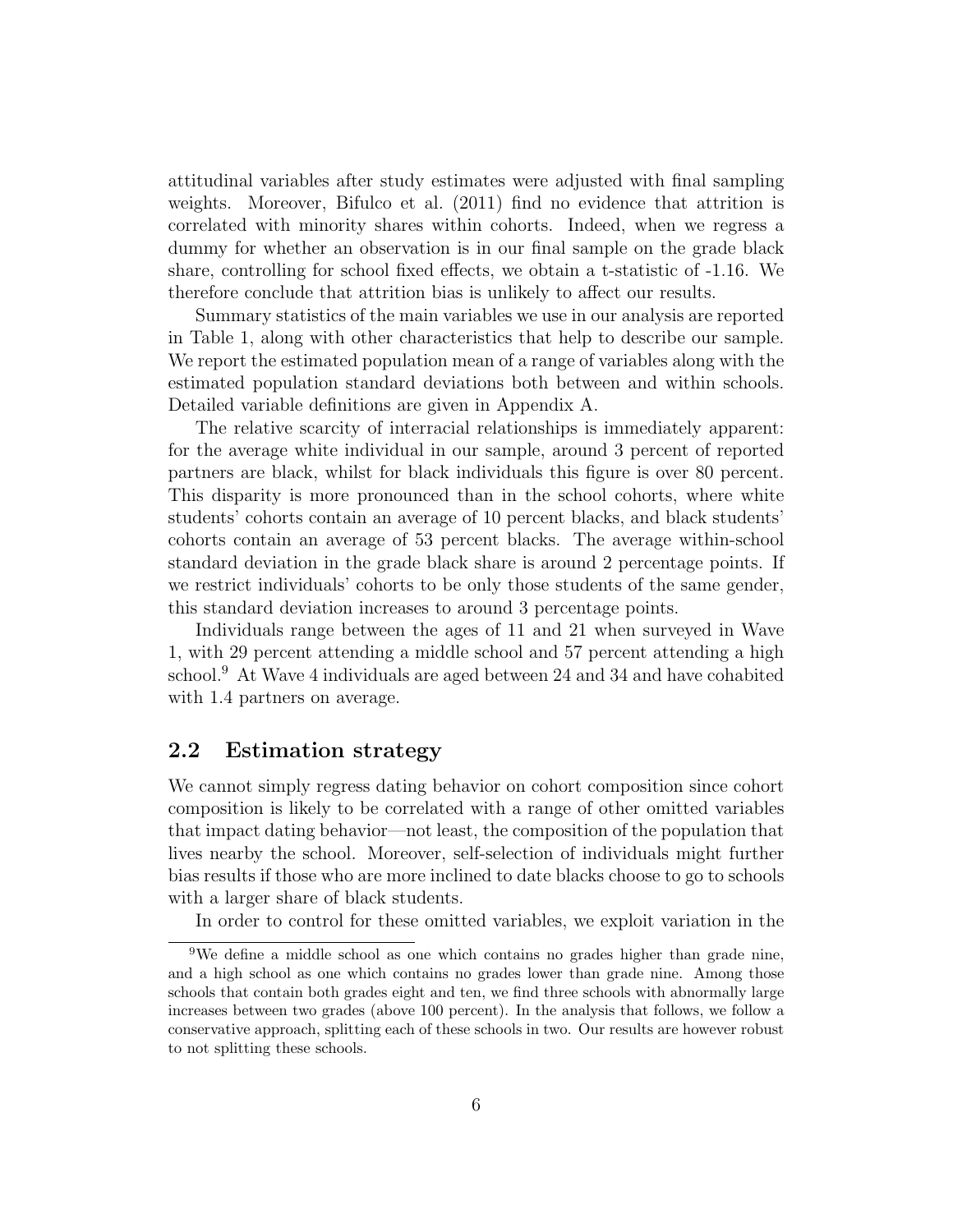|                                    |            | Within           | Between |       |
|------------------------------------|------------|------------------|---------|-------|
|                                    |            | school           | school  |       |
|                                    | Mean       | s.d.             | s.d.    | N     |
|                                    |            |                  |         |       |
| Main variables                     |            |                  |         |       |
| Grade black share                  | .17        | .016             | .24     | 11353 |
| - for white subsample              | .098       | .016             | .21     | 7579  |
| - for black subsample              | .53        | .017             | .25     | 2357  |
| Share of cohabiting partners black | .15        | .24              | .23     | 11353 |
| - for white subsample              | .027       | .12              | .04     | 7579  |
| - for black subsample              | .82        | .28              | .34     | 2357  |
| Other Wave 1 variables             |            |                  |         |       |
| Age                                | 16         | 1.1              | 1.3     | 11353 |
| Female                             | .49        | .49              | .077    | 11353 |
| $Race = White$                     | .75        | .29              | .28     | 11353 |
| $Race = Black$                     | .16        | .22              | .25     | 11353 |
| $Race = Asian$                     | .032       | $\cdot$ 1        | .09     | 11353 |
| Hispanic                           | .12        | .21              | .19     | 11353 |
| Family income                      | 46         | 35               | 21      | 8571  |
| Grade size                         | 216        | 28               | 136     | 11353 |
| Grades in school                   | 3.7        | $\boldsymbol{0}$ | 1.3     | 11353 |
| In middle school                   | .29        | $\boldsymbol{0}$ | .46     | 11353 |
| In high school                     | .57        | $\overline{0}$   | .5      | 11353 |
| Lives in urban area                | .52        | .17              | .43     | 11248 |
| $Region = Northeast$               | .16        | $\mathbf{0}$     | .37     | 11353 |
| $Region = Midwest$                 | .32        | $\overline{0}$   | .46     | 11353 |
| $Region = South$                   | .39        | $\boldsymbol{0}$ | .49     | 11353 |
| $Region = West$                    | .13        | $\boldsymbol{0}$ | .35     | 11353 |
| Other Wave 4 variables             |            |                  |         |       |
| Age                                | 29         | 1.2              | 1.3     | 11353 |
| Number of recorded partners        | $\sqrt{2}$ | 1.4              | .32     | 11353 |
| Number of cohabiting partners      | 1.4        | 1.1              | .27     | 11353 |
| Number of marriages                | .55        | .55              | .19     | 11353 |
| Attended college                   | .65        | .45              | .16     | 11352 |
| Employed                           | .78        | $\cdot$ 4        | .079    | 9434  |

#### TABLE 1: SUMMARY STATISTICS

Notes: Summary statistics are calculated using the Wave 4 cross-sectional weights, which aim to produce a representative sample from individuals who are surveyed in both Waves 1 and 4.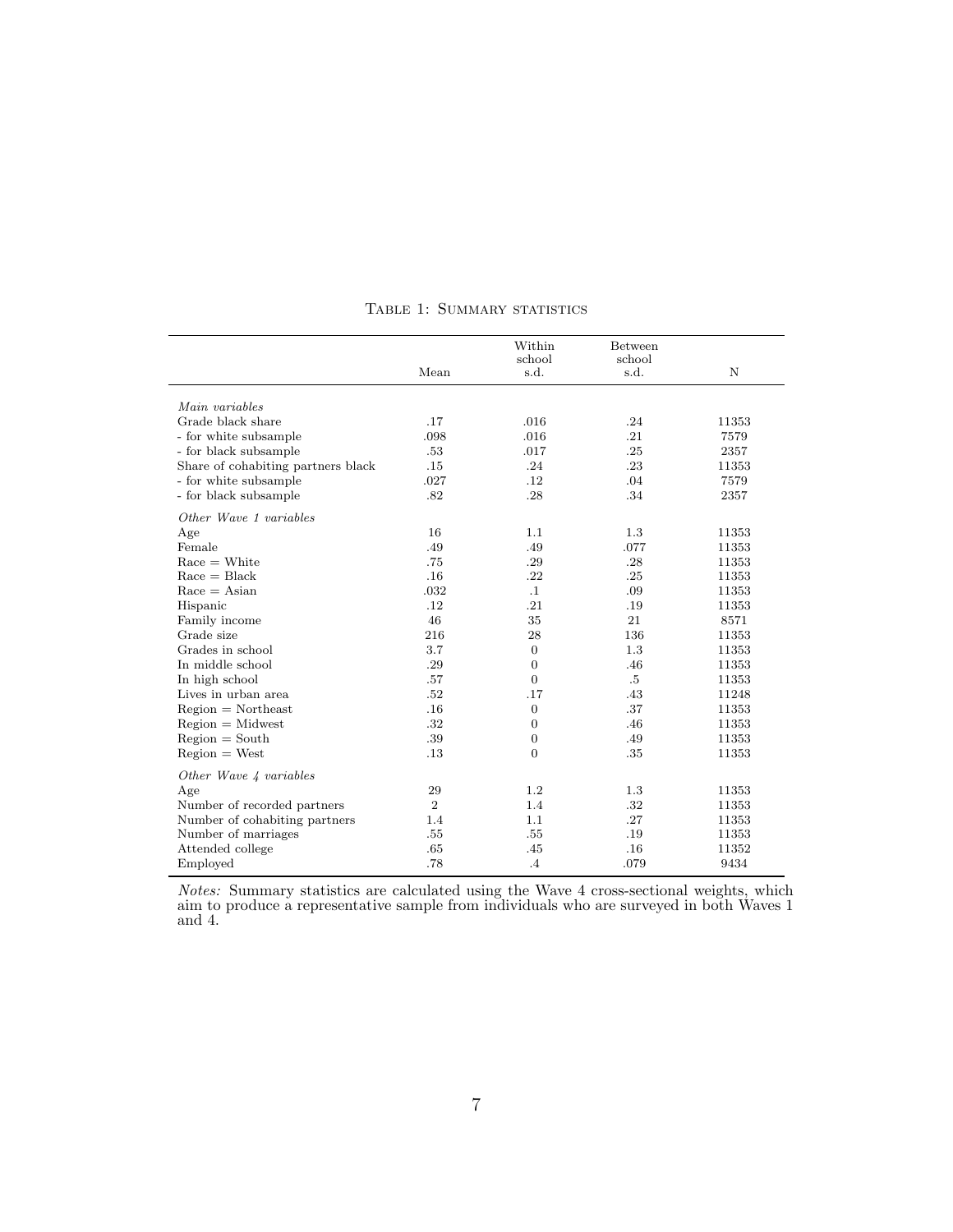share of black students across cohorts within an individual school.<sup>10</sup> In other words, we assume that families do not select schools based on the differences between the average school composition and their child's school specific cohort and that these differences are not correlated with other imported omitted variables.

To implement our identification strategy, we estimate the following regression equation:

$$
ShareBlackRelat_i = \alpha ShareBlack_{cs} + \beta X_i + I_{gm} + I_{sm} + \epsilon_i \tag{1}
$$

where  $ShareBlackRelat_i$  is the share of individual i's reported cohabiting partners that are black,  $ShareBlack_{cs}$  is the share of blacks within cohort c in school s,  $X_i$  are a set of individual race dummies,  $I_{gm}$  are grade-gender fixed effects,  $I_{sm}$  are school-gender fixed effects, and  $\epsilon_i$  is a random error term. We split school and grade fixed effects by gender since much of our analysis uses gender-specific cohort shares, and we are concerned of systematic differences in cohort shares across gender at the school and grade level. Standard errors are clustered at the school level. The main set of individual level controls include a Hispanic dummy and dummies for race, where race can be white, black, mixed, or other.

We run our benchmark regression on individuals of all race, including those who are black. The logic behind this is that, in general, the contact hypothesis does not focus specifically on the attitudes of the majority group (Sigelman and Welch, 1993). Indeed, interracial contact can affect the racial attitudes of both the majority and minority races. In our case, non-black students exposed to more black peers may change their racial attitudes and end up dating more blacks, and equally black students exposed to more non-black peers may change their racial attitudes and end up dating fewer blacks. While in the benchmark regression we keep individuals of all races, we will then run the regression separately for blacks and whites to investigate whether the effects differ across the two groups.

In our first regression, we consider an individual's peer group as the cohort of students in the same grade within the school. We then split grades into two, first considering students in the same grade of the opposite gender, and then considering the cohort of students in the same grade of the same gender. On the one hand, we may expect opposite sex peers to have the largest impact

<sup>10</sup>Schools with no black students are then going to be left out from our analysis. To examine the characteristics of the schools that contribute most to our results, Table D7 in Appendix D provides summary statistics for schools that have within-school variation in the black cohort share above median.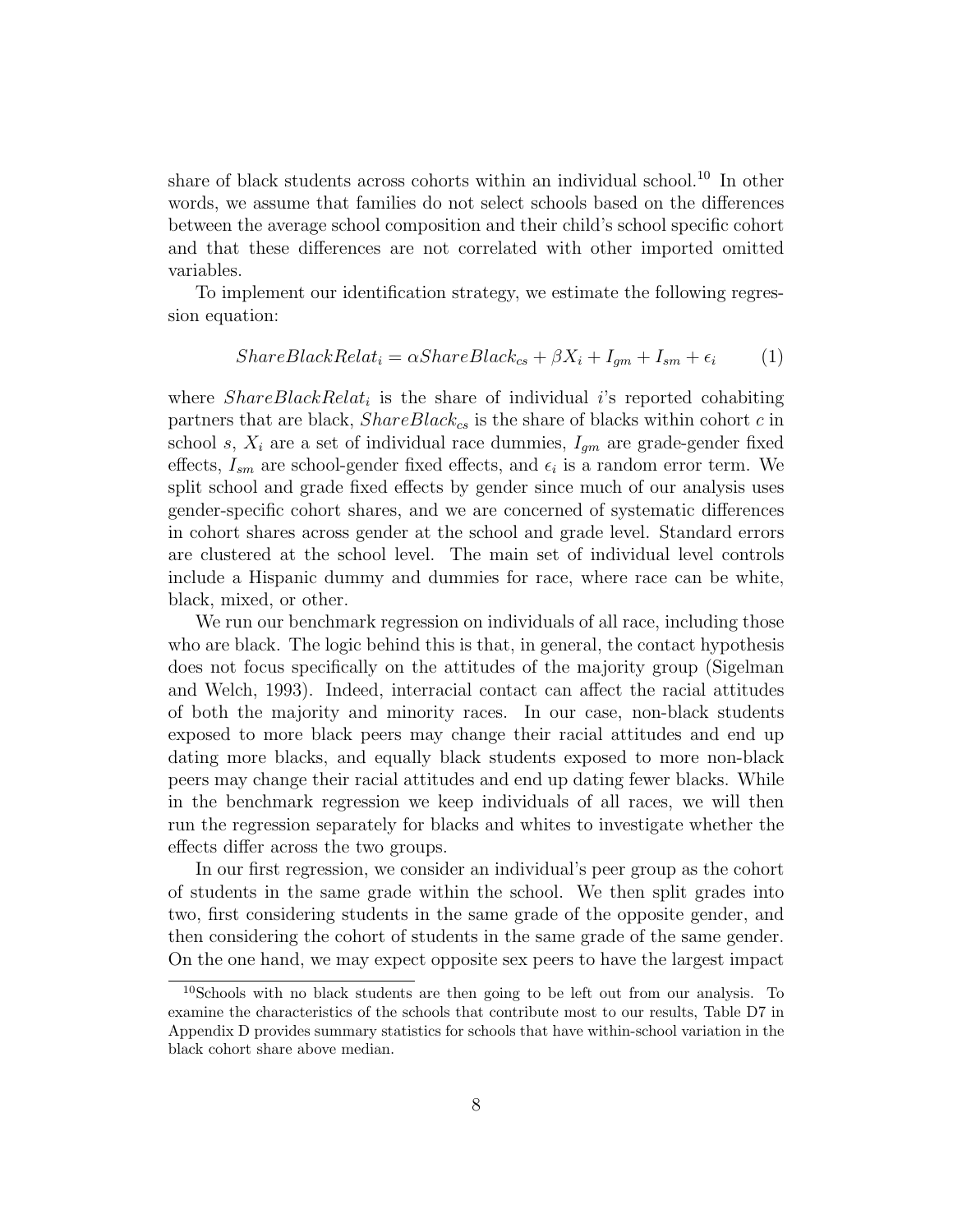on adult relationships, since this group forms a pool of potential romantic partners. On the other hand, same sex peers may be more important if this is the group from which close friends are most likely to be drawn.

#### 2.3 Identification assumption

Our methodology relies on the assumption that variation in cohort composition within schools is essentially random, once we control for grade-gender fixed effects. We can test two important implications of this assumption. First, we can test whether within-school variation in the share of black students is correlated with predetermined individual level variables—a type of balancing test. Second, we can test for non-random clustering of black students across grades within schools.

To perform the balancing tests, we regress a range of predetermined student characteristics on the black share of their peer group, while controlling for school-gender, grade-gender and race fixed effects. Each characteristic is regressed separately on the black share of students in the whole grade, as well as the black share of students of opposite and same sex in each grade. The corresponding results, presented in Table 2, support our main identification assumption - none of the pre-determined variables are significantly correlated with any measure of the peer group black share.

A second way to test for random assignment is to check for non-random clustering in black shares across cohorts. The simple intuition is that, if variation is random, then an individual's race should be uncorrelated with that of their peers. As noted by Guryan, Kroft and Notowidigdo (2009), however, one cannot test for this by simply regressing an individual's race on that of their peers, because each individual is present in many others peer groups but necessarily not their own. We therefore undertake a number of tests designed to avoid this problem, including those proposed by Guryan et al. (2009), Stevenson (2015) and Caeyers and Fafchamps (2016). Details of these tests and results can be found in Appendix B. Overall, none of the tests reject random clustering, and we therefore conclude that the distribution of blacks after controlling for fixed effects is consistent with quasi-random variation.

Finally, the variation in share of black students across cohorts may be partly affected by the end of court-ordered desegregation orders which occurred during this time. Lutz (2011) show that the expiration of court oversight led to significant changes in racial composition, but these changes are not correlated with other trends, and hence this is not a threat to our identification. Moreover, Table 2 shows that there is no significant correlation between our variation and neighborhood black shares, suggesting that our variation is not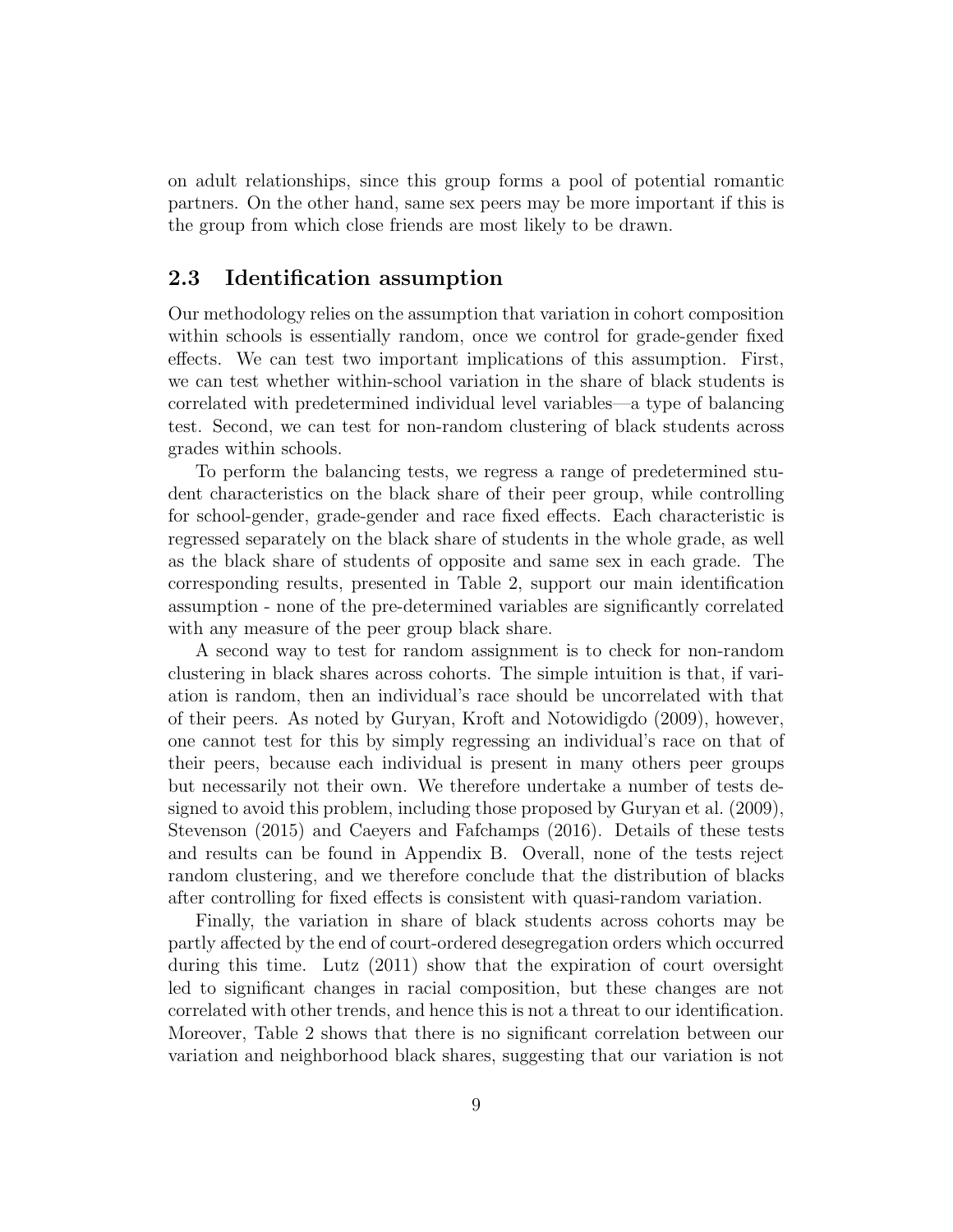|                                    |        | Independent variable: |           |           |  |
|------------------------------------|--------|-----------------------|-----------|-----------|--|
|                                    | N      | Grade                 | Grade     | Grade     |  |
|                                    |        | black                 | black     | black     |  |
|                                    |        | share,                | share,    | share,    |  |
|                                    |        | both                  | opp.      | same      |  |
|                                    |        | genders               | gender    | gender    |  |
| Age at Wave 4                      | 13,849 | $-0.455$              | $-0.181$  | $-0.317$  |  |
|                                    |        | (0.387)               | (0.261)   | (0.291)   |  |
| Parent is black                    | 11,906 | 0.0217                | 0.00650   | 0.0118    |  |
|                                    |        | (0.0559)              | (0.0396)  | (0.0405)  |  |
| Share of census block black        | 13,724 | 0.116                 | 0.0655    | 0.0729    |  |
|                                    |        | (0.0855)              | (0.0659)  | (0.0689)  |  |
| Share of neighbors black           | 13,534 | $-0.0368$             | 0.00691   | $-0.0407$ |  |
|                                    |        | (0.105)               | (0.0683)  | (0.0592)  |  |
| Gender ratio in grade              | 13,849 | $-0.103$              | $-0.156$  | 0.00681   |  |
|                                    |        | (0.0666)              | (0.146)   | (0.169)   |  |
| Grade size                         | 13,849 | 115.3                 | 54.13     | 57.08     |  |
|                                    |        | (84.70)               | (41.64)   | (40.59)   |  |
| Born in USA                        | 13,849 | 0.0107                | 0.0387    | 0.00816   |  |
|                                    |        | (0.102)               | (0.0758)  | (0.0874)  |  |
| Lives with both biological parents | 11,885 | 0.0202                | $-0.0576$ | 0.0765    |  |
|                                    |        | (0.243)               | (0.174)   | (0.192)   |  |
| Number of older siblings           | 13,832 | $-0.423$              | $-0.427$  | 0.0417    |  |
|                                    |        | (0.672)               | (0.422)   | (0.424)   |  |
| Years of parental schooling        | 13,121 | 1.099                 | 0.350     | 0.594     |  |
|                                    |        | (0.864)               | (0.683)   | (0.725)   |  |
| Log of family income               | 10,379 | 0.0248                | 0.255     | $-0.263$  |  |
|                                    |        | (0.423)               | (0.357)   | (0.299)   |  |
| Home language is not English       | 13,849 | $-0.0668$             | $-0.0607$ | 0.00298   |  |
|                                    |        | (0.0661)              | (0.0595)  | (0.0670)  |  |

Table 2: Balancing tests for cohort composition measures

Notes: Each coefficient is from a seperate regression where the variable in the first column is regressed on one of the three specified independent variables, with controls including race, grade-gender fixed effects, and school-gender fixed effects. Wave 4 cross-sectional weights are used. Standard errors (in brackets) are clustered at the school level.

- \*\*\* Significant at the 1 percent level.
- \*\* Significant at the 5 percent level.
- \* Significant at the 10 percent level.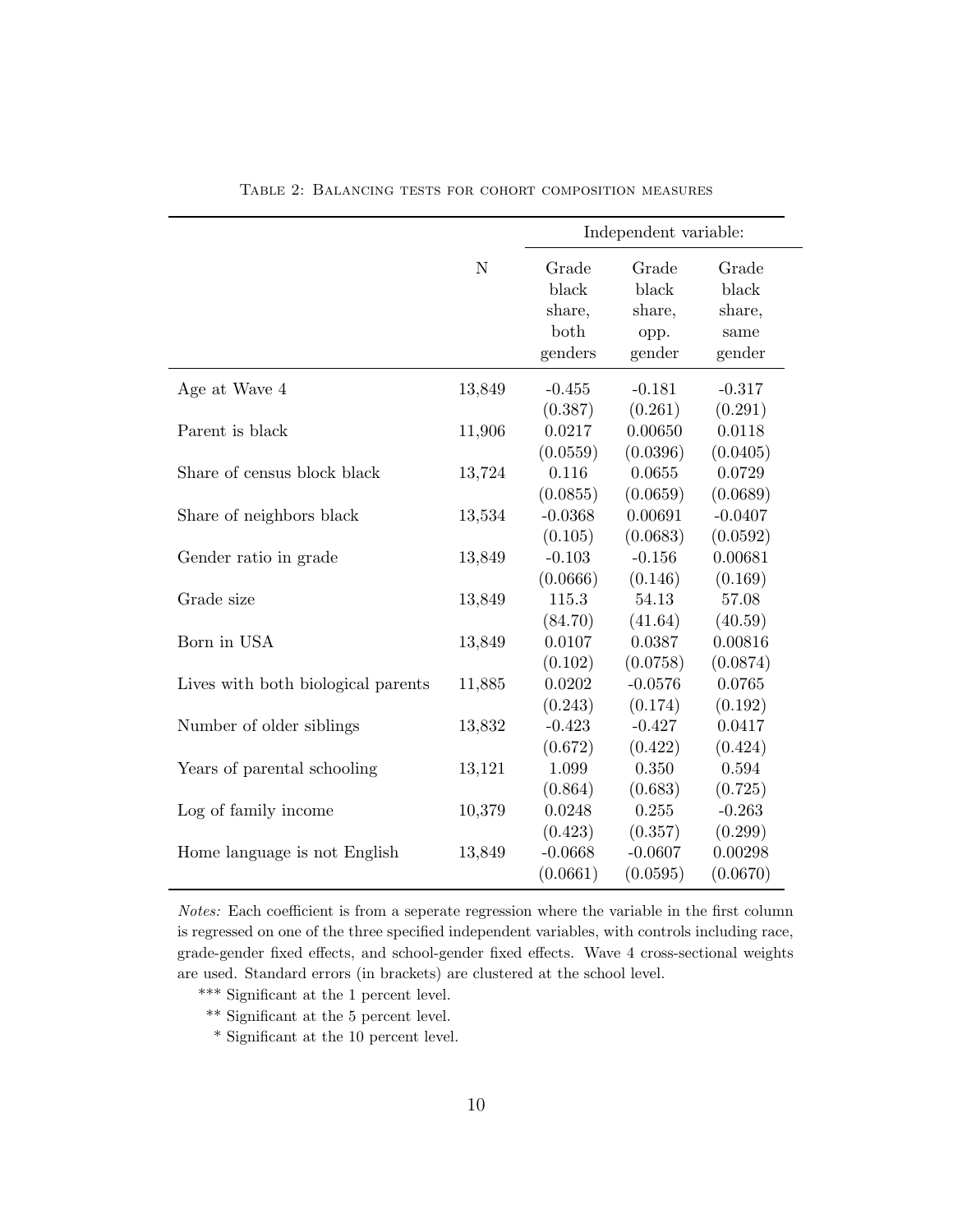TABLE 3: BENCHMARK RESULTS

|                    | $\left( 1\right)$ | $^{\prime}2)$ | $\left( 3\right)$ |
|--------------------|-------------------|---------------|-------------------|
| Grade black share, | $0.197**$         |               |                   |
| both genders       | (0.0970)          |               |                   |
| Grade black share, |                   | $-0.0672$     |                   |
| opposite gender    |                   | (0.0823)      |                   |
| Grade black share, |                   |               | $0.276***$        |
| same gender        |                   |               | (0.0643)          |
| Observations       | 11353             | 11318         | 11353             |
| Adjusted $R^2$     | 0.715             | 0.715         | 0.716             |

Notes: The table reports OLS estimates. The dependent variable is share of cohabiting partners who are black. Controls include race, grade-gender fixed effects, and school-gender fixed effects. Wave 4 cross-sectional weights are used. Standard errors (in brackets) are clustered at the school level.

\*\*\* Significant at the 1 percent level.

\*\* Significant at the 5 percent level.

\* Significant at the 10 percent level.

being driven by changes in the areas students are taken from or changes in the racial composition of those areas.

# 3 Main results

Results of the benchmark regressions are presented in Table 3. The coefficient on grade black share in column 1 is significant at the 5 percent level, providing evidence that individuals who had a greater share of blacks in their cohort on average have more black partners later in life.

Columns 2 and 3 present the results when we split grades by gender. We can see that the coefficient on the black share of the opposite sex peer group is insignificantly different from zero, whereas the coefficient on the black share of the same sex cohort is positive and highly significant. The result in column 1 is therefore not being driven by students meeting romantic partners in their own grade. This is perhaps unsurprising given that a student's grade is less likely to be the relevant population for within-school romantic relationships than for friendship. Indeed, in our data, a majority of students' within-school friends are in the same grade, but this is true for less than a quarter of within-school romantic partners.

Since it is the composition of same sex students which is driving our re-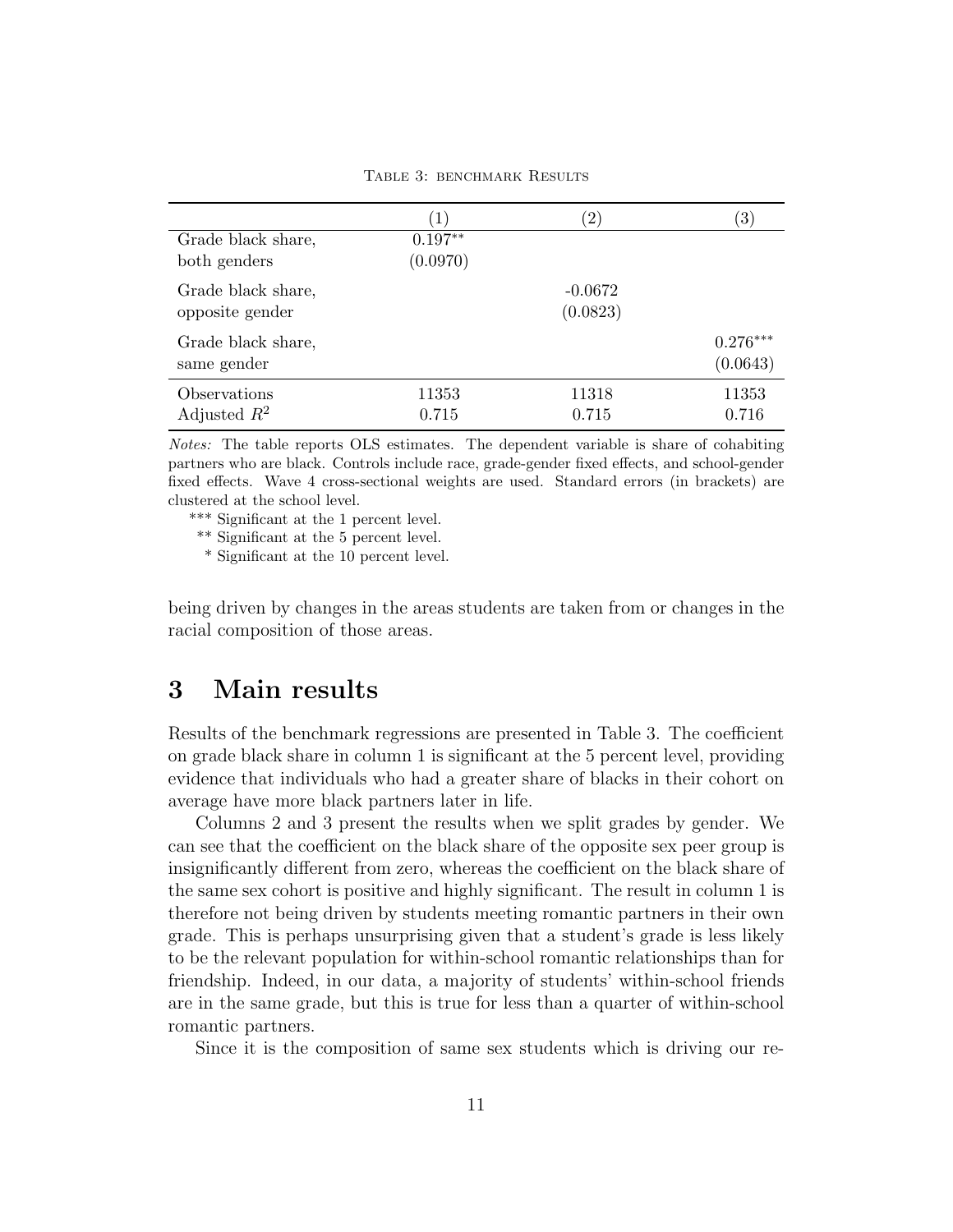sults, from now on we focus on these cohorts. The importance of same sex peers could be driven by the fact that students typically form closer friendships with students of their own gender, and hence this peer group has the largest impact on post high-school relationships.<sup>11</sup> Before we explore in detail potential mechanisms for this relationship, we first explore the robustness of this result.

We first analyze the extent to which our results may be affected by omitted variable bias by introducing a series of additional control variables. These results are presented in Table 4. Column 1 presents our same sex cohort benchmark result, with column 2 introducing a number of control variables, including grade size and the number of partners an individual has reported cohabiting with. Column 3 then additionally adds a set of control variables which reduce the sample size, including the share of the census block which is black and log family income. In each case, our coefficient of interest remains almost unchanged, suggesting that our result is not being driven by unobservables correlated with the controls we add (Altonji, Elder and Taber, 2005; Oster, 2016).

We can additionally control for a number of unobservables by introducing school trends and other fixed effects. Column 4 adds a trend variable for each school, which partially controls for factors such as differential dropout rates among blacks across schools that are not picked up by grade-gender fixed effects. Column 5 adds interaction terms between school fixed effects and race dummies, which controls for differential responses to school context between blacks and whites. Column 6 then introduces census tract fixed effects along with their interaction with race dummies. There are an average of 25 census tracts within a school, so including census tract fixed effects further ensure our results are not being driven by variation in the residential area from which students are drawn. Finally, column 7 adds in school-grade fixed effects interacted with race dummies, such that our coefficient of interest is identified entirely from the difference between the black share among students of the same gender and the black share among students of the opposite gender. In all these regressions, our coefficient moves relatively little while remaining highly significant. Overall, estimates in Table 4 strongly suggest that unobserved omitted variables are unlikely to be driving our result.

Next, we explore to what extent our results vary across different subsamples within our population. At first, we split our sample by race. The corresponding

<sup>11</sup>In line with this, Soetevent and Kooreman (2007) find that interactions with peers of the same gender are generally much stronger than those with peer of the opposite gender for several academic and non-academic outcomes.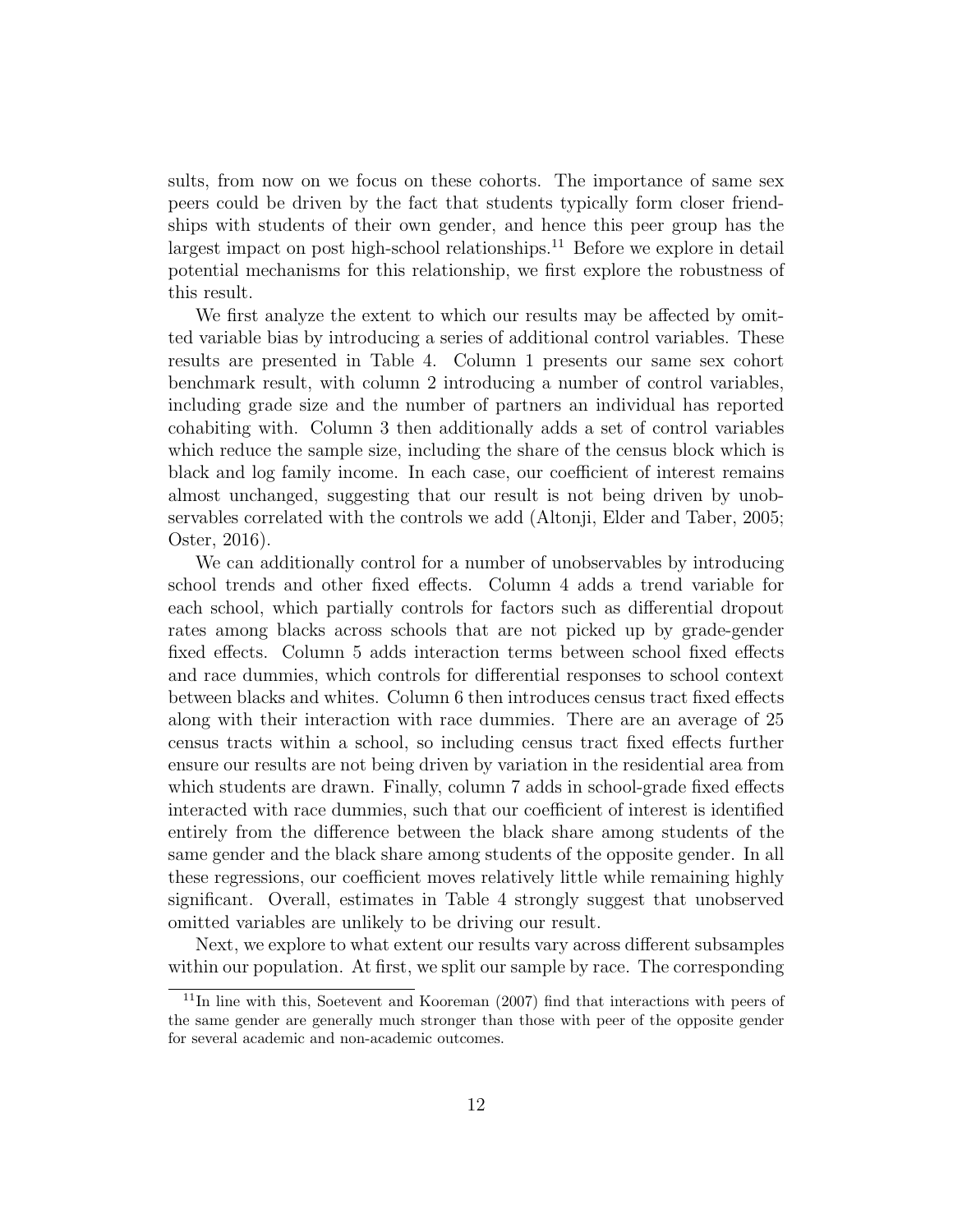|                                       | $\scriptstyle{(1)}$    | $\left( 2\right)$      | $^{(3)}$               | $\left( 4\right)$      | (5)                    | (6)                    | (7)                   |
|---------------------------------------|------------------------|------------------------|------------------------|------------------------|------------------------|------------------------|-----------------------|
| Grade black share,<br>same gender     | $0.276***$<br>(0.0643) | $0.277***$<br>(0.0654) | $0.270***$<br>(0.0962) | $0.226***$<br>(0.0825) | $0.255***$<br>(0.0642) | $0.354***$<br>(0.0944) | $0.332***$<br>(0.112) |
| Extended controls 1                   |                        | Υ                      | Υ                      |                        |                        |                        |                       |
| Extended controls 2                   |                        |                        | Υ                      |                        |                        |                        |                       |
| School trends                         |                        |                        |                        | Υ                      |                        |                        |                       |
| School-race FE                        |                        |                        |                        |                        | Υ                      |                        |                       |
| Tract-race FE                         |                        |                        |                        |                        |                        | Υ                      |                       |
| School-grade-race FE                  |                        |                        |                        |                        |                        |                        | Y                     |
| <b>Observations</b><br>Adjusted $R^2$ | 11353<br>0.716         | 11353<br>0.717         | 7845<br>0.723          | 11353<br>0.718         | 11353<br>0.734         | 11254<br>0.777         | 11353<br>0.752        |

Table 4: Robustness to additional controls

Notes: The table reports OLS estimates. The dependent variable is share of cohabiting partners who are black. Controls include race, grade-gender fixed effects, and school-gender fixed effects. Extended controls in column 2 include language spoken at home, grade size, cohort size, number of reported cohabiting partners, whether an individual lived with a single parent at Wave 1, whether an individual was born in the US and the individual's age at Wave 4. In column 3 we further include controls for the census block population black share, parental race, years of parental education, whether an individual lives with both biological parents at Wave 1, the number of older siblings and log family income. Wave 4 crosssectional weights are used. Standard errors (in brackets) are clustered at the school level.

- \*\*\* Significant at the 1 percent level.
- \*\* Significant at the 5 percent level.

\* Significant at the 10 percent level.

estimates in columns 1 and 2 of Table 5 show that our main result holds for both whites and blacks. Comparing the two coefficients using a Wald test we cannot reject the hypothesis that the coefficient is the same in the two regressions.

Columns 1 and 2 also allow us to get a sense of the importance of the magnitude of the impact. The point estimates imply that, for whites, going from the average of 10 percent blacks in the cohort to 15 percent would increase the average black share of adult partners from 2.8 percent to 3.6 percent. For blacks, moving from 58 percent blacks in the cohort to the sample average of 53 percent would reduce the average black share of adult partners from 82 percent to 80 percent.<sup>12</sup>

<sup>12</sup>Ideally we would also like to compare the magnitude of the effect to the impact of some other variable, but we are not aware of any factor influencing interracial relationships which has been well-identified. Instead, in column 3 of Appendix Table C4, we additionally include the black share of an individual's census block in Wave 1, and find the coefficient to be significant but about half the size of the coefficient on the cohort black share.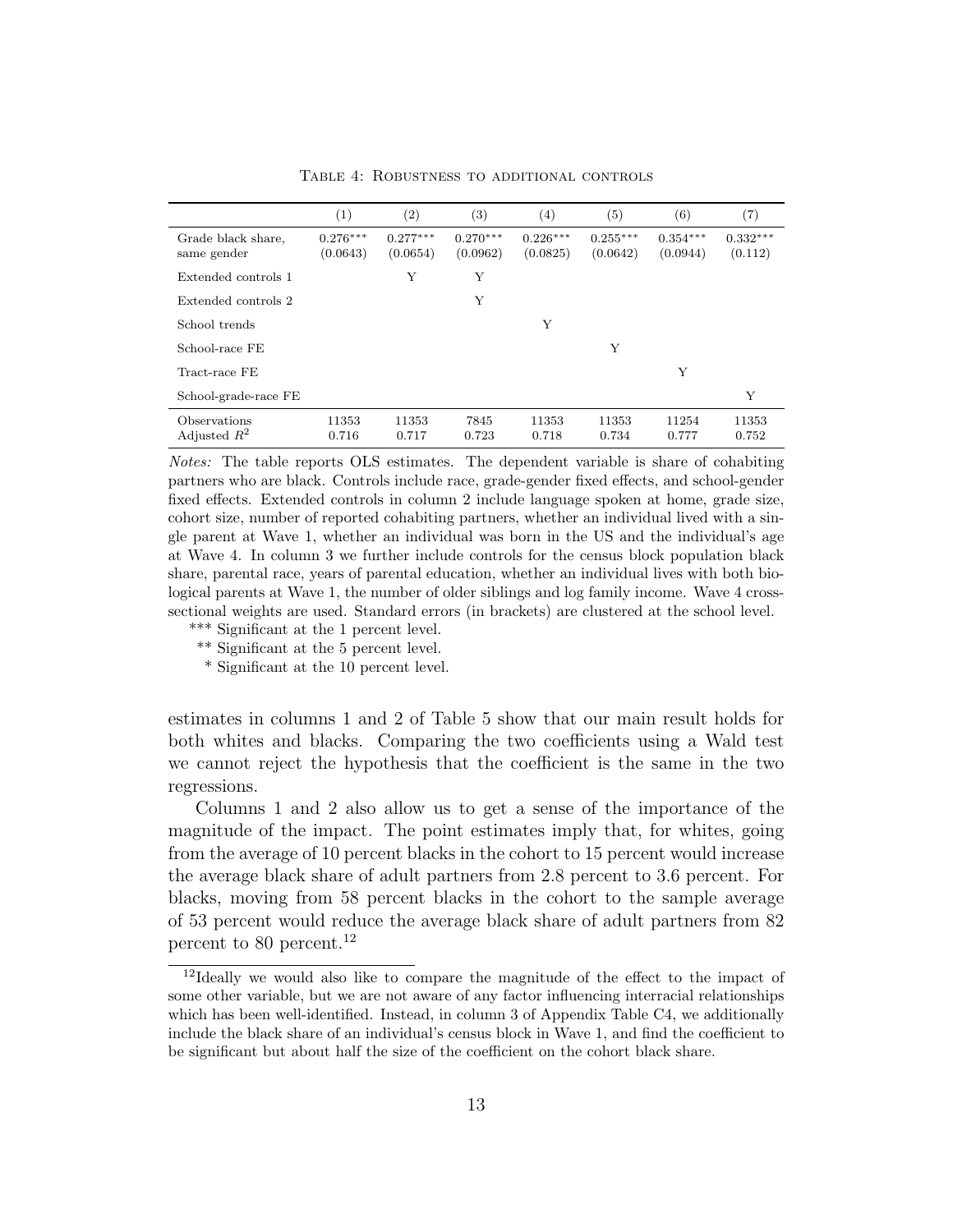|                    | Race                       |                                | School type                 |             | School segregation  |                   |
|--------------------|----------------------------|--------------------------------|-----------------------------|-------------|---------------------|-------------------|
| Sample:            | Whites<br>$\left(1\right)$ | <b>Blacks</b><br>$^{\prime}2)$ | Middle<br>$\left( 3\right)$ | High<br>(4) | $\leq$ median<br>5) | $>$ median<br>(6) |
| Grade black share, | $0.157*$                   | $0.387**$                      | $0.489**$                   | $0.235***$  | $0.594***$          | $0.202***$        |
| same gender        | (0.0875)                   | (0.189)                        | (0.210)                     | (0.0844)    | (0.170)             | (0.0648)          |
| P-val, coefs equal | .31                        |                                | .25                         |             | .03                 |                   |
| Observations       | 7579                       | 2357                           | 2374                        | 6780        | 5970                | 5325              |
| Adjusted $R^2$     | 0.077                      | 0.334                          | 0.699                       | 0.719       | 0.314               | 0.749             |

Table 5: Subsample splits

Notes: The table reports OLS estimates. The dependent variable is the share of cohabiting partners who are black. Controls include race, grade-gender fixed effects, and school-gender fixed effects. Wave 4 cross-sectional weights are used. Standard errors (in brackets) are clustered at the school level.

\*\*\* Significant at the 1 percent level.

\*\* Significant at the 5 percent level.

\* Significant at the 10 percent level.

In columns 3 and 4 of Table 5 we split the sample between middle and high schools. We note that the coefficients on cohort black share are significant in both cases, providing further evidence that our results are not driven by differential dropout rates or students moving between schools. The two coefficients are not significantly different, and if anything the impact of middle school cohorts appears slightly stronger. This is consistent with an impact on attitudes, where we can imagine exposition at a younger age has a higher impact, and suggests the result is not being driven by students meeting future partners in school or through friendships formed in school.

The final split shown in Table 5 is by the extent to which blacks are segregated within the school. This is based on friendship networks of blacks within the school and is constructed according to the methodology of Echenique and Fryer (2007). When we divide the sample in this way, we find that the impact of an individual's cohort black share is significantly higher within schools that are less segregated. One potential explanation for this is that diversity within a students cohort has most impact when students are more likely to befriend students of another race, and this is less likely in more segregated schools. It should be noted, however, that school segregation as well as school black share are correlated with many other variables, and therefore we should not over-interpret this difference.

A range of other subsample splits are displayed in Appendix C. In general we find splitting the sample in other ways, such as by student gender or school black share, does not yield notable differences in results.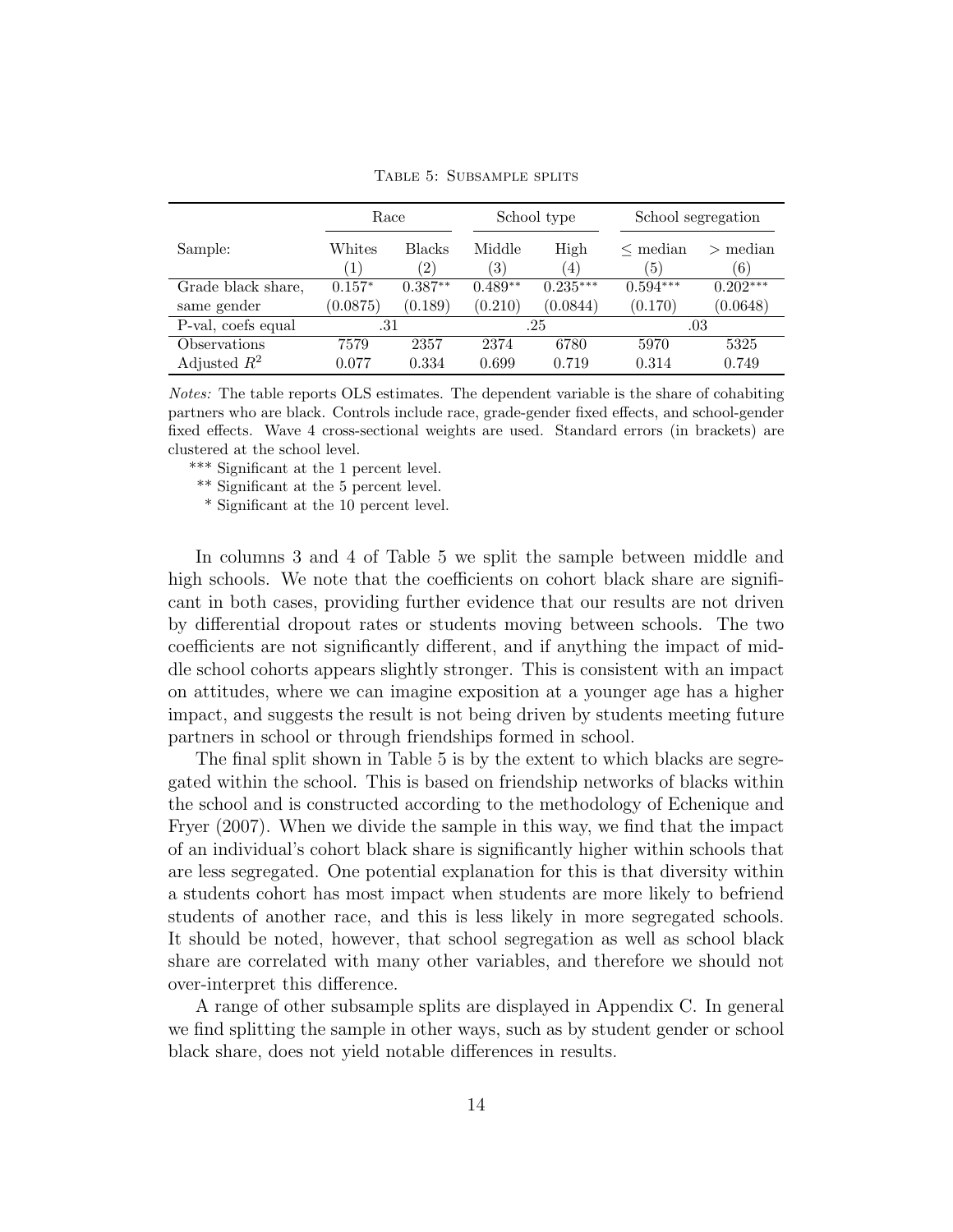One potential concern with the methodology of exploiting cohort variation is that results can be driven by selection bias or measurement error, as described by Angrist  $(2014).^{13}$  In our setting, the concern would be that our measures of race do not perfectly measure an individual's 'true' race, and this true race is correlated with the measured race of their peers. Since we have strong evidence that our variation in cohort black shares is random, this is unlikely to be a problem in our case, but we also check for bias from measurement error in three ways. First, if the cohort black share was proxying for an individuals' true race, we would expect it to be significant when we replace our dependent variable with predetermined variables correlated with race. Yet in Table 2, we can see that the coefficient is insignificant when regressing parental race and two alternative measures of neighborhood black shares. Second, if our result is driven by measurement error in race, the coefficient should fall when we introduce other variables correlated with race, yet we observe little change when we introduce a dummy for whether the interviewer in Wave 4 declares the individual to be black. Third, following Feld and Zölitz (2016) and Carrell et al. (2016), we redo our estimation introducing varying amounts of measurement error. As expected, a greater amount of measurement error leads to results being attenuated to zero, and does not bias the coefficient upward. Results from these tests and more details can be found in Appendix C.

A different concern is that, since our identification is driven by small random variation across cohorts, our standard errors may be inappropriate or our results may be driven by some other aspect of the cohort which is correlated with the black share. We can test for this in two ways. First, we construct over two hundred other cohort shares including, for instance, the share of Hispanics and the share who have college educated mothers. We first include these all simultaneously as control variables and observe that there is little impact on our coefficient of interest. We then enter them into regressions individually in place of our main explanatory variable and record the t-statistic. The tstatistic with the largest magnitude in this resulting distribution is -2.62, while the t-statistic of our coefficient of interest in the benchmark regression with the same gendered cohort is 4.30 (see Figure C2 in Appendix C). Second, we undertake one thousand 'placebo' regressions whereby we assign students to cohorts within their school at random. Plotting the distribution of coefficients, we note that the true coefficient is clearly an outlier as it is larger than any of

<sup>13</sup>Angrist (2014) also discusses a range of other potential problems with the peer effects literature, but these are mainly not relevant to our context. For instance, non-linearity is not an issue since our peer characteristic of interest—being black or not—is binary in nature.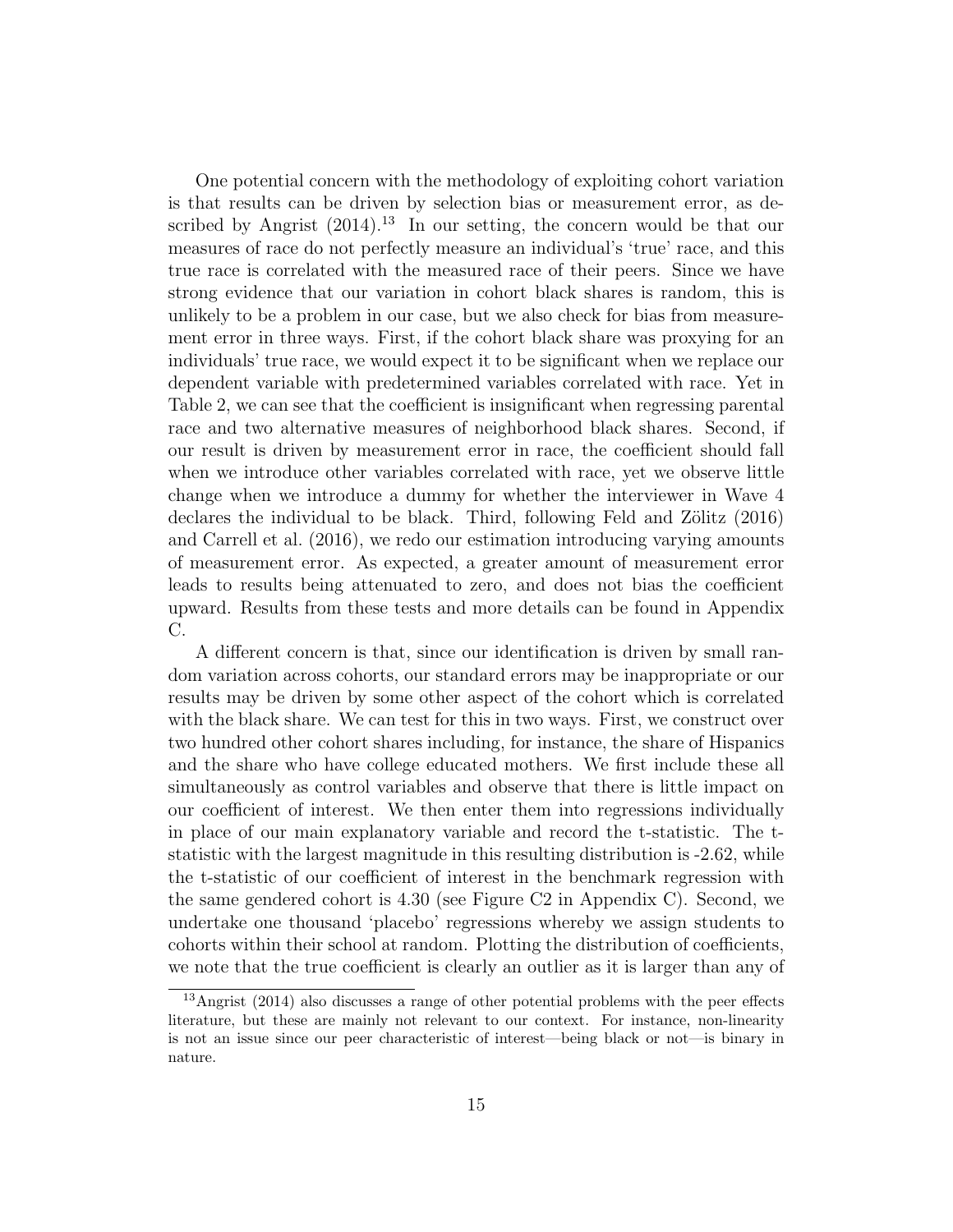the placebo coefficients (see Figure C3 in Appendix C). We can therefore conclude that it is very unlikely that our result is driven by chance or correlation with another characteristic of school cohorts.

Finally, we may be concerned that our results are sensitive to the particular specification that we have chosen. We use the share of partners that are black as our dependent variable as this is a simple specification that allows us to treat black and non-black individuals symmetrically. This specification, however, implicitly assumes that the cohort black share has no impact on the probability of cohabiting. We find no evidence that the cohort black share has any such impact, but as an alternative we consider a specification where the dependent variable an indicator for whether an individual has ever cohabited with someone of a different race, where race is defined as black or non-black. In this regression, the coefficient on the cohort black share is still positive and significant, and indeed our result is robust to a number of alternative specifications, including looking at other types of relationships and using alternative definitions of being black. We also check whether we find similar effects when considering other races, but we find no such evidence when we consider minorities other than blacks. Details of these results can be found in Appendix C.

Overall, we have so far established that students who have more black pupils in their school cohort on average go on to have more relationships with blacks as adults. This result is consistent with Gordon and Reber (2016), who find evidence that school racial desegregation between 1961 and 1985 led to more black-white births. Their results are sensitive to the specification of cohort trends, however, and our work is therefore complementary in providing evidence based on an alternative source of variation. In the next section, we exploit additional data available in the Add Health to provide insight on the potential mechanisms behind our results.

## 4 Investigating mechanisms

There are three mechanisms that could lie behind the result identified in the previous section. First, the effect may be the result of a change in individuals' attitudes. Greater exposure to blacks - or less exposure to non-blacks - may change beliefs in line with the 'contact hypothesis'. Second, the effect may be the result of increased meeting opportunities. A greater number of blacks within an individual's cohort may increase the number of blacks within their social network, and through this network they may meet a greater number of potential black partners. Third, the effect may be the result of poorer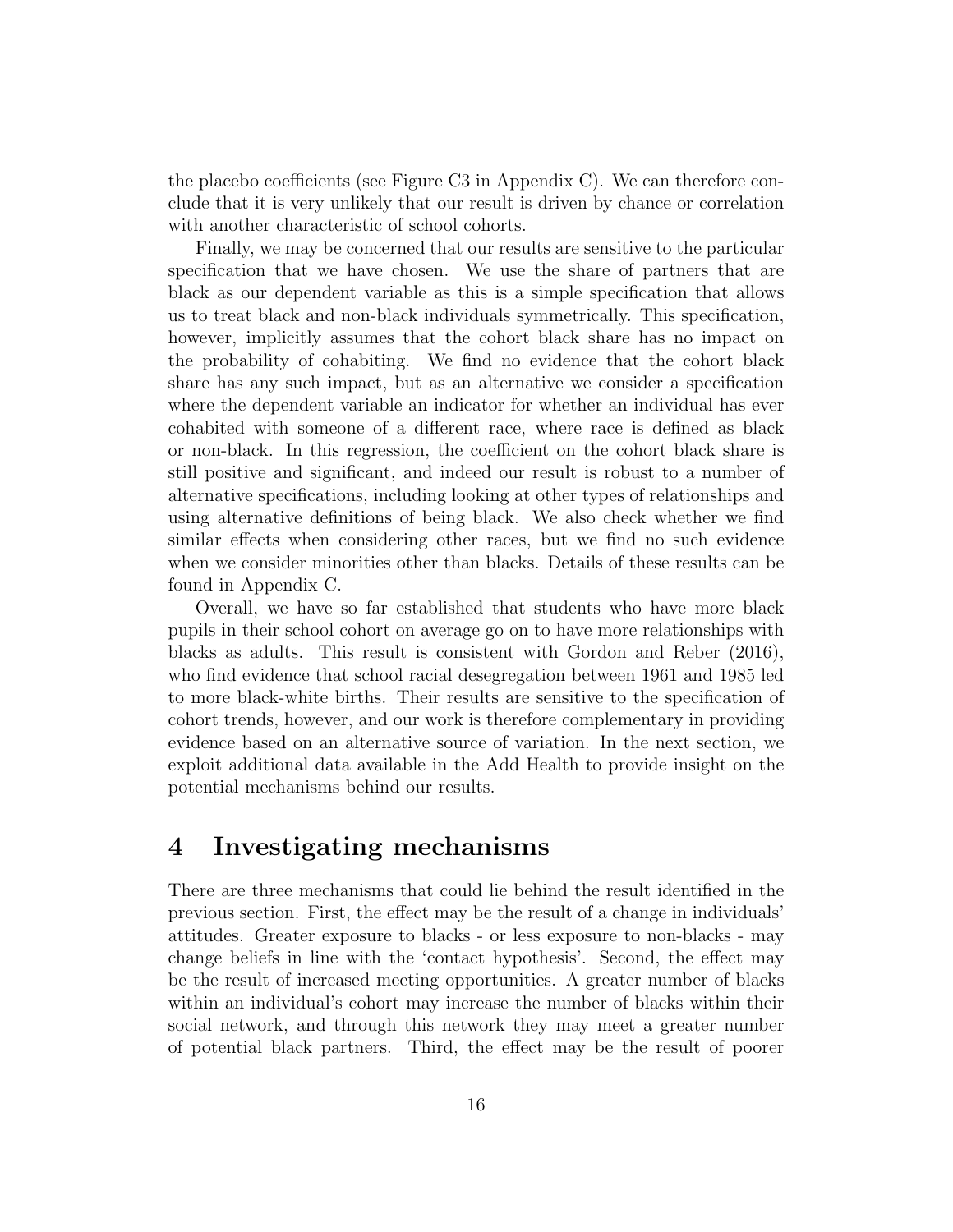educational achievement. Various studies suggest that an increased share of black students may worsen educational achievement for their peers (Hoxby, 2000; Hanushek, Kain and Rivkin, 2009; Billings, Deming and Rockoff, 2014), and this may have knock-on effects on college attendance or employment which in turn impact their propensity to cohabit with blacks.

Identifying the mechanism at work is important for understanding the nature of peer effects as well as for policy. In particular, if adult relationships change as a result of a change in attitudes, this suggests cohort composition may impact a broader ranger of behavior including discrimination. In this section, we aim to investigate whether evidence from our data is consistent with one or more of these mechanisms.

#### 4.1 Attitudes

To test whether our result is compatible with the contact hypothesis, we would like to look directly for changes in attitudes regarding race. The Add Health surveys do not ask questions specifically about such attitudes, but in Wave 3 respondents are asked to rate how important they think several elements are for a serious committed relationship. One of these elements is "being of the same race or ethnic group". We construct a binary measure of the relative importance of race in a relationship by comparing the rating given to race to the other factors. Since the question asks about being of the same race, we split our sample by respondents' race. The coefficient is significant and negative for white respondents, indicating that whites who had a greater share of blacks in their school cohort attach less importance to racial homogeneity within romantic relationships.

We would also like to get a sense as to whether attitudes towards race are impacted beyond the context of romantic relationships, and for this we employ two strategies. First, in the Wave 1 in-school survey students are asked how much they agree with the general statement "the students at this school are prejudiced". Answers to this question could incorporate any form of prejudice, but for black respondents we can imagine answers should partly reflect the extent to which they feel non-black students are prejudiced towards black students. Column 3 of Table 6 reports the results of regressing this variable on the cohort black share, and we indeed find a greater share of blacks within a grade leads black respondents to report less prejudice.

A second strategy involves exploiting the fact that in Waves 3 and 4 individuals are asked how politically liberal they are. In general changes in racial attitudes are unlikely to significantly shift individuals' overall political identification, and indeed when we regress individuals' political identification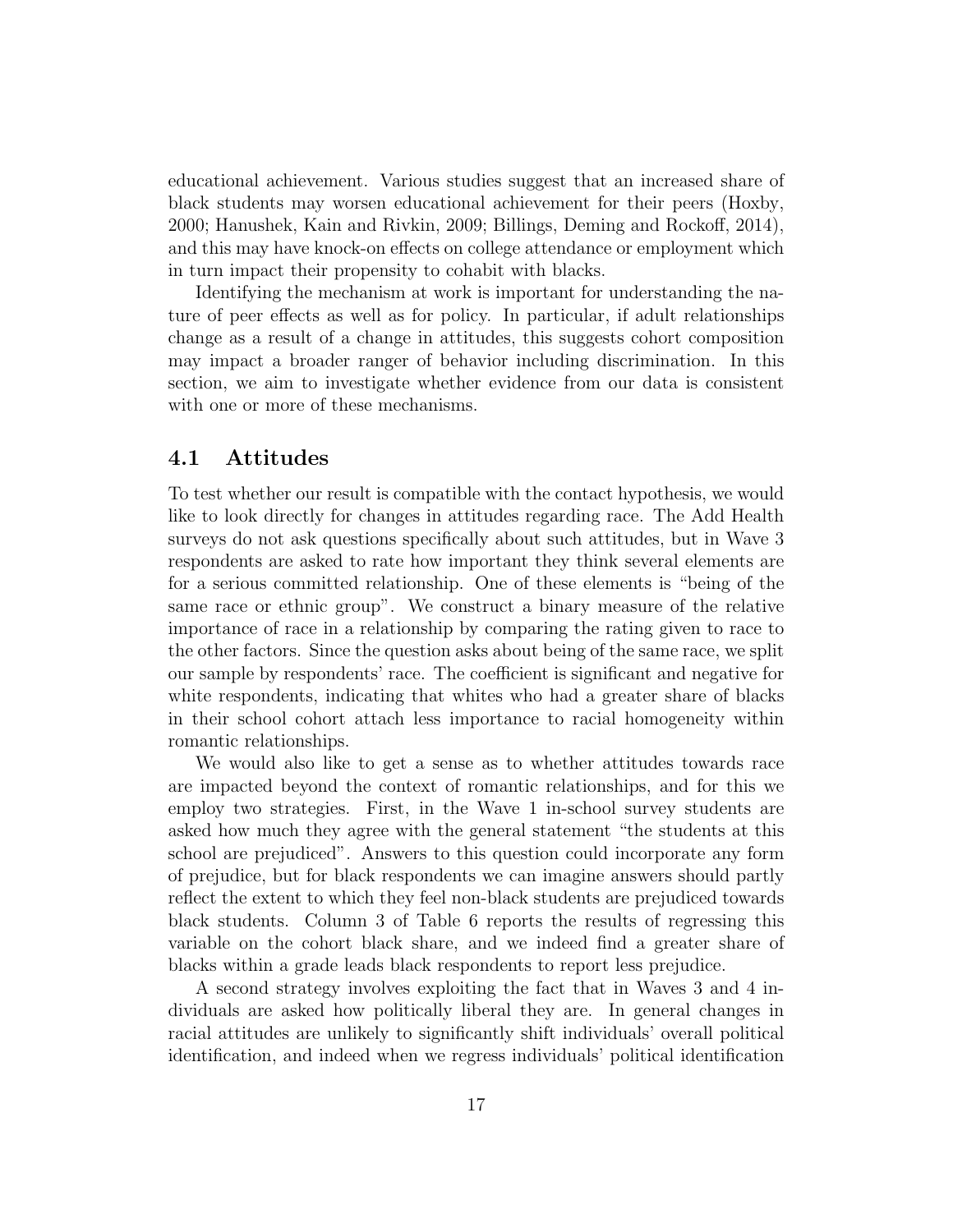| Dependent variable:                          | Importance<br>of race in<br>relationships |                                   | Are<br>students<br>prejudiced?     | Change in<br>liberalness<br>in Obama<br>election year |  |
|----------------------------------------------|-------------------------------------------|-----------------------------------|------------------------------------|-------------------------------------------------------|--|
| Sample:                                      | Whites<br>(1)                             | <b>Blacks</b><br>$\left(2\right)$ | <b>Blacks</b><br>$\left( 3\right)$ | Whites<br>$\left(4\right)$                            |  |
| Grade black share,                           | $-0.713***$                               | $-0.168$                          | $-0.688***$                        | $1.484**$                                             |  |
| same gender                                  | (0.253)                                   | (0.262)                           | (0.260)                            | (0.626)                                               |  |
| <i><b>Observations</b></i><br>Adjusted $R^2$ | 6300<br>0.074                             | 1887<br>0.055                     | 12125<br>0.083                     | 5477<br>0.040                                         |  |

Table 6: Impact of cohort black share on attitudes

Notes: The table reports OLS estimates. Controls include race, grade-gender fixed effects, and school-gender fixed effects. Wave 4 cross-sectional weights are used in all regressions. Standard errors (in brackets) are clustered at the school level.

\*\*\* Significant at the 1 percent level.

\*\* Significant at the 5 percent level.

\* Significant at the 10 percent level.

in Wave 3 on cohort black share the coefficient is insignificant. Wave 4 of the survey, however, was undertaken in 2008, the year when Barack Obama was first campaigning to become president. In both the democratic primary and the general election, Obama positioned himself as the more liberal of the candidates with large-scale support, and we may therefore hypothesize that individuals' political identification in 2008 may be particularly correlated with their attitudes towards blacks.<sup>14</sup> In column 4, we therefore regress the change in declared liberalness between Waves 3 and 4 on the cohort black share. The coefficient is positive and significant, suggesting that a greater share of blacks among white students' peers impacts their general attitudes towards blacks.

<sup>&</sup>lt;sup>14</sup>To test the hypothesis that change in declared liberalness over this period is correlated with attitudes towards blacks, we analyzed panel data covering the 2008 election provided by the American National Election Studies. Surveys in this panel asked both questions on racial attitudes and a question on political identification identical to that asked in Add Health. Consistent with our hypothesis, we find changes in respondents' political identification during the period were positively correlated with the degree of sympathy they felt to blacks. Furthermore, for non-blacks in our Add Health sample, the change in liberalness variable is significantly correlated with the importance given to race within relationships and the share of black friends, even when we control for cohort black share. More details are available on request.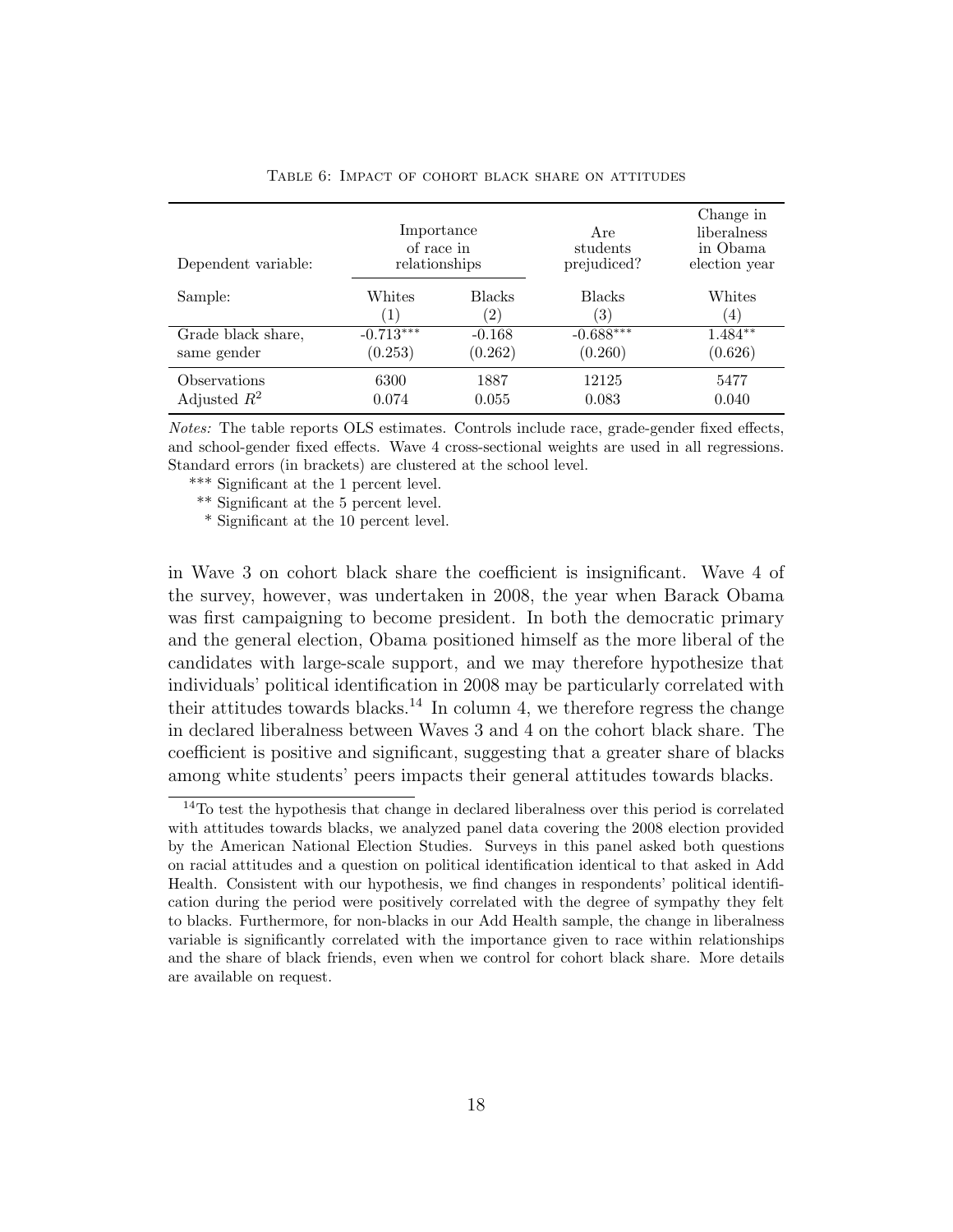#### 4.2 Friendships

Both the contact hypothesis and the meeting opportunities hypothesis suggest that there should be an impact on friendships in addition to romantic relationships. Since Add Health collects information on friendships in Waves 1 and 2, we can directly test for an impact of cohort black share on the share of school friendships that are with black students. Moreover, in Wave 4 the survey asks whether individuals' close friends are of the same race as them. To test for an impact of cohort composition on friendships, we regress these measures on the share of blacks amongst students of the same gender and grade. The results are displayed in Table 7.

| Dependent variable:            | Share of<br>Waves $1 \& 2$<br>friends<br>black | Share of<br>Waves $1 \& 2$<br>reciprocal friends<br>black | All Wave 4<br>close friends are<br>of same race<br>as individual |                      |
|--------------------------------|------------------------------------------------|-----------------------------------------------------------|------------------------------------------------------------------|----------------------|
| Sample:                        | All<br>$\left(1\right)$                        | All<br>$\left( 2\right)$                                  | Whites<br>$\left( 3\right)$                                      | <b>Blacks</b><br>(4) |
| Grade black share,             | $0.177*$                                       | $0.410***$                                                | 0.0604                                                           | $0.790**$            |
| same gender                    | (0.102)                                        | (0.137)                                                   | (0.251)                                                          | (0.323)              |
| Observations<br>Adjusted $R^2$ | 8675<br>0.744                                  | 5389<br>0.711                                             | 7394<br>0.101                                                    | 2259<br>0.160        |
|                                |                                                |                                                           |                                                                  |                      |

Table 7: Impact of cohort black share on friendships

Notes: The table reports OLS estimates. Controls include race, grade-gender fixed effects, and school-gender fixed effects. Wave 4 cross-sectional weights are used. Standard errors (in brackets) are clustered at the school level.

\*\*\* Significant at the 1 percent level.

\*\* Significant at the 5 percent level.

\* Significant at the 10 percent level.

Column 1 shows that there is a significant effect of the racial composition of same sex cohort on the racial composition of nominated friends in Waves 1 and 2. Column 2 considers only friends who also nominated the individual as a friend—Lavy and Sand (2012) finds that these 'reciprocal' friends have stronger effects on their peers than other friends. Again, the effect is significant and positive.

When we consider close friends in Wave 4 in columns 4 and 5, the black share of the same gender cohort has a significant impact for blacks. In particular, blacks whose school grade had a higher proportion of blacks among students of the same gender are more likely to only have black close friends as adults. There is no significant effect on non-blacks, but this is perhaps not surprising given that the question is about friends being of the same race, without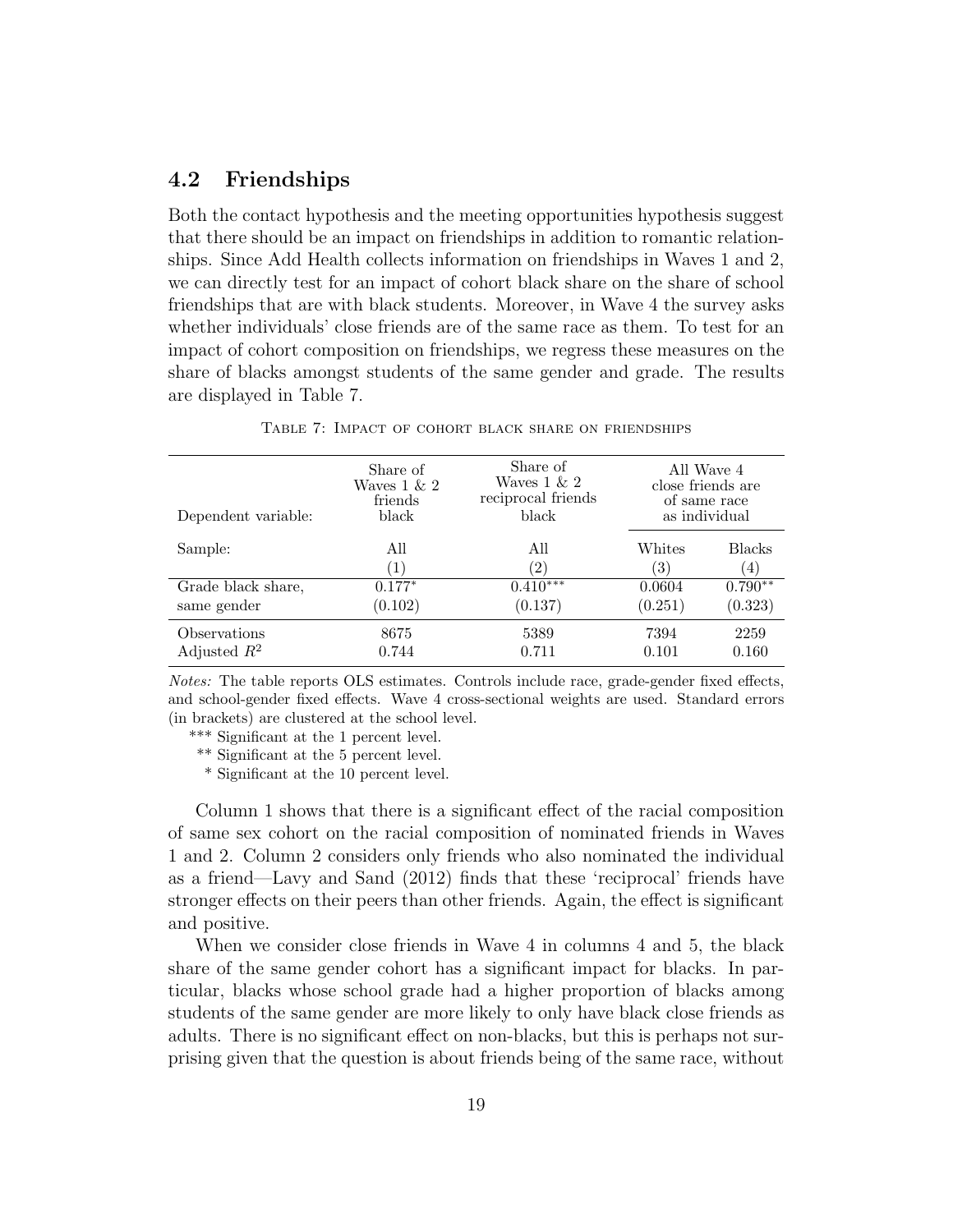particular reference to blacks. Overall, therefore, the evidence on friendships is consistent both with the contact hypothesis and the meeting opportunities mechanisms.

#### 4.3 Impact by distance from school

Our results so far are consistent with a change in racial attitudes, but it is also possible that the effect we have found is driven by an increase in meeting opportunities that result from social networks formed in school. Indeed, we have seen that students with more black peers make more black friends and hence it might be that, through these friends, they then meet more other black people who become romantic partners. In order to test whether such meeting opportunities can explain most of the impact on adult cohabitation, in this section we investigate heterogeneity in our result by different measures of distance from school. The basic idea is that, if the result is driven by social networks formed in school, then the effect we have identified should be strongest for those relationships closest to school. On the other hand, if greater cohabitation with blacks is driven by a change in attitudes, then our results should be similar when we consider relationships that began far from school.

We can consider three different ways in which relationships can be far from school. First, for relationships undertaken whilst students are in school, we can consider whether or not their partner attended the same school. Second, relationships can be distant from school in time—partners met a long time after an individual has left school are less likely to have been met through school friends. Third, adult relationships can be distant geographically—relationships begun in different states are less likely to have been formed through school-based social networks. For each of these types of distance, therefore, we would expect the 'meeting opportunities' channel to be relatively weak for those relationships begun far away.

Table 8 reports the results of our standard regression when we split the sample of partners in three different ways. In columns 1 and 2, we consider relationships reported in Waves 1 and 2, and divide partners according to whether or not they attended the same school as the respondent. The dependent variable is the share of each set of partners who are black. Comparing the two coefficients, we see that there is no evidence that the effect of cohort black share is strongest for partners within school. Indeed the effect is highly significant for relationships with partners outside of school, with a substantially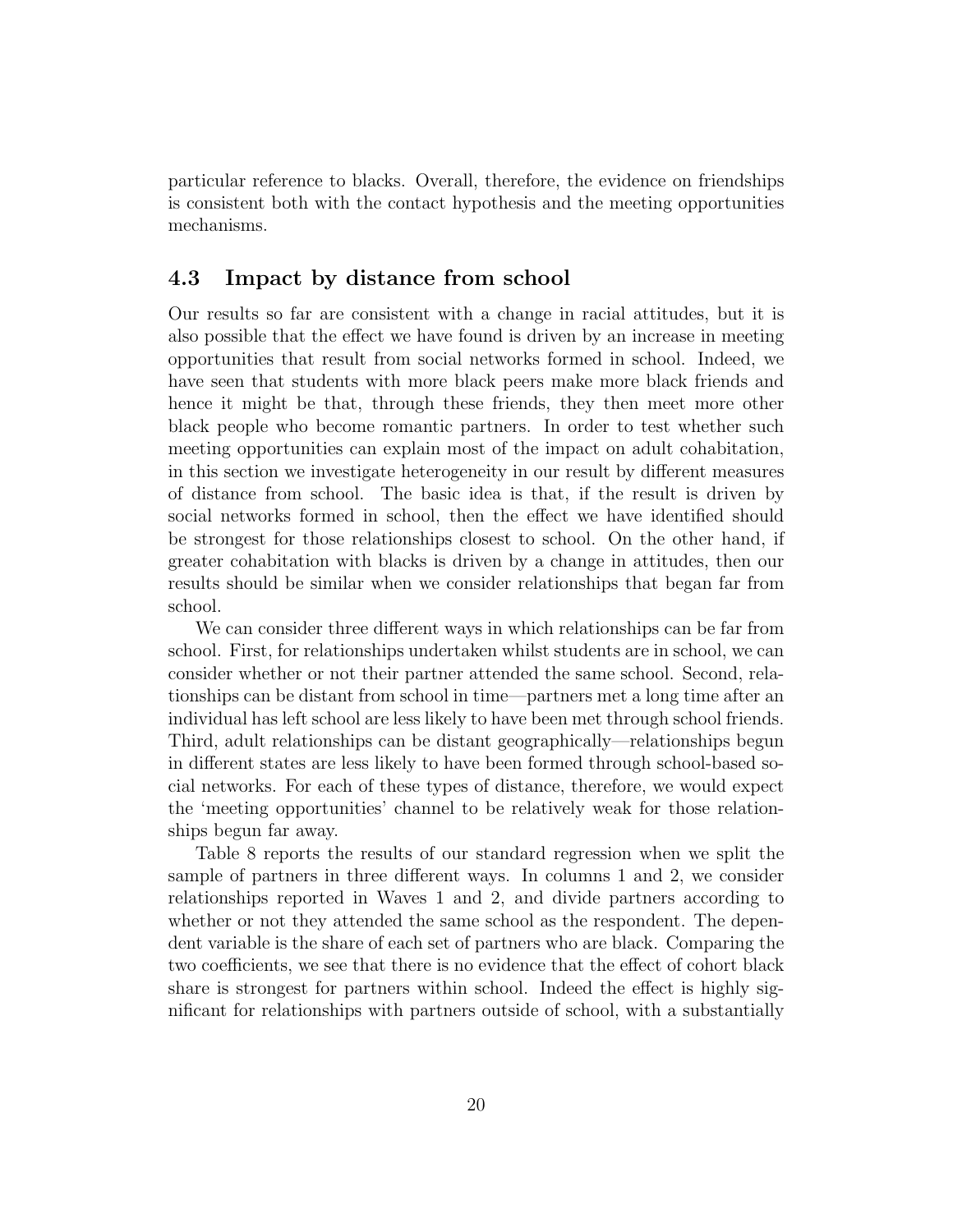| Relationship<br>characteristic: | Relationships<br>reported in Waves $1 \& 2$ |                                                    | Marriages and cohabitations        |                                                 |                                    |                                        |
|---------------------------------|---------------------------------------------|----------------------------------------------------|------------------------------------|-------------------------------------------------|------------------------------------|----------------------------------------|
|                                 | Partner in<br>same school<br>$\mathbf{1}$   | Partner not in<br>same school<br>$\left( 2\right)$ | Begun<br>before<br>age $22$<br>(3) | Begun<br>after<br>age $22$<br>$\left( 4\right)$ | Begun in<br>school<br>state<br>(5) | Begun out<br>of school<br>state<br>(6) |
| Grade black share,              | 0.0883                                      | $0.337**$                                          | 0.163                              | $0.436***$                                      | $0.256***$                         | 0.175                                  |
| same gender                     | (0.152)                                     | (0.151)                                            | (0.120)                            | (0.116)                                         | (0.0690)                           | (0.201)                                |
| P-val, coefs equal              | .13                                         |                                                    |                                    | .14                                             |                                    | .71                                    |
| Observations                    | 6245                                        | 5438                                               | 6521                               | 7574                                            | 9403                               | 2805                                   |
| Adjusted $R^2$                  | 0.733                                       | 0.748                                              | 0.688                              | 0.685                                           | 0.714                              | 0.683                                  |

Table 8: Impact by distance from school

Notes: The table reports OLS estimates. The dependent variable is the share of (different types of) relationships that were with black people. Controls include race, grade-gender fixed effects, and school-gender fixed effects. Wave 4 cross-sectional weights are used. Standard errors (in brackets) are clustered at the school level.

\*\*\* Significant at the 1 percent level.

\*\* Significant at the 5 percent level.

\* Significant at the 10 percent level.

larger coefficient.<sup>15</sup>

In columns 3 to 6 we return to cohabitations reported in Wave 4 as our relationships of interest. Columns 3 and 4 consider whether our effect differs in temporal distance from school by separating relationships according to whether they began before or after the agent was aged 22. If the effect is being driven by meeting opportunities stemming from school social networks, it would likely be most important in relationships formed before or just after students left school. This is not what we find, however, with the point estimate being substantially larger for those relationships formed longer after leaving.

Finally, to analyze the differential impact by geographical distance we would ideally like to know where partners met. Unfortunately, the data does not contain such information, so instead we exploit information provided by respondents on when, if ever, they moved between US states. We combine this with information on when the relationship began to form a set of relationships that began after the respondent left the state they went to school in. In column 6, the dependent variable is then the share of these relationships that are with blacks, with column 5 considering the black share of the remaining relationships. Though the coefficient on the cohort black share is insignificant in column 6, it is not significantly different from that in column 5. Overall,

<sup>&</sup>lt;sup>15</sup>We can similarly split the same relationships by whether the partner and respondent have a mutual friend. Doing so produces similar results, with a larger coefficient in the regression restricted to partners who do not have a mutual friend with the respondent.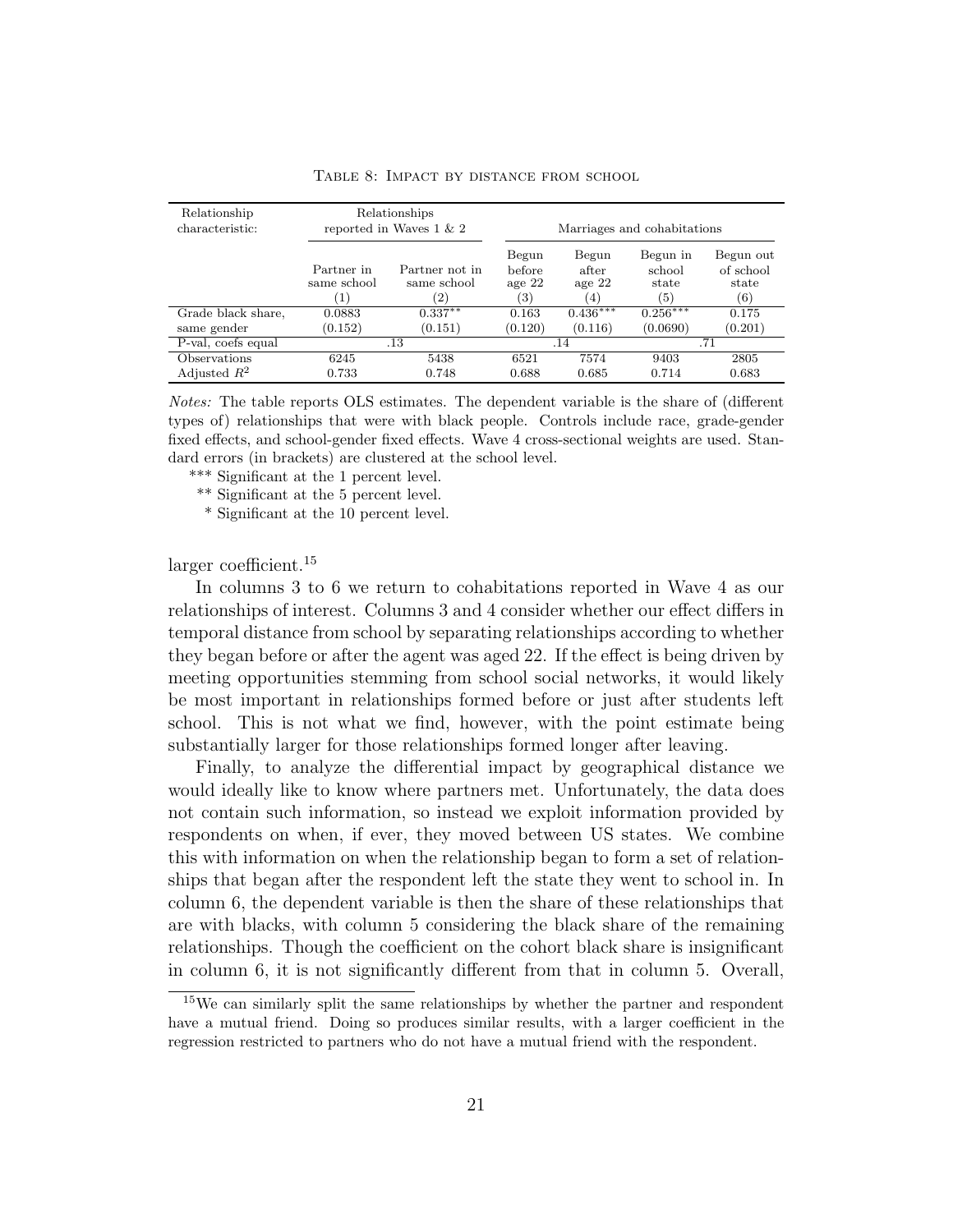|                    | Average<br>test score<br>$\mathbf{1}$ | Attended<br>college<br>$\left( 2\right)$ | Employed<br>$\left( 3\right)$ | Earnings<br>(4) |
|--------------------|---------------------------------------|------------------------------------------|-------------------------------|-----------------|
| Grade black share, | $-0.199$                              | 0.0375                                   | $-0.164$                      | $-3938.4$       |
| same gender        | (0.282)                               | (0.164)                                  | (0.154)                       | (12096.1)       |
| Observations       | 11243                                 | 11352                                    | 9434                          | 11150           |
| Adjusted $R^2$     | 0.129                                 | 0.135                                    | 0.076                         | 0.109           |

Table 9: Impact of cohort black share on educational performance

Notes: The table reports OLS estimates. Controls include race, grade-gender fixed effects, and school-gender fixed effects. Wave 4 cross-sectional weights are used. Standard errors (in brackets) are clustered at the school level.

\*\*\* Significant at the 1 percent level.

\*\* Significant at the 5 percent level.

\* Significant at the 10 percent level.

therefore, we can conclude that there is little evidence to suggest a differential impact by distance, and hence the meeting opportunities mechanism alone is unlikely to be driving our results.

#### 4.4 Educational performance

It is reasonable to hypothesize that a student's performance in school may have an impact on the race of their future adult partners. For instance, if worse grades mean students are less likely to go to college, they may then meet proportionally more black people, and as a result be more likely to cohabit with blacks.

To test for this mechanism, we first analyze whether we observe any impact of black cohort share on average test scores, college attendance, employment or earnings. The results of these regressions are presented in Table 9, and we can see that the coefficient on the black share is always insignificant. This is consistent with Bifulco et al. (2011) who find no impact of minority shares on these outcomes.

The insignificance of the results in Table 9 may however result from a lack of power rather than the absence of any real effects. Indeed, an impact on test scores of the size estimated in Billings et al. (2014), for instance, is within our 95 percent confidence interval. We therefore regress our main outcome variable on these measures of education, employment and earnings to come up with an approximate upper bound for the size of this mechanism.<sup>16</sup>

<sup>&</sup>lt;sup>16</sup>Results available on request. One reason this upper bound is approximate is because the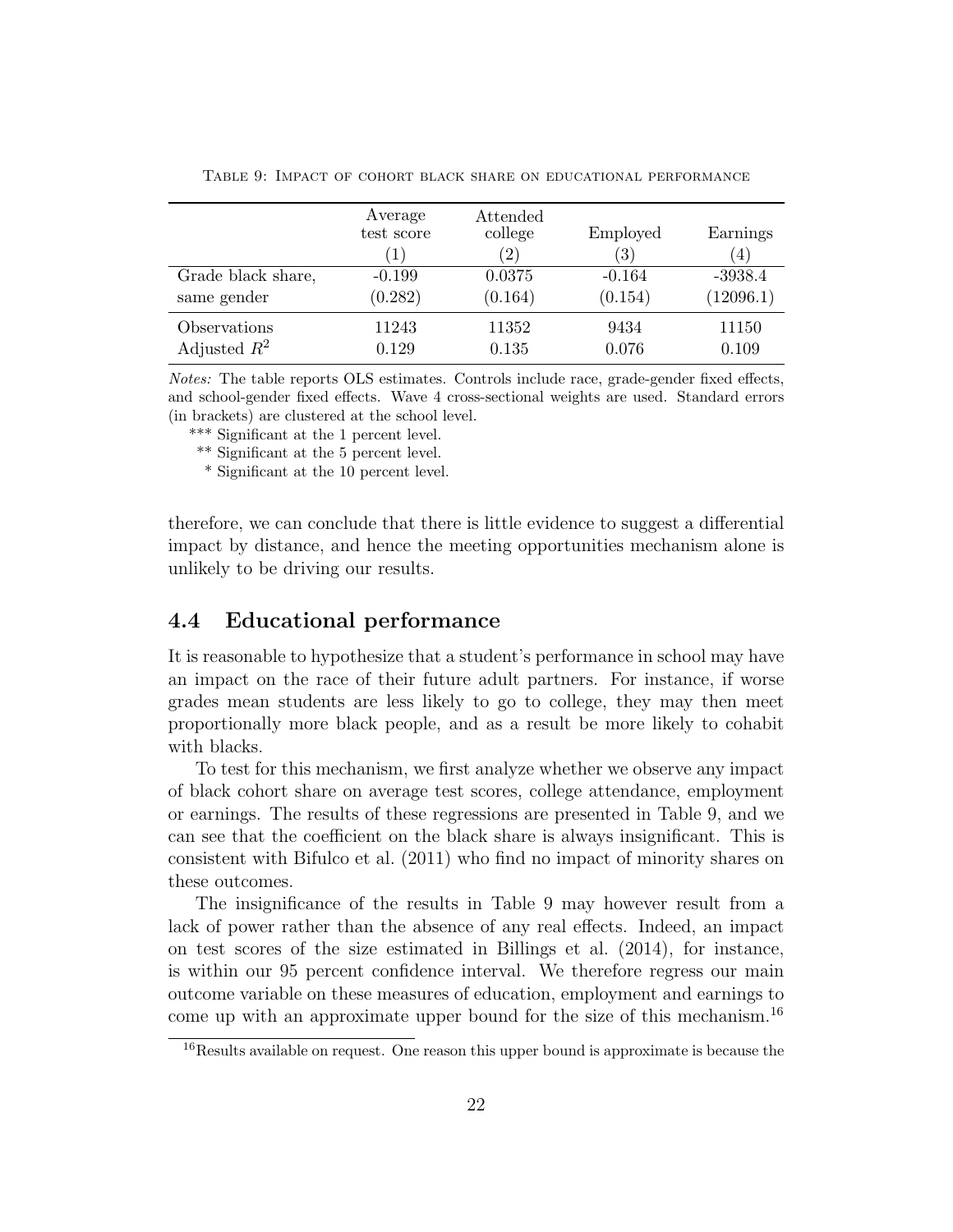Even if we assume that all of the true coefficients are at the upper bounds of the various 95 percent confidence intervals, we estimate that impacts on educational performance, employment and earnings can account for no more than 9 percent of the effect identified in our benchmark. We therefore conclude that educational performance is unlikely to be an important mechanism in explaining our result.

## 5 Conclusions

This paper finds that greater racial diversity in schools significantly impacts the prevalence of interracial adult relationships. The higher the share of black classmates of the same gender, the more likely an adult has a black partner during adulthood. Moreover, we provide suggestive evidence that most of this effect is driven by changes in attitudes. This indicates that policies designed to increase racial diversity in schools, such as busing programs, may be at least somewhat effective in reducing racial prejudices and encouraging social integration more generally. Indeed, they may also help to reduce assortative matching on race in the marriage market, and hence potentially reduce household income inequality.

Our findings suggest a number of interesting avenues for future work. One question which we are unable to answer is to what extent the middle or highschool contexts are particularly important for influencing adult relationships. On the one hand, adolescence may be a crucial period since it is the time when individuals are beginning to explore romantic relationships, and afterwards racial attitudes may be harder to change. On the other hand, diverse social contexts may be more important earlier in life, when racial attitudes are presumably weaker, or later in life, when individuals form long-term romantic relationships.

Our paper has also highlighted the need to investigate further whether being exposed to racial diversity at school has implications for racial attitudes outside of the social sphere. One could imagine that attitudes that impact friendship networks and romantic relationships might also affect discrimination in the labor market or the workplace, but it is also possible that the latter may be more impacted by work-related experiences. This is an important question to investigate if we are to understand fully the impacts of policies designed to increase racial diversity.

coefficients in this regression are likely to be biased due to a number of omitted variables. We nonetheless use these coefficients because no well-identified impacts of these variables exist, and the direction of this bias is in any case likely to inflate the result.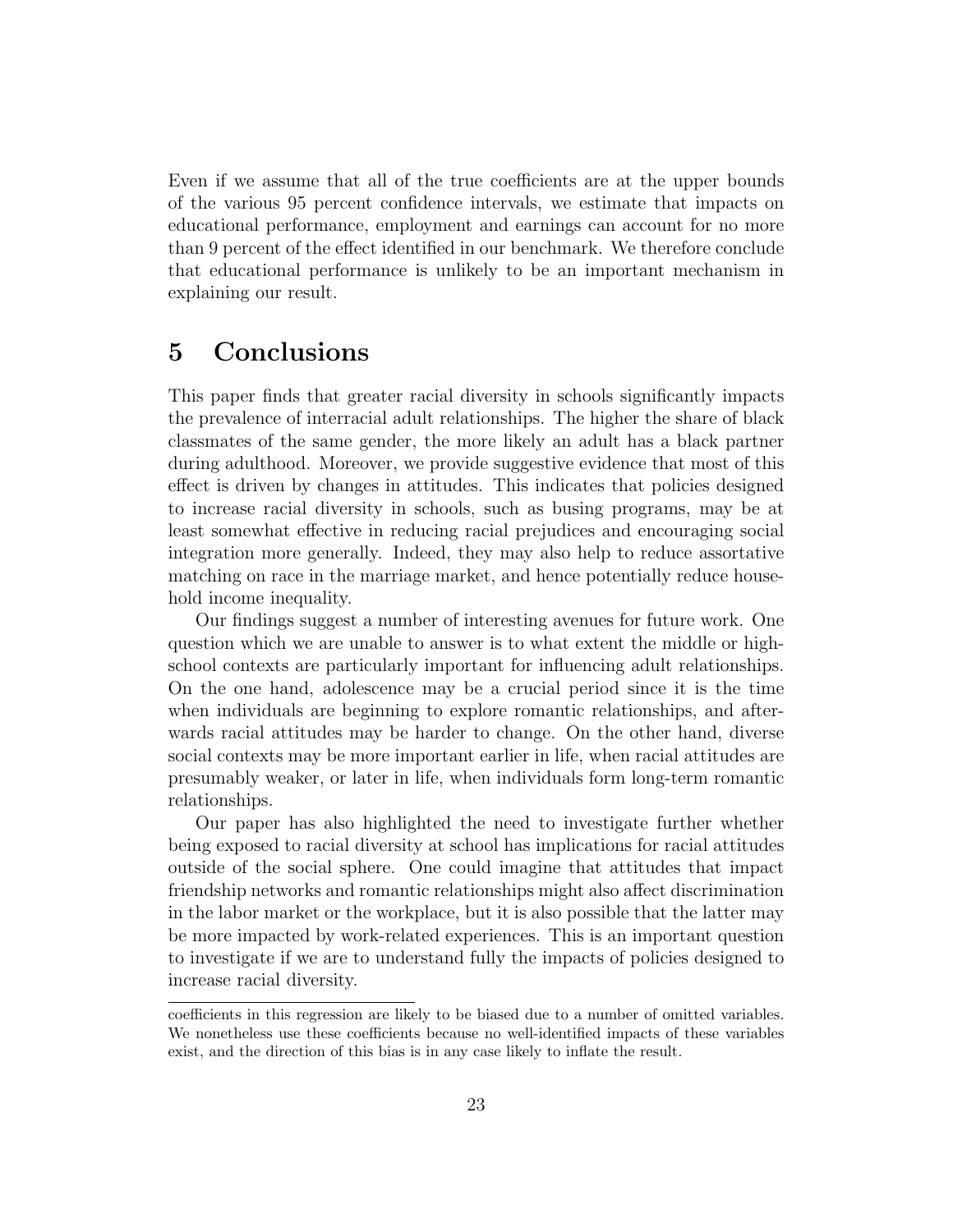# References

- Allport, Gordon W, (1954), The Nature of Prejudice, Reading, MA : Addison-Wesley Pub. Co.
- Altonji, Joseph G, Todd E Elder, and Christopher R Taber, (2005), "Selection on Observed and Unobserved Variables: Assessing the Effectiveness of Catholic Schools," *Journal of Political Economy, 113* (1), 151–184.
- Angrist, Joshua D, (2014), "The Perils of Peer Effects," Labour Economics, 30, 98–108.
- Baker, Sara, Adalbert Mayer, and Steven L Puller, (2011), "Do More Diverse Environments Increase the Diversity of Subsequent Interaction? Evidence from Random Dorm Assignment," Economics Letters, 110 (2), 110–112.
- Bayer, Patrick, Randi Hjalmarsson, and David Pozen, (2009), "Building Criminal Capital behind Bars: Peer Effects in Juvenile Corrections," The Quarterly Journal of Economics, 124 (1), 105–147.
- Bifulco, Robert, Jason M Fletcher, and Stephen L Ross, (2011), "The Effect of Classmate Characteristics on Post-secondary Outcomes: Evidence from the Add Health," American Economic Journal: Economic Policy, 3 (1), 25–53.
- Billings, Stephen B., David J. Deming, and Jonah Rockoff, (2014), "School Segregation, Educational Attainment, and Crime: Evidence from the End of Busing in Charlotte-Mecklenburg," The Quarterly Journal of Economics, 129 (1), 435–476.
- Boisjoly, Johanne, Greg J Duncan, Michael Kremer, Dan M Levy, and Jacque Eccles, (2006), "Empathy or Antipathy? The Impact of Diversity," The American Economic Review, 96 (5), 1890–1905.
- Caeyers, Bet and Marcel Fafchamps, (2016), "Exclusion Bias in the Estimation of Peer Effects," NBER Working Paper.
- Camargo, Braz, Ralph Stinebrickner, and Todd Stinebrickner, (2010), "Interracial Friendships in College," Journal of Labor Economics, 28 (4), 861–892.
- Carrell, Scott E, Mark Hoekstra, and Elira Kuka, (2016), "The Long-Run Effects of Disruptive Peers," NBER Working Paper 22042.
- $\ldots$ , and James E West, (2015), "The Impact of Intergroup Contact on Racial Attitudes and Revealed Preferences," NBER Working Paper 20940.
- Chen, Ping and Kim Chantala, (2014), "Guidelines for Analyzing Add Health Data," Carolina Population Center, University of North Carolina at Chapel Hill.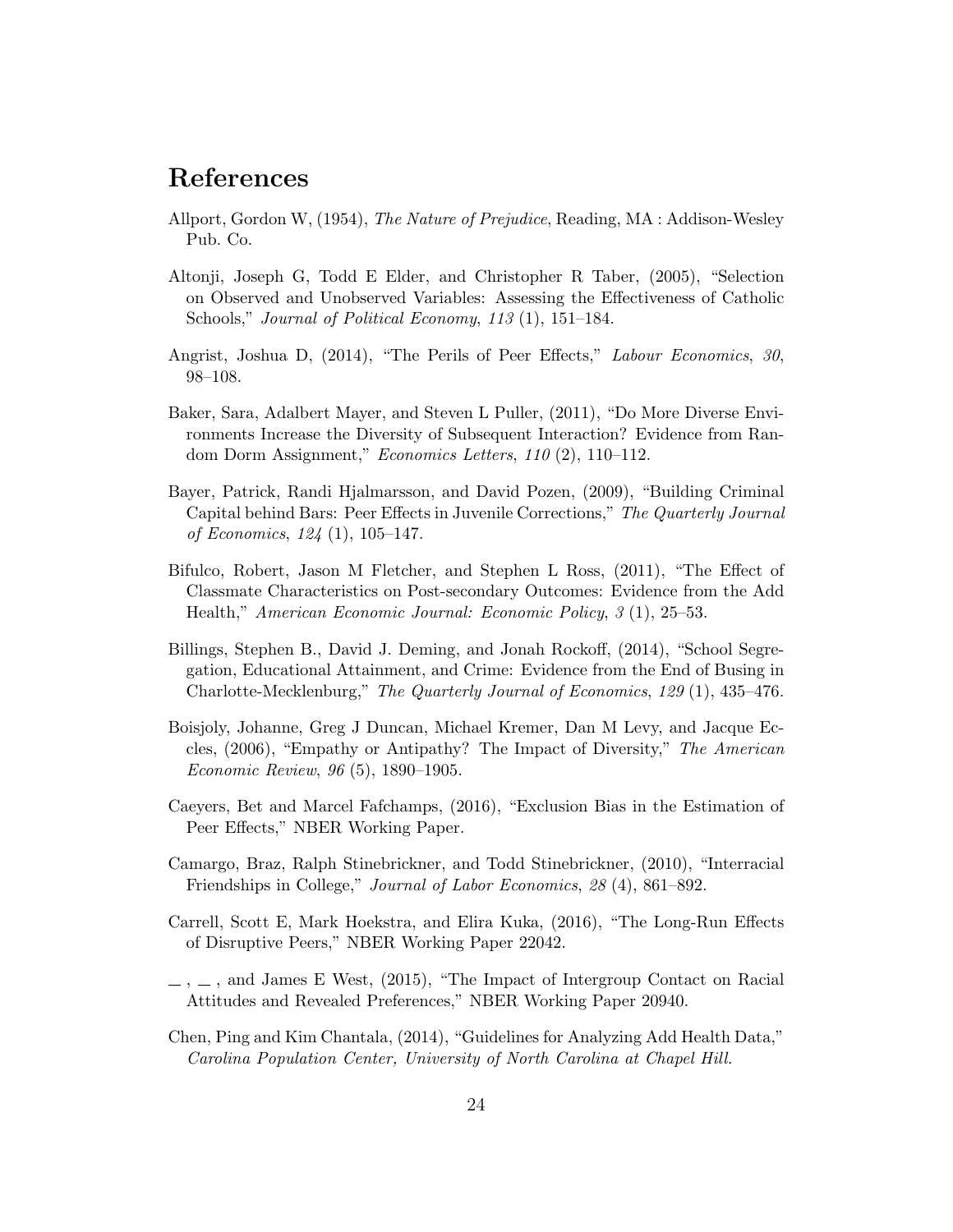- Dobbie, Will and Roland G Fryer, (2015), "The Impact of Voluntary Youth Service on Future Outcomes: Evidence from Teach For America," The BE Journal of Economic Analysis & Policy, 15 (3), 1031-1065.
- Echenique, Federico and Roland G Fryer, (2007), "A Measure of Segregation Based on Social Interactions," The Quarterly Journal of Economics, 122(2), 441–485.
- Feld, Jan and Ulf Zölitz, (2016), "Understanding Peef Effects On the Nature, Estimation and Channels of Peer Effects," Journal of Labor Economics, forthcoming.
- Fisman, Raymond, Sheena S Iyengar, Emir Kamenica, and Itamar Simonson, (2008), "Racial Preferences in Dating," The Review of Economic Studies, 75 (1), 117–132.
- Fryer, Roland G, (2007), "Guess Who's Been Coming to Dinner? Trends in Interracial Marriage over the 20th century," The Journal of Economic Perspectives, 21  $(2), 71-90.$
- $\bot$ , Lisa Kahn, Steven D Levitt, and Jörg L Spenkuch, (2012), "The Plight of Mixed-Race Adolescents," Review of Economics and Statistics, 94 (3), 621–634.
- Gordon, Nora and Sarah Reber, (2016), "The Effects of School Desegregation on Mixed-Race Births," NBER Working Paper 22480.
- Guryan, Jonathan, Kory Kroft, and Matthew J Notowidigdo, (2009), "Peer Effects in the Workplace: Evidence from Random Groupings in Professional Golf Tournaments," American Economic Journal: Applied Economics, 1 (4), 34–68.
- Hanushek, Eric A, John F Kain, and Steven G Rivkin, (2009), "New Evidence about Brown v. Board of Education: The Complex Effects of School Racial Composition on Achievement," Journal of Labor Economics, 27 (3).
- Harris, Kathleen Mullan, (2013), "The Add Health Study: Design and Accomplishments," Technical Report, Carolina Population Center University of North Carolina at Chapel Hill.
- Hill, Andrew J, (2015), "The Girl Next Door: The Effect of Opposite Gender Friends on High School Achievement," American Economic Journal: Applied Economics,  $7(3), 147-177.$
- Hitsch, Günter J, Ali Hortaçsu, and Dan Ariely, (2010), "Matching and Sorting in Online Dating," The American Economic Review, 100(1), 130–163.
- Hoxby, Caroline, (2000), "Peer Effects in the Classroom: Learning from Gender and Race Variation," NBER Working Paper 7867.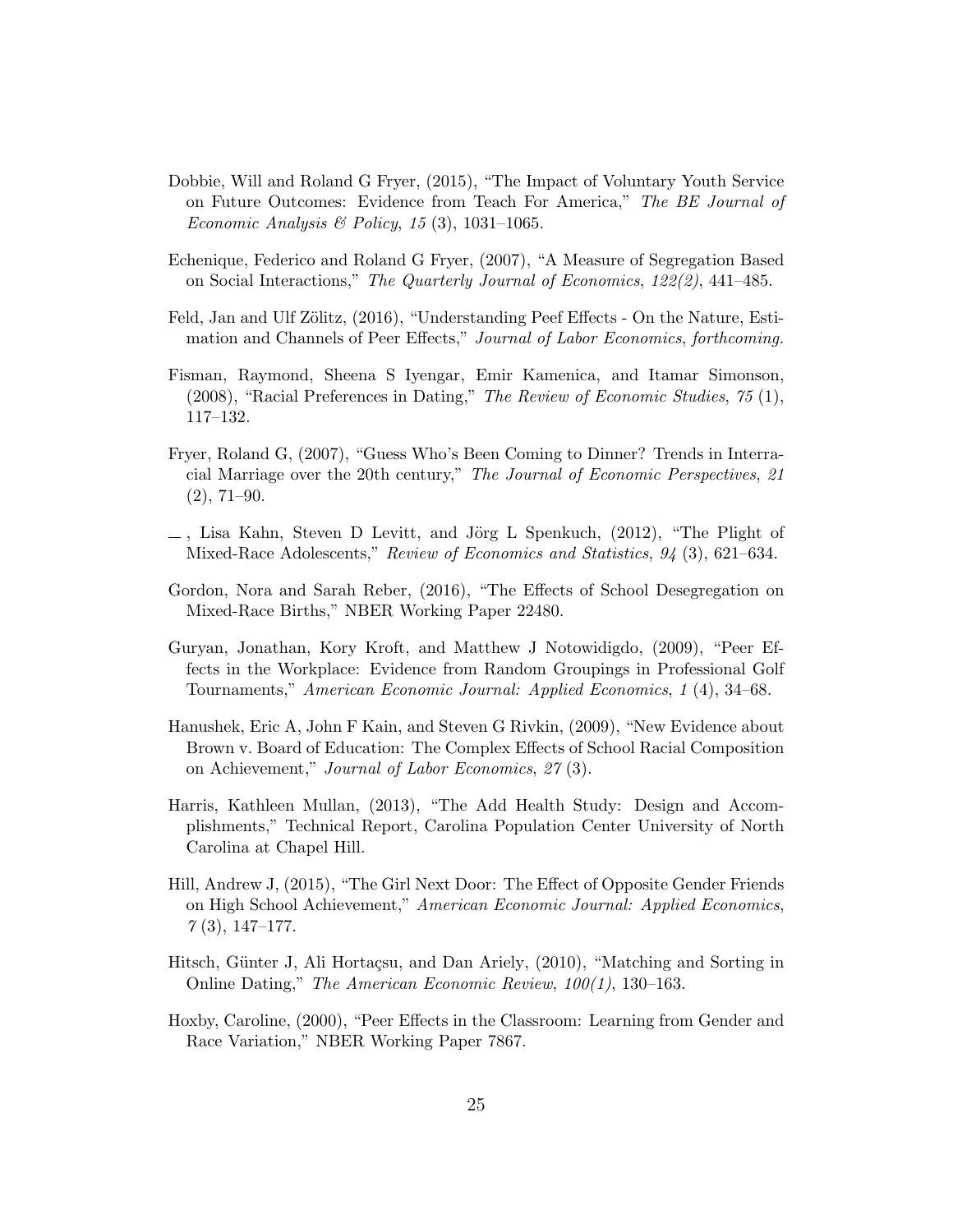- Lavy, Victor and Edith Sand, (2012), "The Friends Factor: How Students' Social Networks Affect Their Academic Achievement and Well-Being?," NBER Working Paper 18430.
- $\Box$ , M Daniele Paserman, and Analia Schlosser, (2012), "Inside the Black Box of Ability Peer Effects: Evidence from Variation in the Proportion of Low Achievers in the Classroom," The Economic Journal, 122 (559), 208–237.
- Lutz, Byron, (2011), "The End of Court-Ordered Desegregation," American Economic Journal: Economic Policy, 3(2), 130–168.
- Marmaros, David and Bruce Sacerdote, (2006), "How Do Friendships Form?," The Quarterly Journal of Economics, 121 (1), 79–119.
- Moran, Matthew and David Waddington, (2016), "Back to the Future: Race and Riots in Ferguson, Missouri," in Matthew Moran and David Waddington, eds., Riots: An International Comparison, London: Palgrave Macmillan UK, pp. 141– 170.
- Oster, Emily, (2016), "Unobservable Selection and Coefficient Stability: Theory and Evidence," Journal of Business & Economic Statistics, http://dx.doi.org/10.1080/07350015.2016.1227711.
- Sigelman, Lee and Susan Welch, (1993), "The Contact Hypothesis Revisited: Black-White Interaction and Positive Racial Attitudes," Social Forces, 71 (3), 781–795.
- Soetevent, Adriaan R and Peter Kooreman, (2007), "A Discrete-Choice Model with Social Interactions: with an Application to High School Teen Behavior," Journal of Applied Econometrics, 22 (3), 599–624.
- Stevenson, Megan, (2015), "Breaking Bad: Mechanisms of Social Influence and the Path to Criminality in Juvenile Jails," Available at SSRN 2627394.
- The Economist, (2016), "Race in America: Progress and its discontents," July 16th.
- Williams, Robin M., (1947), "The Reduction of Intergroup Tensions: a Survey of Research on Problems of Ethnic, Racial, and Religious Group Relations.," Social Science Research Council Bulletin.
- Wong, Linda Y, (2003), "Why do only 5.5% of Black Men Marry White Women?," International Economic Review, 44 (3), 803–826.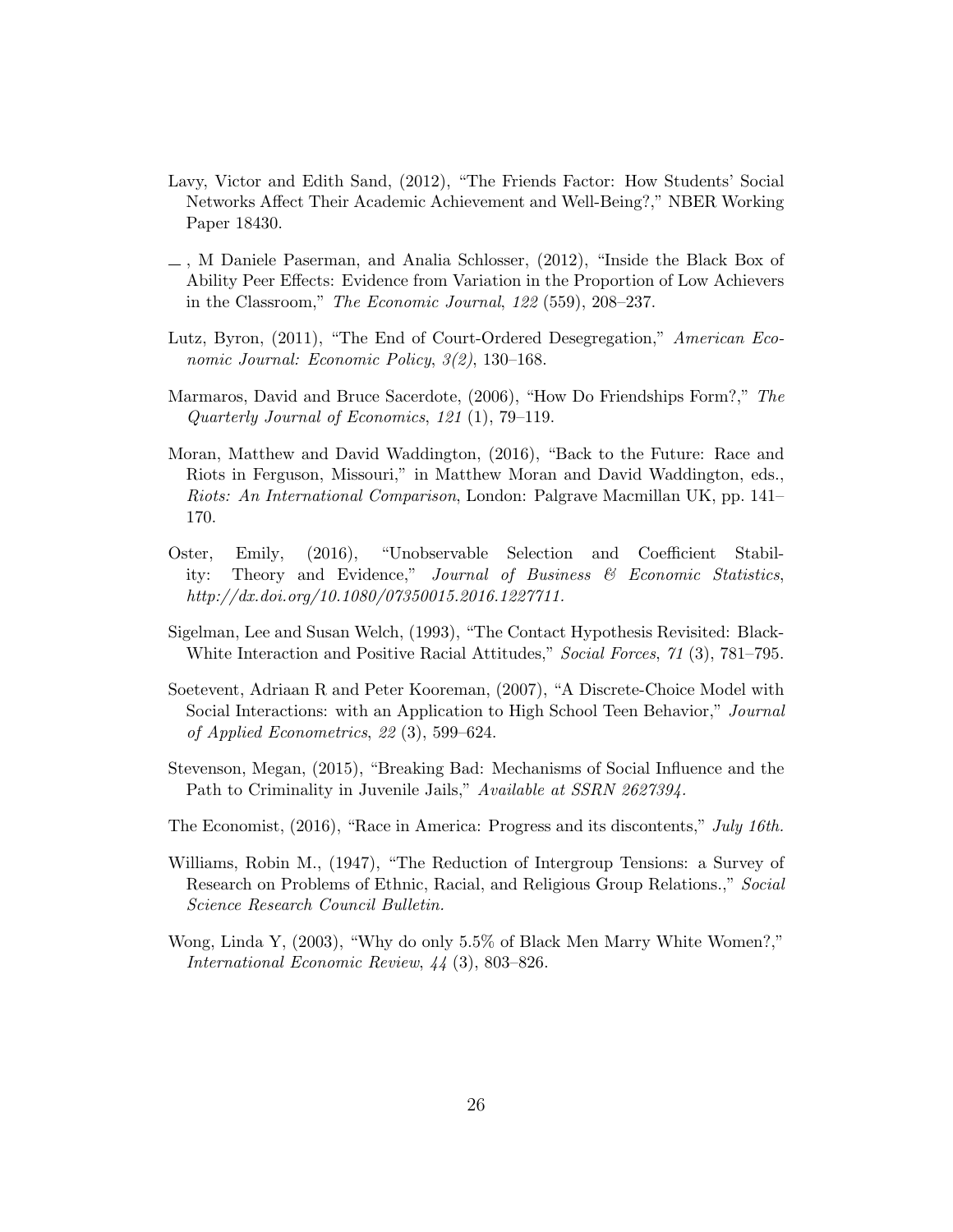# Appendix A Variable definitions

| TABLE A1: DESCRIPTION OF VARIABLES |  |
|------------------------------------|--|

| Variable                                     | Wave           | Description                                                                                                                                                                                        | <b>Values</b>        |
|----------------------------------------------|----------------|----------------------------------------------------------------------------------------------------------------------------------------------------------------------------------------------------|----------------------|
| Main variables                               |                |                                                                                                                                                                                                    |                      |
| Grade black share                            |                | Share of students in an individual's grade who define themselves to be black                                                                                                                       | [0,1]                |
| Share of cohabiting partners black           | $\overline{4}$ | Share of an individual's reported cohabiting partners that are black                                                                                                                               | [0,1]                |
| Other variables                              |                |                                                                                                                                                                                                    |                      |
| Are students prejudiced?                     | 1              | Extent to which students agree with statement "The students at this school<br>are prejudiced"                                                                                                      | $0, \ldots, 4$       |
| Average test score                           |                | Average of most recent grade in maths, english, history and science                                                                                                                                | [1,4]                |
| Change in liberalness in Obama election year | $3\ \&\ 4$     | Answer to question "In terms of politics, do you consider yourself very con-                                                                                                                       | $-4, \ldots, 4$      |
|                                              |                | servative, conservative, middle of-the-road, liberal, or very liberal?" in Wave<br>3 subtracted from answer to same question in Wave 4                                                             |                      |
| Earnings                                     | 4              | Income received from personal earnings before tax                                                                                                                                                  | in U.S.\$            |
| Family income                                | 1              | Annual family income of individual                                                                                                                                                                 | in thous. U.S.\$     |
| Gender ratio of grade                        |                | Number of students of opposite gender to individual in individual's grade,<br>over number of students of same gender                                                                               | [0,3.2]              |
| Grade size                                   |                | Number of students in individual's grade                                                                                                                                                           | $9, \ldots, 695$     |
| Grades in school                             |                | Number of grades in individual's school                                                                                                                                                            | $1, \ldots, 6$       |
| Importance of race in relationships          | 3              | Takes value 0 if 'being of the same race or ethnic group' is ranked as a less<br>important element of a serious relationship than love, fidelity, commitment<br>and money; takes value 1 otherwise | 0,1                  |
| In middle school                             | 1              | Individual's school contains no grades beyond grade 9                                                                                                                                              | $No = 0$ , $Yes = 1$ |
| In high school                               |                | Individual's school contains no grades before grade 9                                                                                                                                              | $No = 0$ , $Yes = 1$ |
| Living in urban area                         |                | Respondent lives in an urban area                                                                                                                                                                  | $No = 0$ , $Yes = 1$ |
| Number of cohabiting partners                | $\overline{4}$ | Number of partners individual cohabited with for at least a month                                                                                                                                  | $0, \ldots, 21$      |
| Parent is black                              |                | Parent interviewed in Wave 1 (normally resident mother) defines themselves<br>as black                                                                                                             | $No = 0$ , $Yes = 1$ |
| School segregation                           | 1              | Segregation of blacks in individual's school, as defined by Echenique and Fryer<br>(2007)                                                                                                          | [0,1]                |
| Share of census block black                  | 1              | Proportion of census block population black                                                                                                                                                        | [0,1]                |
| Share of neighbors black                     | $\mathbf{1}$   | Weighted proportion of the 20 students in the Add Health in-home survey who                                                                                                                        | [0,1]                |
|                                              |                | live closest that are black, calculate using algorithm created by Hill (2015)                                                                                                                      |                      |
| Years of parental schooling                  | $\mathbf{1}$   | Number of years in school of individual's most educated parent                                                                                                                                     | $8, \ldots, 17$      |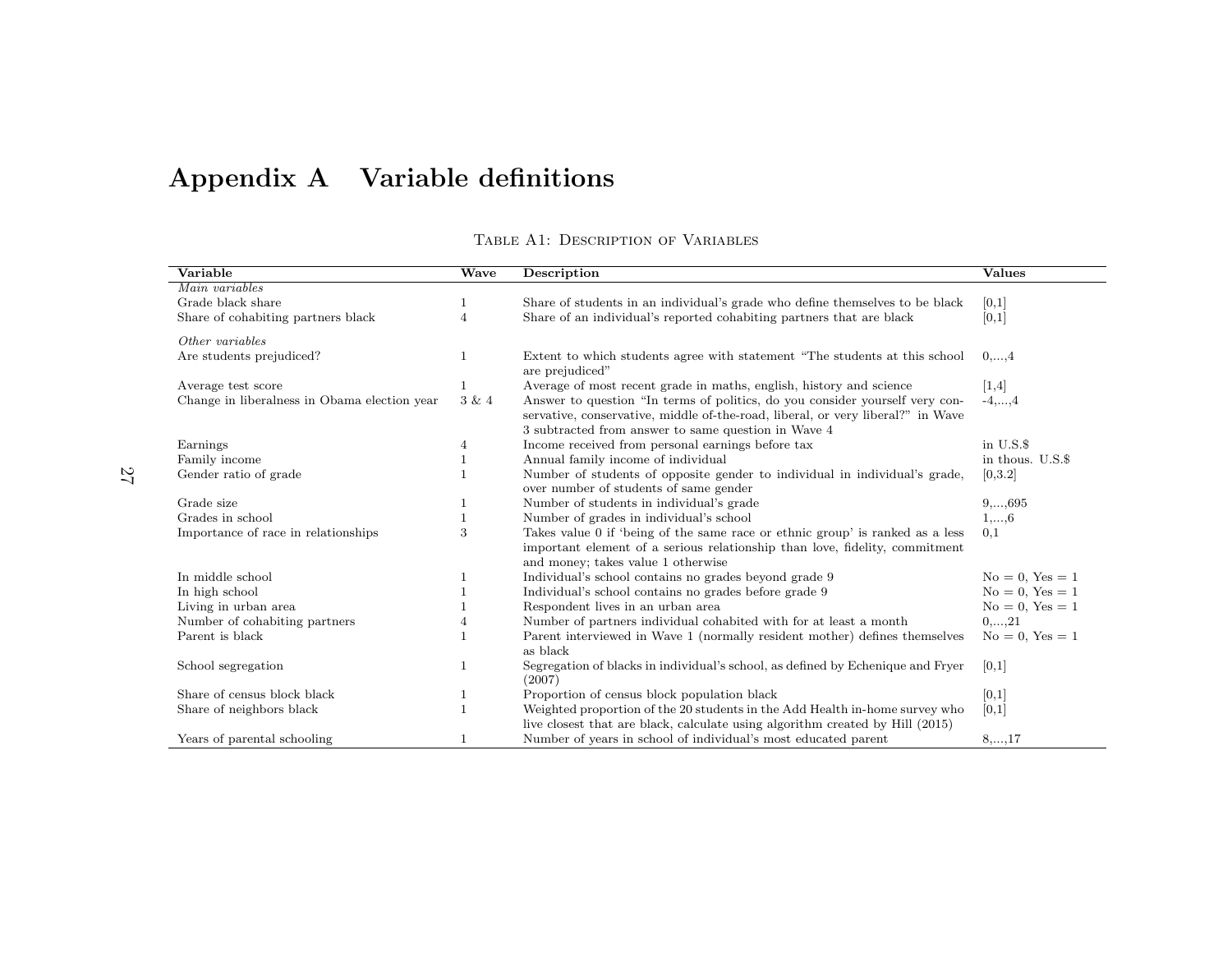### Appendix B Tests for non-random clustering

We undertake a number of tests that look for evidence of non-random clustering of black students within schools in the in-school survey data. The intuitive idea behind these tests is that, if cohorts are more or less black in some systematic way, then an individual's race will be significantly correlated with that of their peers. Traditionally, this hypothesis would be tested by regressing a dummy variable of whether an individual is black on the black share of the rest of their cohort. However, it is now understood that such a test will typically produce a negatively biased coefficient since an individual's peer group necessarily does not contain the individual themselves (Guryan et al., 2009; Angrist, 2014; Stevenson, 2015; Caeyers and Fafchamps, 2016). We therefore undertake several tests that have been designed to avoid this 'exclusion bias'.

Caeyers and Fafchamps (2016) derive analytically a formula for the exclusion bias and then show that one can test for non-random clustering by transforming the standard test appropriately. In particular, in column 1 of Table B2 we use as a dependent variable the 'transformed black dummy'  $\widehat{Black_i}$ , where

$$
\widehat{Black_i} = Black_i - bias_{cs} \times ShareBlack_{cs}
$$
 (2)

Here  $Black_i$  is a dummy taking the value 1 if individual i is black, and  $bias_{cs} =$  $\frac{(N_s-1)(K_c-1)}{(N_s-1)(N_s-K_c)+(K_c-1)}$ , where  $N_s$  is the number of students in the school and  $K_c$ the number of students in the cohort. The regression produces a small negative insignificant coefficient, and hence cannot reject random clustering. In columns 2 and 3, we then carry out a similar test for the smaller peer groups—namely students in the same grade of opposite and same gender respectively. For peers of opposite gender, there is no need to transform the dependent variable since peers are picked from a different set of students to the individual. In both of these columns, coefficients are also small and insignificant, consistent with our assumption of quasi-random allocation across grades.

An alternative method for correcting for exclusion bias is proposed by Guryan et al. (2009), who suggest controlling for the set of all potential peers. In our case, this involves adding the black share among all other students in the school as a control variable. Results of this test are displayed in columns 4 and 5, and again we note that the coefficients of interest, on the cohort black shares, are insignificant.

A simple less formal test is presented in column 6, whereby we regress the male black share on the female black share. Again, the coefficient is insignificant, suggesting that there is unlikely to be important self-selection or omitted variables when it comes to race shares, since most factors which we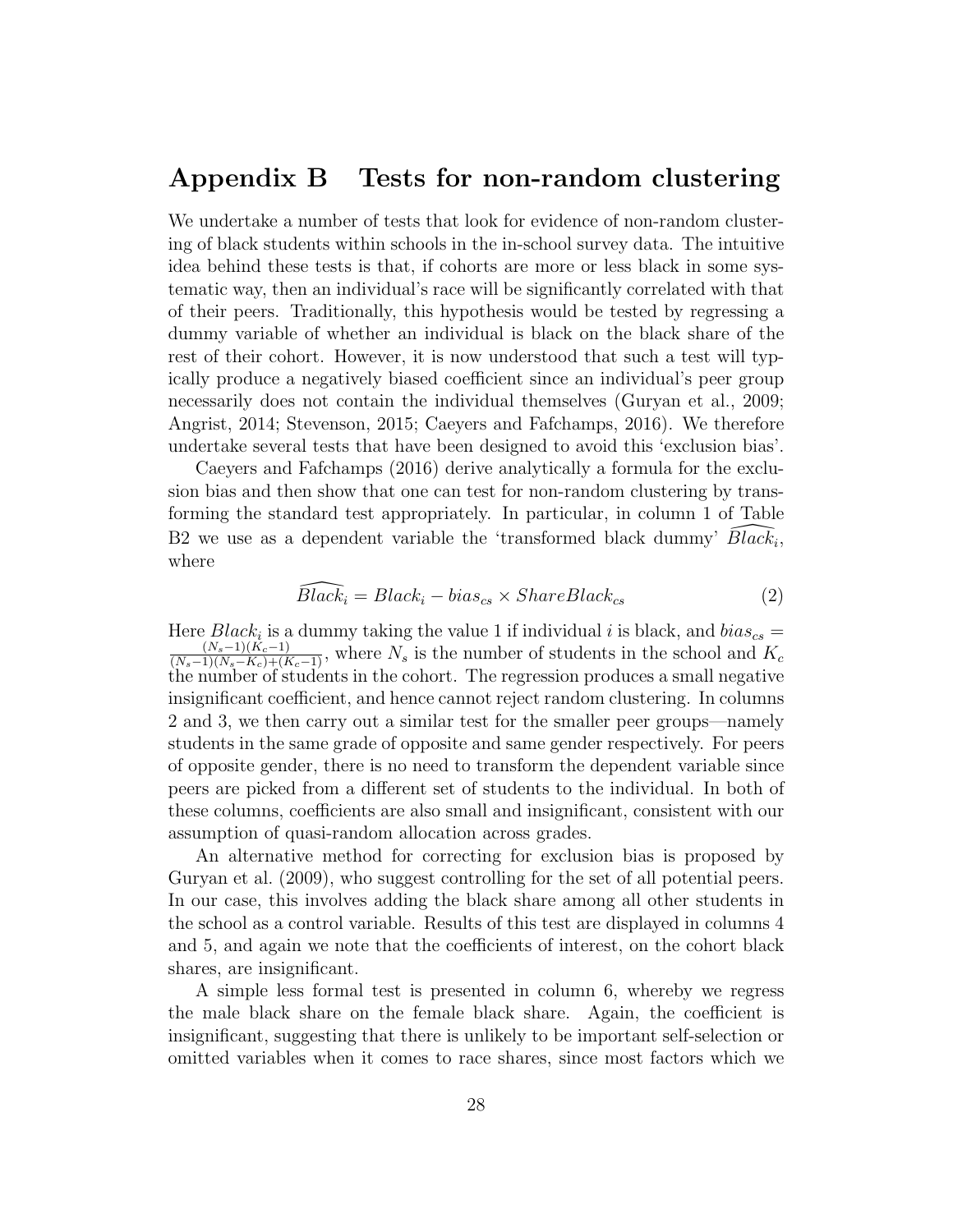|                                                  | Transformed<br>black<br>dummy<br>(1) | <b>Black</b><br>dummy<br>$\left( 2\right)$ | Transformed<br>black<br>dummy<br>$\left( 3\right)$ | <b>Black</b><br>dummy<br>(4) | <b>Black</b><br>dummy<br>$\left( 5\right)$ | Black share<br>of males<br>in grade<br>(6) |
|--------------------------------------------------|--------------------------------------|--------------------------------------------|----------------------------------------------------|------------------------------|--------------------------------------------|--------------------------------------------|
| Black share of others in<br>grade                | $-0.0524$<br>(0.197)                 |                                            |                                                    | 0.144<br>(0.284)             |                                            |                                            |
| Black share of opposite<br>gender in grade       |                                      | $-0.00388$<br>(0.0725)                     |                                                    |                              |                                            |                                            |
| Black share of others of<br>same gender in grade |                                      |                                            | 0.0566<br>(0.125)                                  |                              | $-0.0971$<br>(0.158)                       |                                            |
| Black share of others in<br>school               |                                      |                                            |                                                    | $-72.49***$<br>(19.02)       | $-72.25***$<br>(19.01)                     |                                            |
| Black share of females<br>in grade               |                                      |                                            |                                                    |                              |                                            | $-0.00286$<br>(0.0671)                     |
| Observations<br>Adjusted $R^2$                   | 81897<br>0.979                       | 80954<br>0.422                             | 81897<br>0.929                                     | 81897<br>0.516               | 81897<br>0.516                             | 80955<br>0.986                             |

#### TABLE B2: TESTS FOR NON-RANDOM CLUSTERING

Notes: The table reports OLS estimates. Controls in columns 1 to 5 include grade-gender fixed effects and school-gender fixed effects, and in column 6 include grade and school fixed effects. Regressions reported in this table are run on the Wave 1 in-school survey. Standard errors (in brackets) are clustered at the school level.

\*\*\* Significant at the 1 percent level.

\*\* Significant at the 5 percent level.

\* Significant at the 10 percent level.

could imagine influencing the female black share would also simultaneously influence the male black share.

Stevenson (2015) suggests an alternative test for non-random clustering, which involves randomly picking one observation within each cohort and regressing the share of blacks among the rest of the cohort on a dummy for whether the selected individuals are black, along with school-gender and gradegender fixed effects. In this way, each observation is only present on either the RHS or LHS in each regression and there is no bias generated. We do this 10,000 times and, using her derived test statistics, obtain a p-value of .53 for the grade black share and a p-value of .48 for the same gender grade black share. This suggests we are far from being able to reject random clustering.

Finally, Feld and Zölitz  $(2016)$  show that if variation in cohort black shares is systematic, then measurement error will bias the results of our regressions upwards. On the other hand, if the variation is random, then measurement error will bias our results downwards. In Section C we test for the impact of measurement error on our results by introducing random error in our measure of race, and we find that doing so biases our results towards zero. This is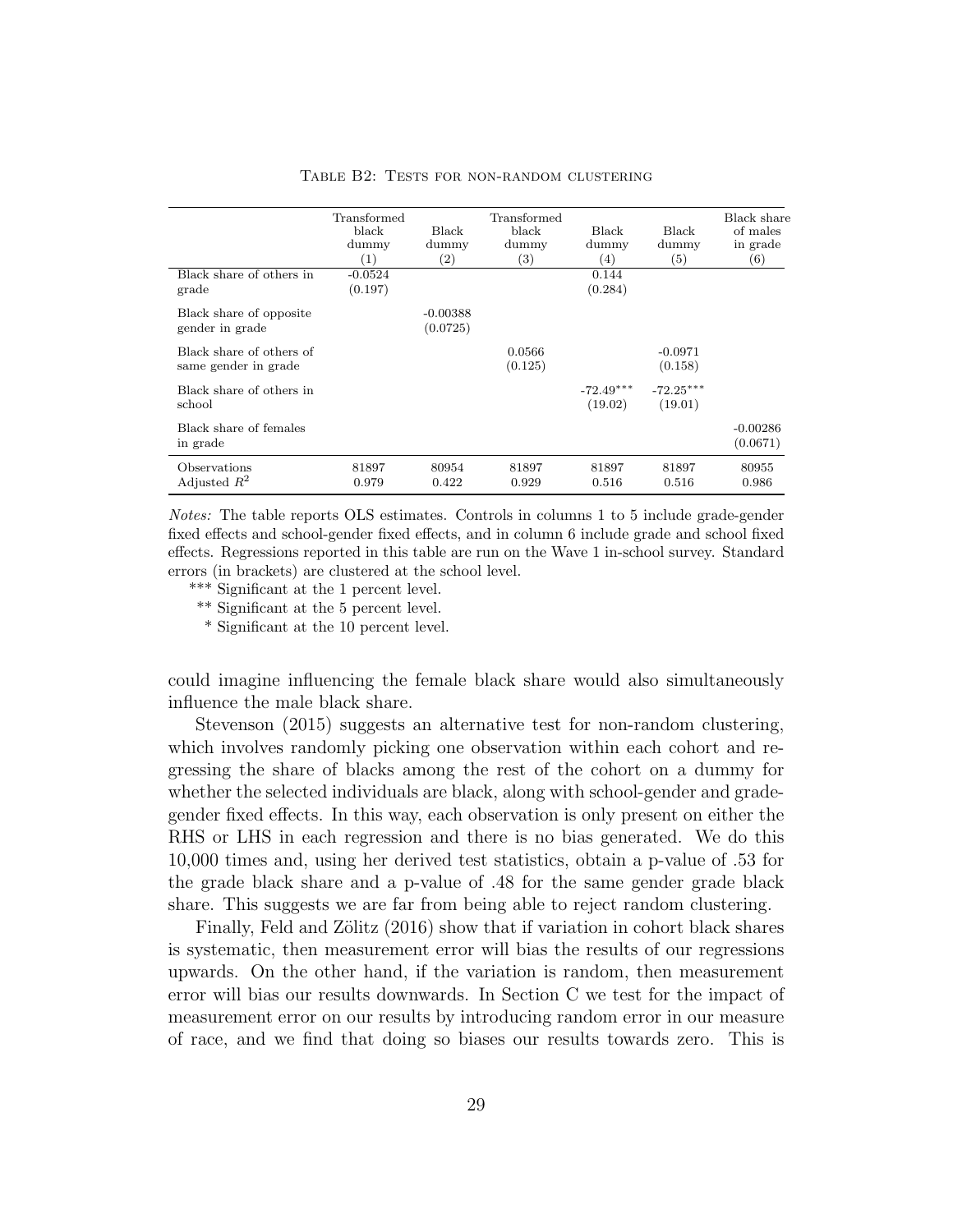therefore most consistent with variation in cohort black shares being random.

# Appendix C Supplementary results and robustness checks

#### Additional subsample splits

In Table C3 we present further subsample splits that are of interest to understand further any variation in the impact of black students on adult romantic relationships. First, columns 1 and 2 show that the effect is significant for both male and female students, and not significantly different. We also find no evidence of significant differences when we break down the sample by race and gender simultaneously in columns 3 to 6. Moreover, there is no significant difference when we split the sample by mother's education in columns 7 and 8. Since these splits involve splitting the sample within schools, they substantially reduce our power, and therefore our ability to detect significant differences between subsamples is relatively small.

The second half of the table splits the sample by school characteristics. From columns 9 and 10 we can note that the result is similar for schools having more or less than 15 percent blacks, respectively, while columns 11 and 12 demonstrate the result holds for both relatively large and small grades. Finally, columns 13 to 16 demonstrate that there are significant differences across region, with a larger coefficient in the West and a very small coefficient in the Northeast. This may be related to the segregation results found in Table 5, since segregation is higher in the South and North-East than the West and Midwest.

#### Robustness to measurement error

As discussed in Section 3, if the variation in black shares within schools is not random, then the estimated coefficients might be biased due to measurement error. One way to test whether our results may be biased by measurement error, suggested by Feld and Zölitz  $(2016)$  and Carrell et al.  $(2016)$ , is to gradually introduce measurement error into our data and observe how our coefficient of interest changes. In particular, we repeat the following process 1000 times. First, we generate a new variable which takes the value one with a probability equal to the predicted black share based on school, gender and grade. Second, we generate a new black dummy variable which takes the observed value with a 99 percent chance and the random value with a 1 percent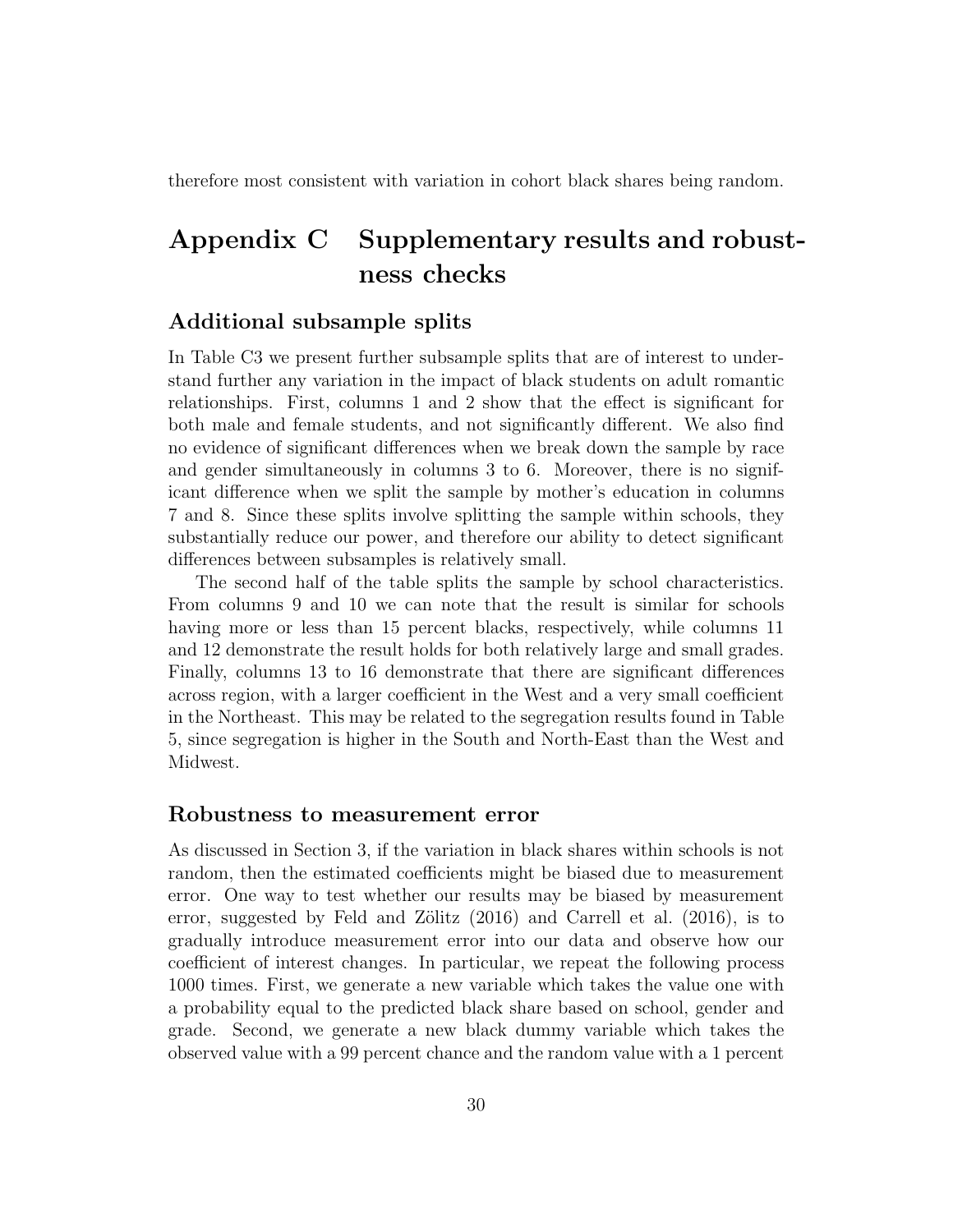|                                 |                            | Gender                    | Gender & race                         |                       |                         |                              | Mother college<br>educated |              |
|---------------------------------|----------------------------|---------------------------|---------------------------------------|-----------------------|-------------------------|------------------------------|----------------------------|--------------|
| Sample:                         | Female<br>$\left(1\right)$ | Male<br>$\left( 2\right)$ | White<br>females<br>$\left( 3\right)$ | White<br>males<br>(4) | Black<br>females<br>(5) | <b>Black</b><br>males<br>(6) | Yes<br>$\left( 7\right)$   | No<br>(8)    |
| Grade black share,              | $0.200*$                   | $0.336***$                | 0.177                                 | 0.121                 | $0.317*$                | 0.486                        | $0.320***$                 | 0.179        |
| same gender                     | (0.106)                    | (0.117)                   | (0.141)                               | (0.0765)              | (0.188)                 | (0.353)                      | (0.111)                    | (0.112)      |
| P-val, coefs equal              |                            | .44                       | .63                                   |                       |                         |                              | .44                        |              |
| Observations                    | 6205                       | 5148                      | 4091                                  | 3488                  | 1358                    | 999                          | 5911                       | 5442         |
| Adjusted $R^2$                  | 0.715                      | 0.721                     | 0.076                                 | 0.040                 | 0.346                   | 0.268                        | 0.721                      | 0.720        |
| Split by school characteristics |                            |                           |                                       |                       |                         |                              |                            |              |
|                                 |                            | School black share        | Grade size                            |                       |                         | Region                       |                            |              |
| Sample:                         | $< 15\%$<br>(9)            | $>15\%$<br>(10)           | ${}< 200$<br>(11)                     | > 200<br>(12)         | North-<br>east<br>(13)  | Mid-<br>west<br>(14)         | South<br>(15)              | West<br>(16) |
| Grade black share,              | $0.307**$                  | $0.276***$                | $0.291***$                            | $0.286**$             | 0.0653                  | $0.390***$                   | $0.215***$                 | $0.893***$   |
| same gender                     | (0.138)                    | (0.0756)                  | (0.0798)                              | (0.115)               | (0.276)                 | (0.125)                      | (0.0697)                   | (0.203)      |
| P-val, coefs equal              | .84                        |                           | .97                                   |                       |                         | .01                          |                            |              |
| Observations                    | 6912                       | 4441                      | 6060                                  | 5293                  | 2581                    | 2877                         | 4426                       | 1469         |
| Adjusted $R^2$                  | 0.344                      | 0.730                     | 0.696                                 | 0.741                 | 0.438                   | 0.695                        | 0.786                      | 0.462        |

#### Split by individual characteristics

Notes: The table reports OLS estimates. The dependent variable is the share of cohabiting partners who are black. Controls include race, grade-gender fixed effects, and school-gender fixed effects. Wave 4 cross-sectional weights are used Standard errors (in brackets) are clustered at the school level.

- \*\*\* Significant at the 1 percent level.
- \*\* Significant at the 5 percent level.
- \* Significant at the 10 percent level.

chance. We construct new cohort black shares based on this dummy and then undertake our standard regression with race variables besides the black dummy removed. Third, we repeat this process for other error levels.

Figure C1 shows the results of this process, where we plot the average coefficient generated as well as the 95 percent range. We can see that as more measurement error is introduced, the coefficient falls towards zero. This is consistent with our variation being random, and shows that measurement error would bias our results downwards rather than upwards.

Another way to check for measurement error is to add variables that may be correlated with the measurement error and observe whether our result changes. We therefore add to our benchmark regression two variables that are likely to be correlated with an individual's true race: a dummy for whether the interviewer in Wave 4 declares the surveyed individual to be black, and the share of the population that are black in the census block where they live. The result are shown in columns 2 and 3 of Table C4, and we include our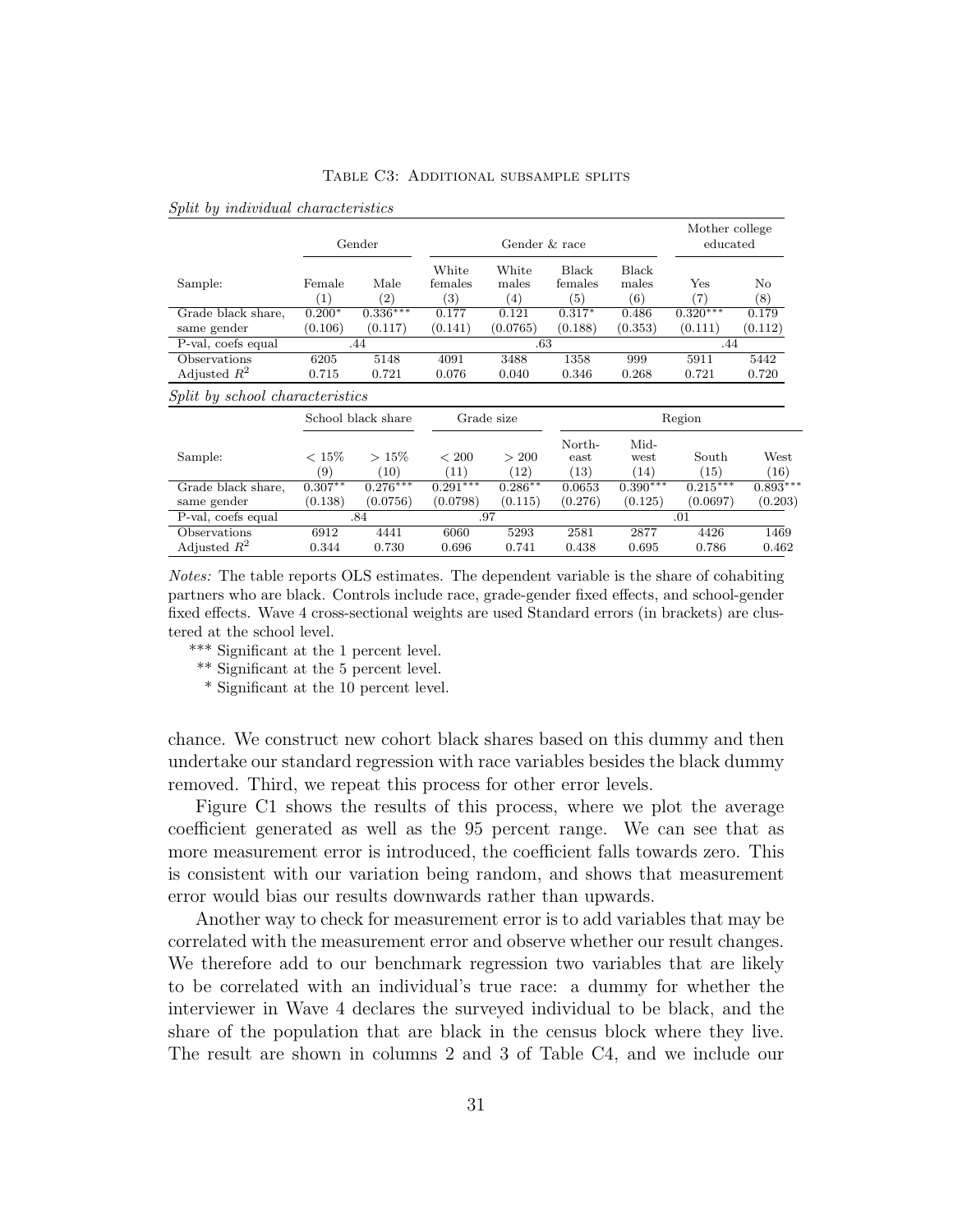

Figure C1: Sensitivity of main result to measurement error in black variable

Notes: The y-axis variable is the average coefficient on cohort black share from 1000 regressions where, before each regression, the black dummy variable is replaced with a random value for a share of the sample. This share is indicated on the x-axis.

benchmark regression in column 1 for comparision. Both added variables are positive and highly significant, but the coefficient on the cohort black share changes little from the benchmark result in column 1. This further suggests that measurement error is unlikely to be driving our results.

One further technique that has been used to address the concerns of Angrist (2014) is to split the sample between the individuals who may be producing the peer effects from those who are being influenced by them. In column 3, therefore, we show that our result holds when we restrict to the white individuals and make the main independent variable the number of blacks in their cohort.

#### Placebo tests

To address concerns that our standard errors may be inappropriate or our results may be driven by some other cohort characteristic, we undertook two different sets of placebo tests. First, we constructed over two hundred other cohort share variables based on other questions in the in-school survey. The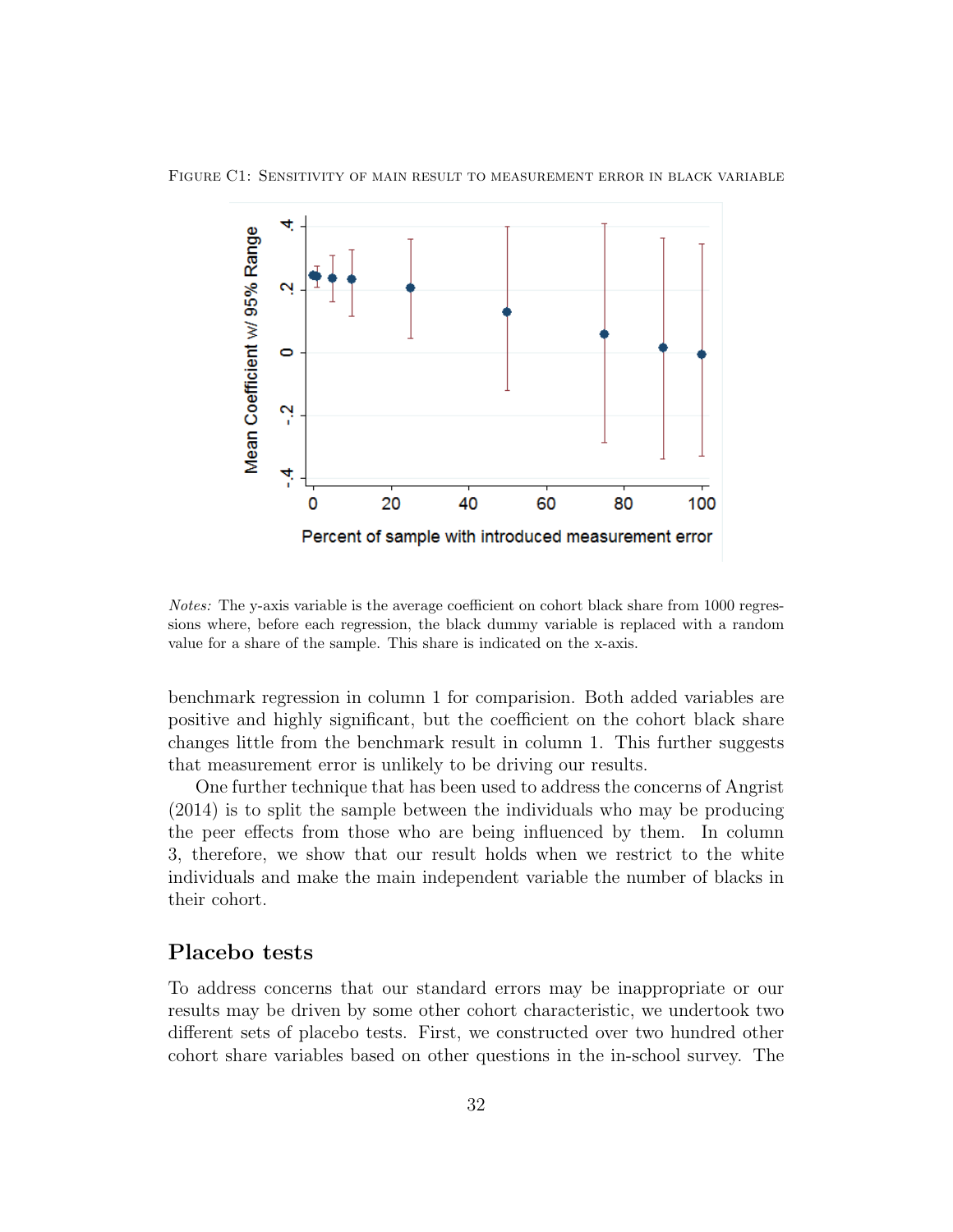|                      | All        | All               | Whites            | All         | All        |
|----------------------|------------|-------------------|-------------------|-------------|------------|
|                      | (1)        | $\left( 2\right)$ | $\left( 3\right)$ | (4)         | (5)        |
| Grade black share,   | $0.276***$ | $0.266***$        | $0.273***$        |             | $0.272***$ |
| same gender          | (0.0643)   | (0.0672)          | (0.0661)          |             | (0.0678)   |
| Black dummy - Wave 4 |            | $0.263***$        |                   |             |            |
| interviewer          |            | (0.0535)          |                   |             |            |
| Census block black   |            |                   | $0.124***$        |             |            |
| share                |            |                   | (0.0272)          |             |            |
| Number of blacks of  |            |                   |                   | $0.000656*$ |            |
| same gender          |            |                   |                   | (0.000372)  |            |
| Other same gender    |            |                   |                   |             |            |
| grade shares         |            |                   |                   |             | Υ          |
| Observations         | 11353      | 11353             | 11244             | 7579        | 11353      |
| Adjusted $R^2$       | 0.716      | 0.721             | 0.718             | 0.076       | 0.718      |

Table C4: Robustness to measurement error and addition of other grade **SHARES** 

Notes: The table reports OLS estimates. The dependent variable is share of cohabiting partners who are black. Controls include race, grade-gender fixed effects, and school-gender fixed effects. Column 4 additionally includes other measures of cohort composition derived from the in-school survey. Wave 4 cross-sectional weights are used. Standard errors (in brackets) are clustered at the school level.

\*\*\* Significant at the 1 percent level.

\*\* Significant at the 5 percent level.

\* Significant at the 10 percent level.

resulting variables include, for instance, the share of the cohort who are hispanic, the share who live with both of their parents, and the share whose most recent history grade was an A. Figure C2 then plots the t-statistics from the regressions when we enter each of these variables individually into our regression instead of the cohort black share. The red line represents the t-statistic we obtain in our benchmark, and this is clearly an outlier. Moreover, we add all of these variables to our benchmark. The results are displayed in column 5 of Table C4 and we can note that it has little impact on our main result. Hence, we can conclude that it is very unlikely that our result is driven by chance or correlation with another characteristic of school cohorts.

Our second placebo test involves reassigning students to cohorts randomly so that our measure of cohort black share is in general not that of their cohort, but another within the same school. We then carry out the same regression as in our benchmark one thousand times to produce a distribution of coefficients,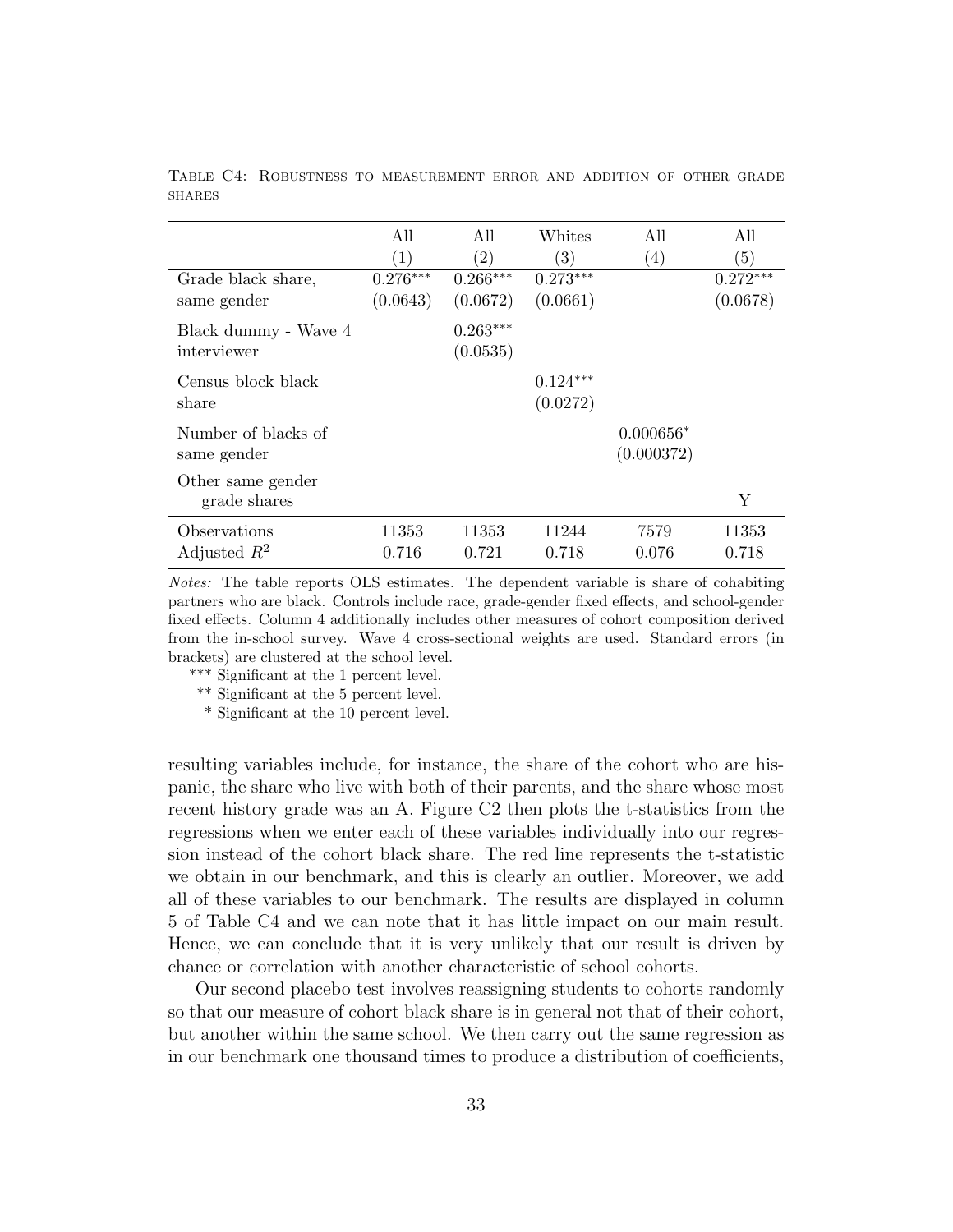

Figure C2: Distribution of t-statistics from regressions on other cohort **SHARES** 

Notes: Each t-statistic is taken from a regression where the dependent variable is the share of cohabiting partners who are black, and the independent variable is one of over 200 cohort share variables. The red line is the t-statistic in the benchmark, i.e. column 3 of Table 3.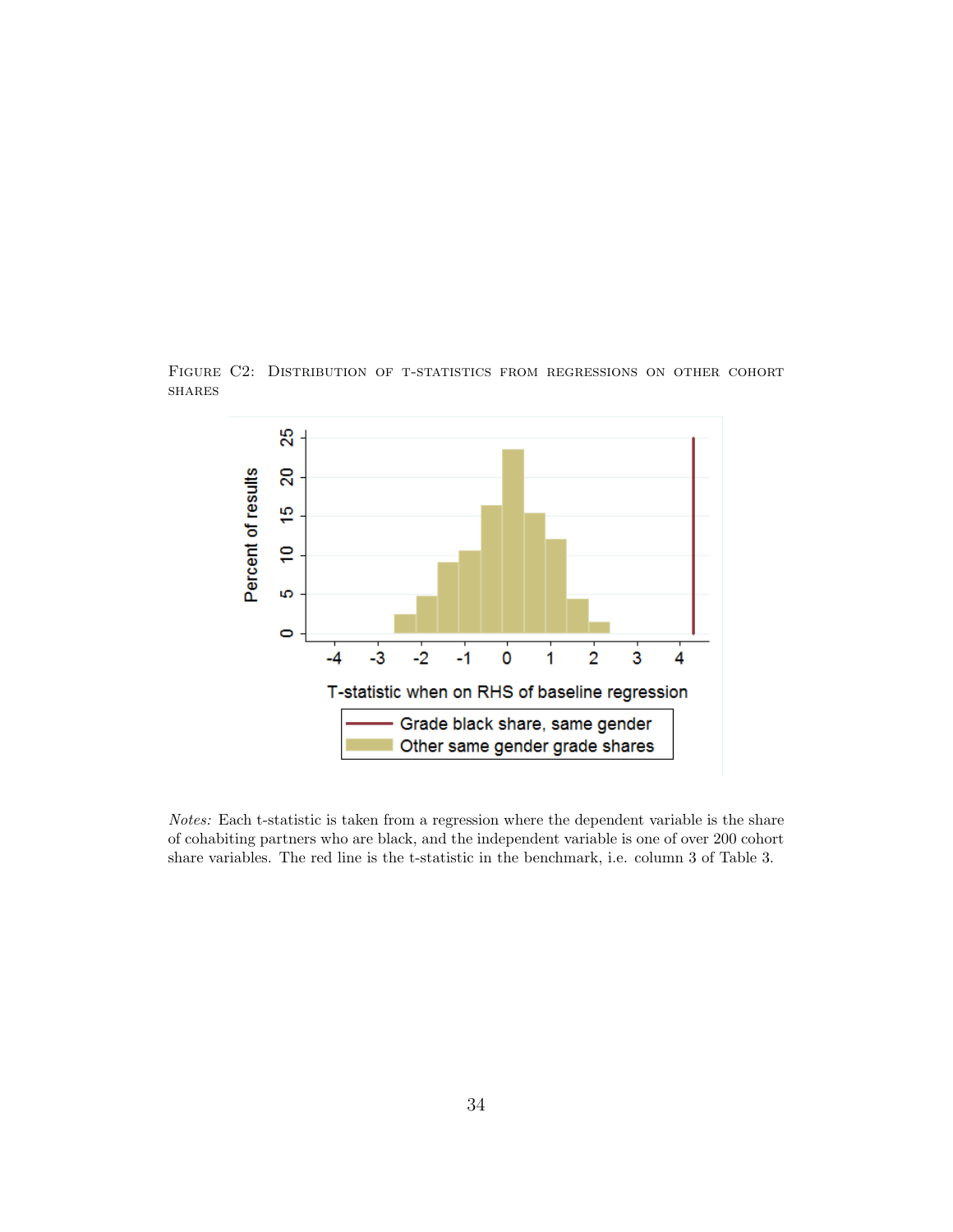

Figure C3: Distribution of coefficients from regressions on randomly assigned cohort shares

Notes: Each coefficient is taken from a regression where the dependent variable is the share of cohabiting partners who are black, and the independent variable is the share of blacks among a randomly chosen cohort within the school. The red line is the coefficient in the benchmark, i.e. column 3 of Table 3.

which is displayed in Figure C3 alongside the coefficient from our benchmark. We can note from the figure that the distribution is centered on zero, as expected, and of the thousand placebo regressions none produces a coefficient as large as that from our benchmark. This further confirms that our result is not spurious.

#### Other relationship measures

Table C5 presents the results of making a number of alternative relationship measures the dependent variable in our standard specification. Column 1 shows that the impact of the cohort black share has a very similar effect on partners as recorded in Waves 1 and 2, further confirming that our main result is unlikely to be driven by changes in college attendance or employment. We use Wave 1 weights in this regression so as not to restrict the sample to those re-interviewed in Wave 4, and this thus brings additional evidence that our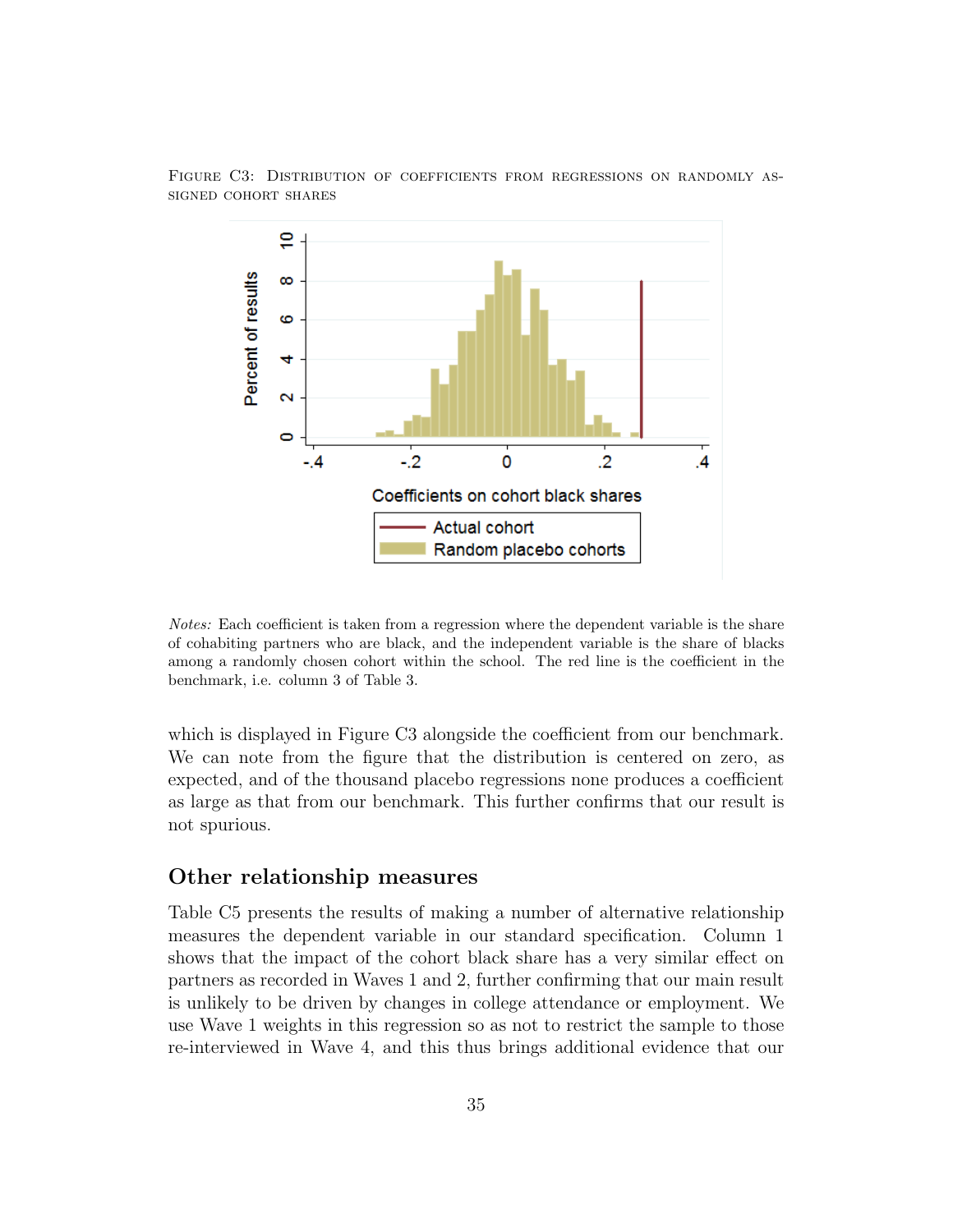| Dependent variable:<br>Grade black share,<br>same gender | Share of<br>partners<br>black,<br>Waves $1 \& 2$<br>$\left(1\right)$<br>$0.219**$<br>(0.0841) | Ever<br>cohabited<br>$\left( 2\right)$<br>$-0.164$<br>(0.141) | Number of<br>cohabitations<br>3)<br>0.0469<br>(0.406) | Ever<br>married<br>(4)<br>$-0.0286$<br>(0.188) | Share of<br>non-<br>cohabiting<br>partners<br>black<br>(5)<br>0.197<br>(0.153) | Share of<br>children<br>with blacks<br>(6)<br>$0.236**$<br>(0.108) |
|----------------------------------------------------------|-----------------------------------------------------------------------------------------------|---------------------------------------------------------------|-------------------------------------------------------|------------------------------------------------|--------------------------------------------------------------------------------|--------------------------------------------------------------------|
| Observations                                             | 13518                                                                                         | 13518                                                         | 13518                                                 | 13518                                          | 5587                                                                           | 6728                                                               |
| Adjusted $R^2$                                           | 0.773                                                                                         | 0.071                                                         | 0.059                                                 | 0.144                                          | 0.705                                                                          | 0.730                                                              |

Table C5: Other relationship measures

Notes: Controls include race, grade-gender fixed effects, and school-gender fixed effects. Wave 1 cross-sectional weights are used in column 1, all other columns use Wave 4 crosssectional weights. Standard errors (in brackets) are clustered at the school level.

\*\*\* Significant at the 1 percent level.

\*\* Significant at the 5 percent level.

\* Significant at the 10 percent level.

baseline result is not being driven by attrition.

In columns 2 to 4 we use the large sample of all those who answered the relationship questions in Wave 4, rather than just those who reported having cohabited at least once. Column 2 shows that there is no significant impact on the probability of an individual having cohabited at least once, suggesting we do not face selection issues when focusing on the share of cohabitation. Column 3 shows that there is no significant impact on the number of cohabitions an individual has, while column 4 then shows there is no significant effect on whether an individual gets married. These results imply that the shift in the racial composition of relationships does not go along with any change in their nature. Column 5 examines the effect on the black share non-cohabiting partners, which we have previously excluded from the analysis since only a non-random selection of such partners are recorded. For this smaller sample, we find the coefficient to be of similar magnitude to our benchmark. Finally, in Column 6, we see that our result also holds when we examine the share of individuals' children that they have with black partners, which is consistent with the results of Gordon and Reber (2016).

#### Other specifications of race

Table C6 presents the results when we look at race in different ways. First, in column 1, we use the sample of relationships where the partner was also interviewed—in Waves  $1 \& 2$  a number of in-school partners were interviewed as part of the normal in-home survey, and in Wave 3 a random subsample of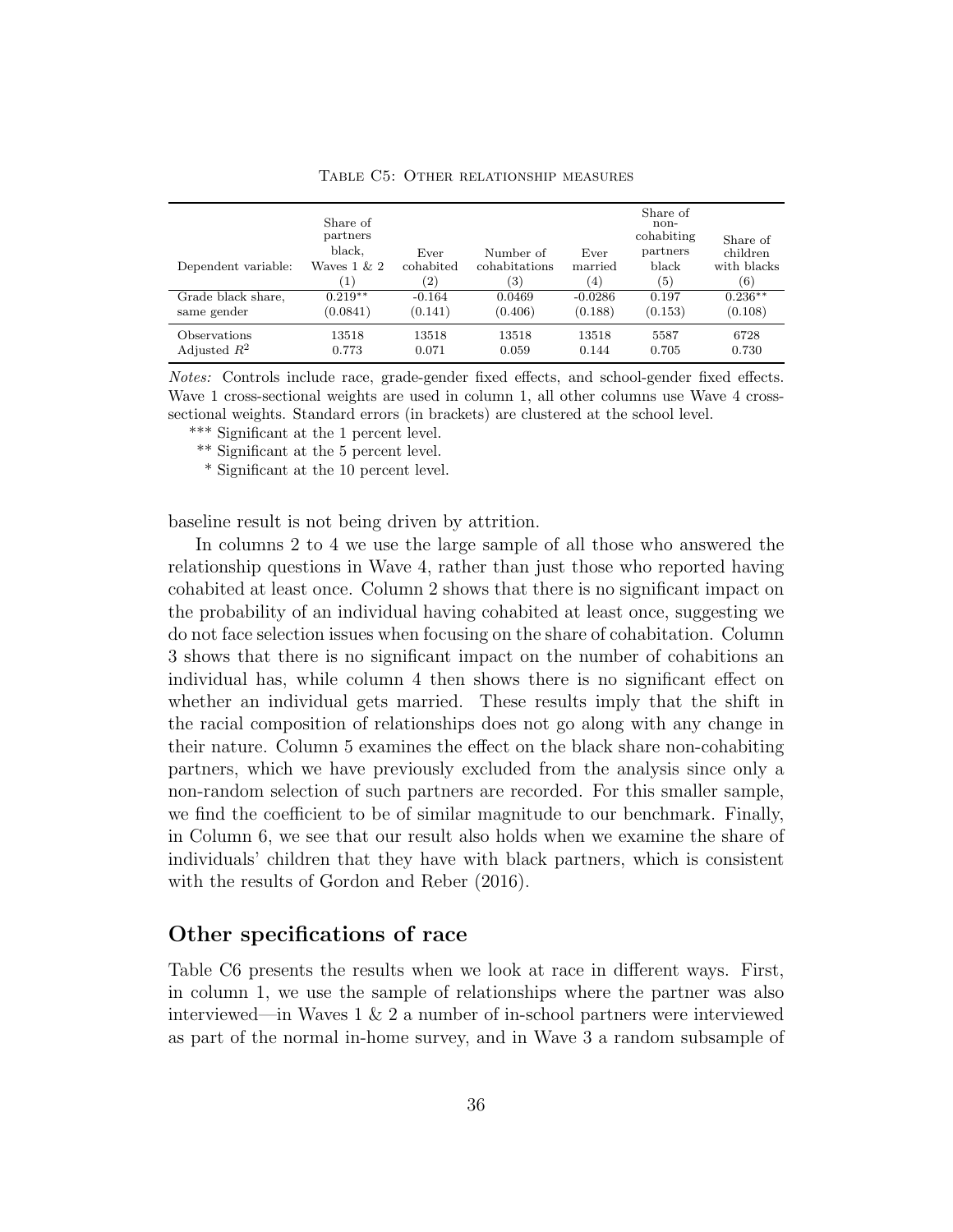current partners were interviewed. Using this subsample of partners allows us to use a different definition of partner race from that declared by the main interviewee, and thus examine the possibility that cohort black share influences interviewee's reporting of partners' race. Column 1 then shows that cohort black share still has a significant impact when we use the interviewer's report of the partner's race, and we obtain a very similar result when we use partners' self-reported race. Impacts on interviewees reporting of partners' race is therefore unlikely to be affecting our results.

| Dependent variable:                           | Share of partners:                |                        |                       |                     |                                |                                  |                                           |
|-----------------------------------------------|-----------------------------------|------------------------|-----------------------|---------------------|--------------------------------|----------------------------------|-------------------------------------------|
|                                               | Black<br>(per the                 |                        |                       |                     | Of<br>different<br>race<br>(Tw | Of<br>different<br>race<br>(Four | partner<br>of<br>different<br>race<br>(Tw |
|                                               | interviewer)<br>$\left( 1\right)$ | Black<br>(2)           | Hispanic<br>(3)       | Asian<br>(4)        | races)<br>(5)                  | races)<br>(6)                    | races)<br>(7)                             |
| Grade black share,<br>same gender             | $0.402**$<br>(0.175)              |                        |                       |                     |                                |                                  |                                           |
| Grade black share<br>(alt. def.), same gender |                                   | $0.306***$<br>(0.0728) |                       |                     |                                |                                  |                                           |
| Grade Hispanic<br>share, same gender          |                                   |                        | $-0.0807$<br>(0.0907) |                     |                                |                                  |                                           |
| Grade Asian share,<br>same gender             |                                   |                        |                       | $-0.132$<br>(0.158) |                                |                                  |                                           |
| Grade different race<br>share, same gender    |                                   |                        |                       |                     | $0.427***$<br>(0.119)          |                                  | $0.388**$<br>(0.174)                      |
| Grade different race<br>share, same gender    |                                   |                        |                       |                     |                                | 0.0402<br>(0.0912)               |                                           |
| School-race FE                                |                                   |                        |                       |                     | Y                              | Y                                | Υ                                         |
| Observations<br>Adjusted $R^2$                | 3076<br>0.770                     | 11353<br>0.716         | 11353<br>0.404        | 11353<br>0.374      | 11353<br>0.211                 | 11353<br>0.301                   | 13849<br>0.084                            |

TABLE C6: OTHER SPECIFICATIONS OF RACE

Notes: The table reports OLS estimates. Partners in column 1 are all those interviewed in Waves 1,2 and 3; all other columns concern cohabiting partners reported in wave 4. Controls include race, grade-gender fixed effects and school-gender fixed effects. Columns 5 to 7 include school-race fixed effects. Wave 4 cross-sectional weights are used. Standard errors (in brackets) are clustered at the school level.

\*\*\* Significant at the 1 percent level.

- \*\* Significant at the 5 percent level.
- \* Significant at the 10 percent level.

In column 2, our black share is calculated based on those who declare themselves to be black and only black, rather than simply those who declare themselves to be black. This distinction might be important since those of mixed race are likely to behave differently from blacks (Fryer, Kahn, Levitt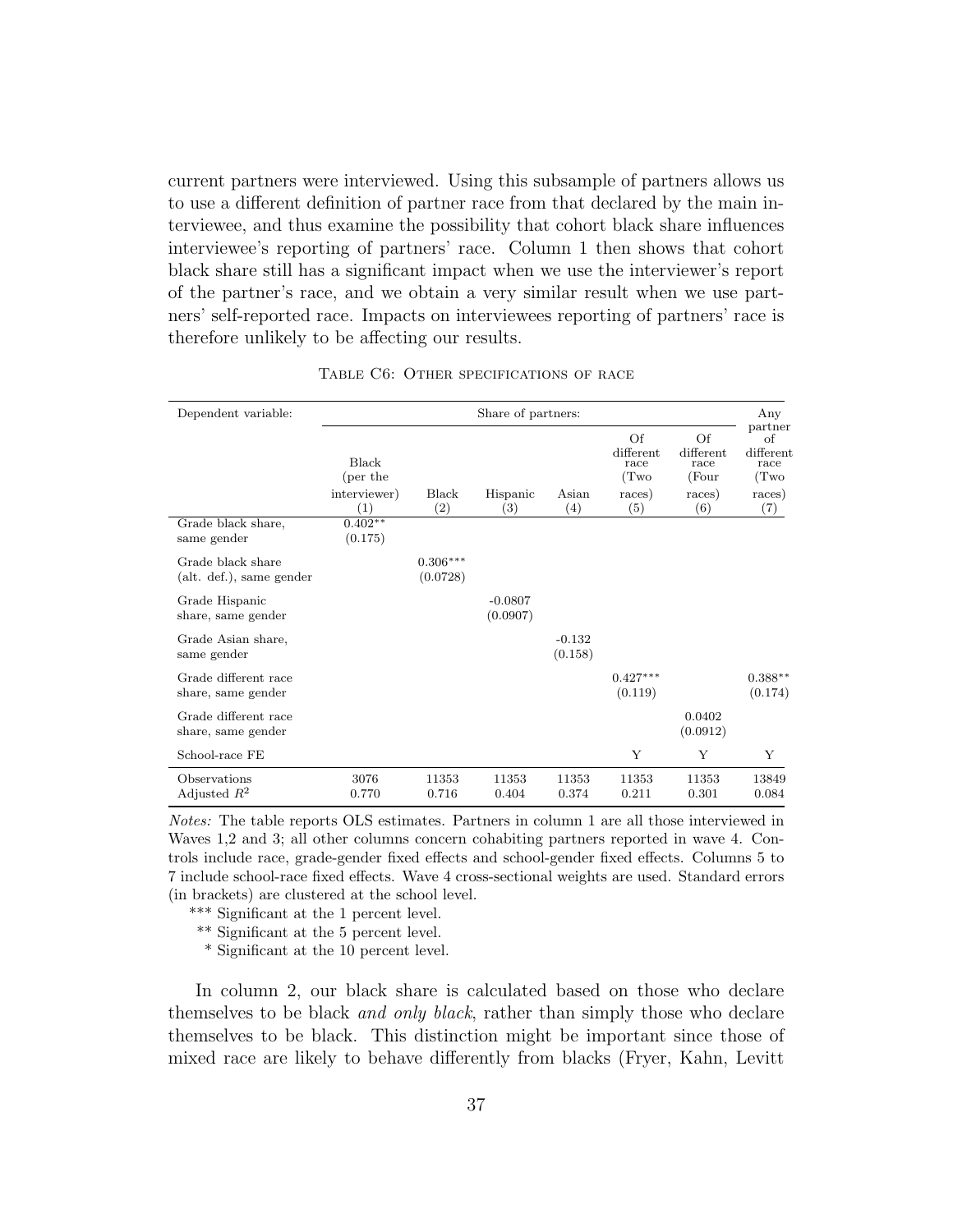and Spenkuch, 2012). The coefficient is slightly larger but very similar, which is not surprising given the relatively small number of mixed race individuals. Columns 3 and 4 then look at two other minorities, Hispanics and Asians, and find no significant relationship between their cohort share and subsequent adult relationships with this groups. One potential explanation is that prevailing attitudes towards interracial relationships with these groups are different.

Columns 5 to 7 then take a different approach to our main specification by distinguishing between people of the same race and those of a different race. We start off with the specification closest to our benchmark which is to classify people into two races—black and non-black. In order to effectively control for the school racial composition, we must now include school fixed effects interacted with each race category. From column 5, we can see that the coefficient is still significant with this alternative specification, in line with the fact that we previously found our result held for both blacks and whites.

In column 6, we use a four-way definition of race—white, black, Asian and other—and find no effect, further suggesting that there is something particular to the black/non-black split. One potential explanation is that within-school variation in other race measures derive from differential responses in how individuals answer the question but not in how they are perceived. Indeed, in the Wave 1 in-home survey, only 2 percent of those who identify as black are not identified as black by the interviewer, but over 30 percent of those who identify as "other" are categorized as white, black or Asian by the interviewer. In column 7, we return to the two-race specification and focus on the extensive margin—whether or not individuals had any relationship with a person of a different race. Again we find the cohort black share to have a significant impact. Since this regression does not restrict to individuals who cohabited with at least one partner, it shows that this restriction is not driving our main result.

# Appendix D Schools with most variation in cohort black share

Table D7 provides summary statistics for schools that have within-school variation in the black cohort share above median. Comparing with Table 1, we see that the main difference is the share of black students in the school. We also see that these schools are more likely to be located in the South and have a greater share of students living in urban areas, but there are still many schools in areas outside the South and with rural students that are in this half of the sample.